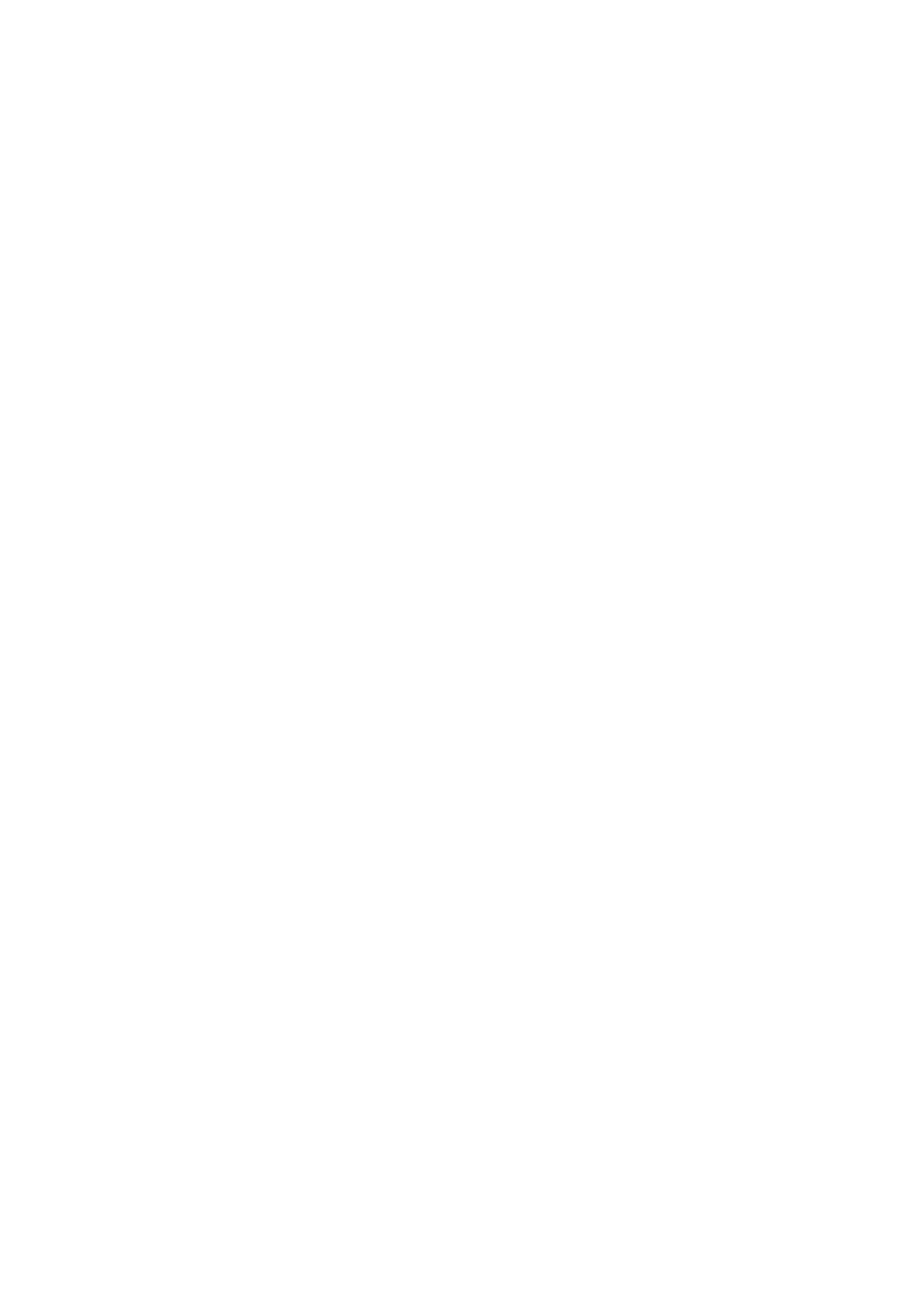## **Contents**

| Acknowledgements |                                                                                                                                                                                                                                                                                                                                                                                                                                                                     |                                                                                     |
|------------------|---------------------------------------------------------------------------------------------------------------------------------------------------------------------------------------------------------------------------------------------------------------------------------------------------------------------------------------------------------------------------------------------------------------------------------------------------------------------|-------------------------------------------------------------------------------------|
| Chapter 1        | Introduction and background<br>The research<br>Young people's transitions and decision-making<br>The local and national context of the research<br>The structure of the report<br>Confidentiality issues                                                                                                                                                                                                                                                            | 1<br>$\mathbf{1}$<br>$\overline{\mathbf{c}}$<br>$\mathbf 5$<br>5<br>$6\phantom{1}6$ |
| Chapter 2        | The young people in their context and the research design<br>The situation of the young people by the end of the research<br>The research design<br>Stages of the research<br>Analysis                                                                                                                                                                                                                                                                              | $\overline{7}$<br>$\overline{7}$<br>$\overline{7}$<br>8<br>11                       |
| Chapter 3        | The role of schools<br>An overview of career education provision<br>Young people's experience of career education<br>Part-time work<br>The role of teachers                                                                                                                                                                                                                                                                                                         | 13<br>13<br>14<br>19<br>19                                                          |
| Chapter 4        | <b>Careers Service provision</b><br>Introduction<br>Young people's contact with the Careers Service<br>Perceptions of the Careers Service role<br>Information provision<br>Information giving and guidance<br>The vocational guidance interview<br>The post-school experience                                                                                                                                                                                       | 21<br>21<br>22<br>22<br>24<br>25<br>26<br>29                                        |
| Chapter 5        | Informal networks of career support<br>Introduction and background<br>Research on the role of parents<br>The nature of the informal network of career support<br>Planned, explicit interventions<br>Implicit assumptions<br>Unplanned influence<br>What the informal network of career support can and cannot do<br>Variation in the resources of young people's informal network of career<br>support<br>Taking account of the informal networks of career support | 33<br>33<br>33<br>34<br>34<br>38<br>40<br>42<br>43<br>44                            |
| Chapter 6        | Identification of need and models of careers decision-making<br>Introduction<br>The extent to which careers guidance needs were identified by school<br>and Careers Service staff                                                                                                                                                                                                                                                                                   | 45<br>45<br>45                                                                      |
| Chapter 7        | Models of careers decision-making<br>Key issues and recommendations<br>Introduction<br>A. Issues for schools<br>B. Issues for the careers guidance services<br>Extending the focus beyond initial transitions                                                                                                                                                                                                                                                       | 47<br>51<br>51<br>52<br>58<br>62                                                    |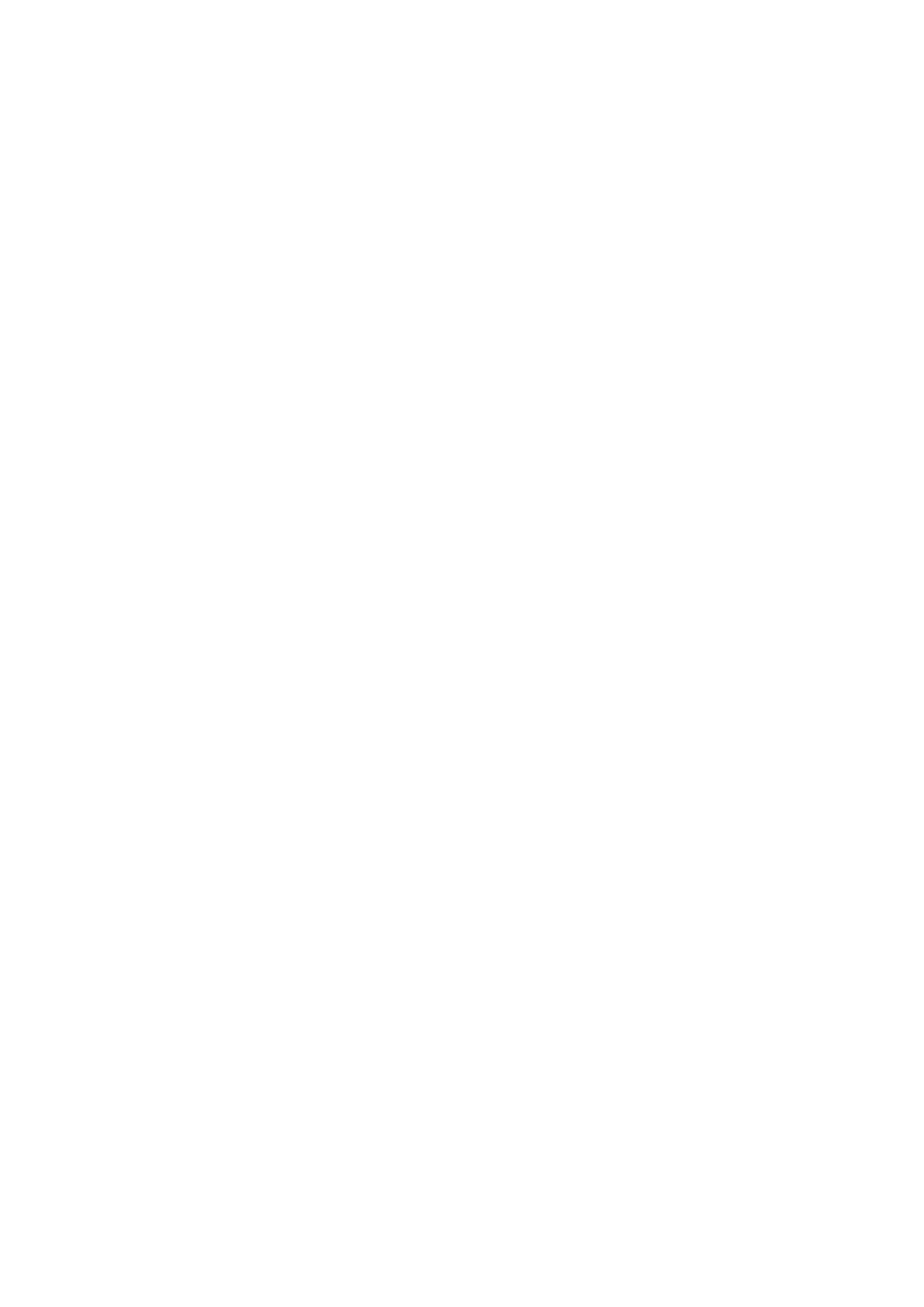## **ACKNOWLEDGEMENTS**

We would like to thank staff in Ayrshire Careers Partnership for their help and co-operation throughout the project. Thanks are also due to the schools involved in the research, especially for their assistance in the administration of the interview programme. Our particular thanks must go to the young people who took part in this study and to their "significant others" for making time to talk to us and for their willingness to share their views and experiences.

The research was funded by Ayrshire Careers Partnership. The judgements and views expressed in the report are our own and not necessarily shared by Ayrshire Careers Partnership.

This report was commissioned from the Centre for Guidance, Careers and Personal and Social Development at the University of Strathclyde in conjunction with the Centre for Educational Sociology at the University of Edinburgh.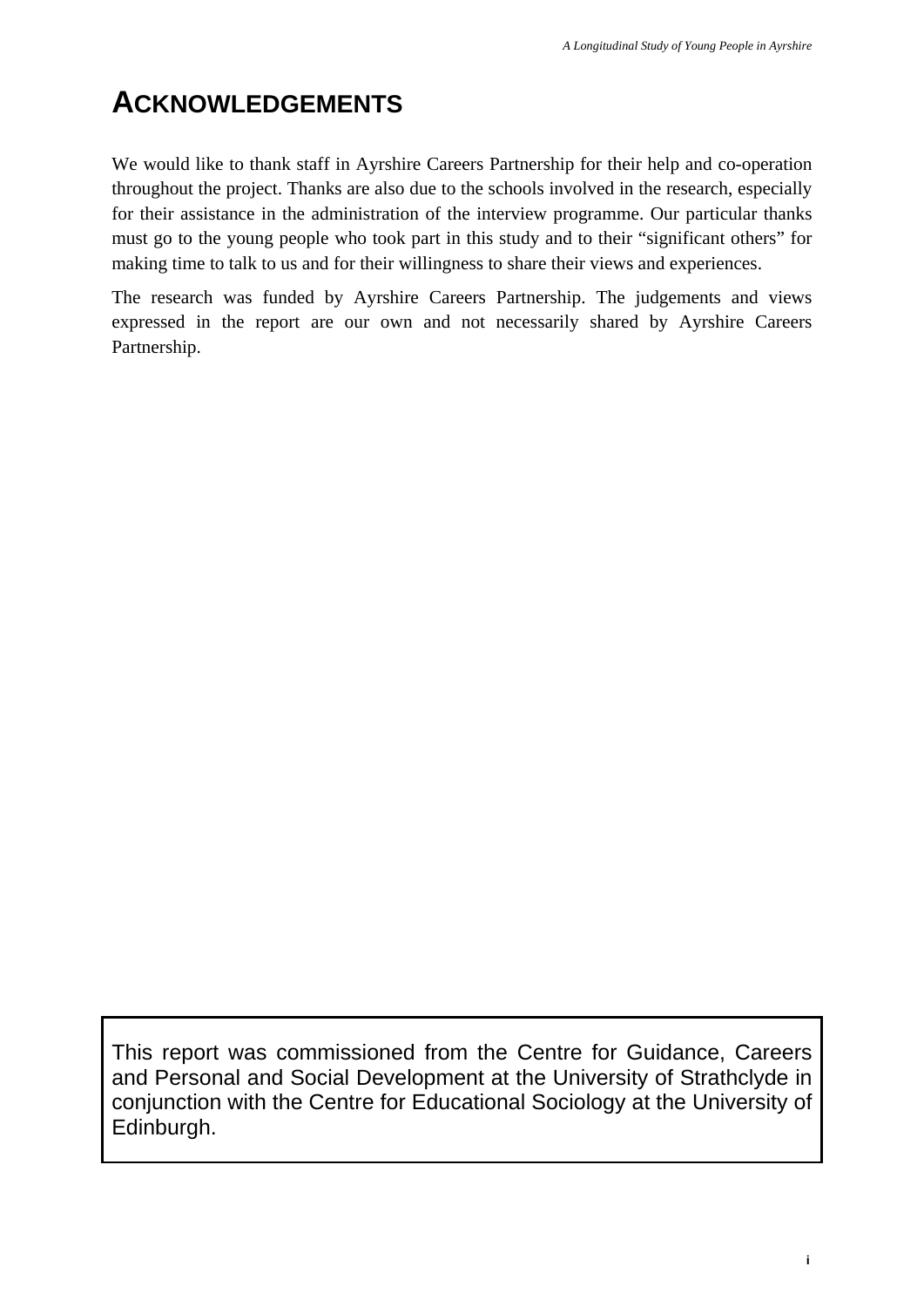*A Longitudinal Study of Young People in Ayrshire*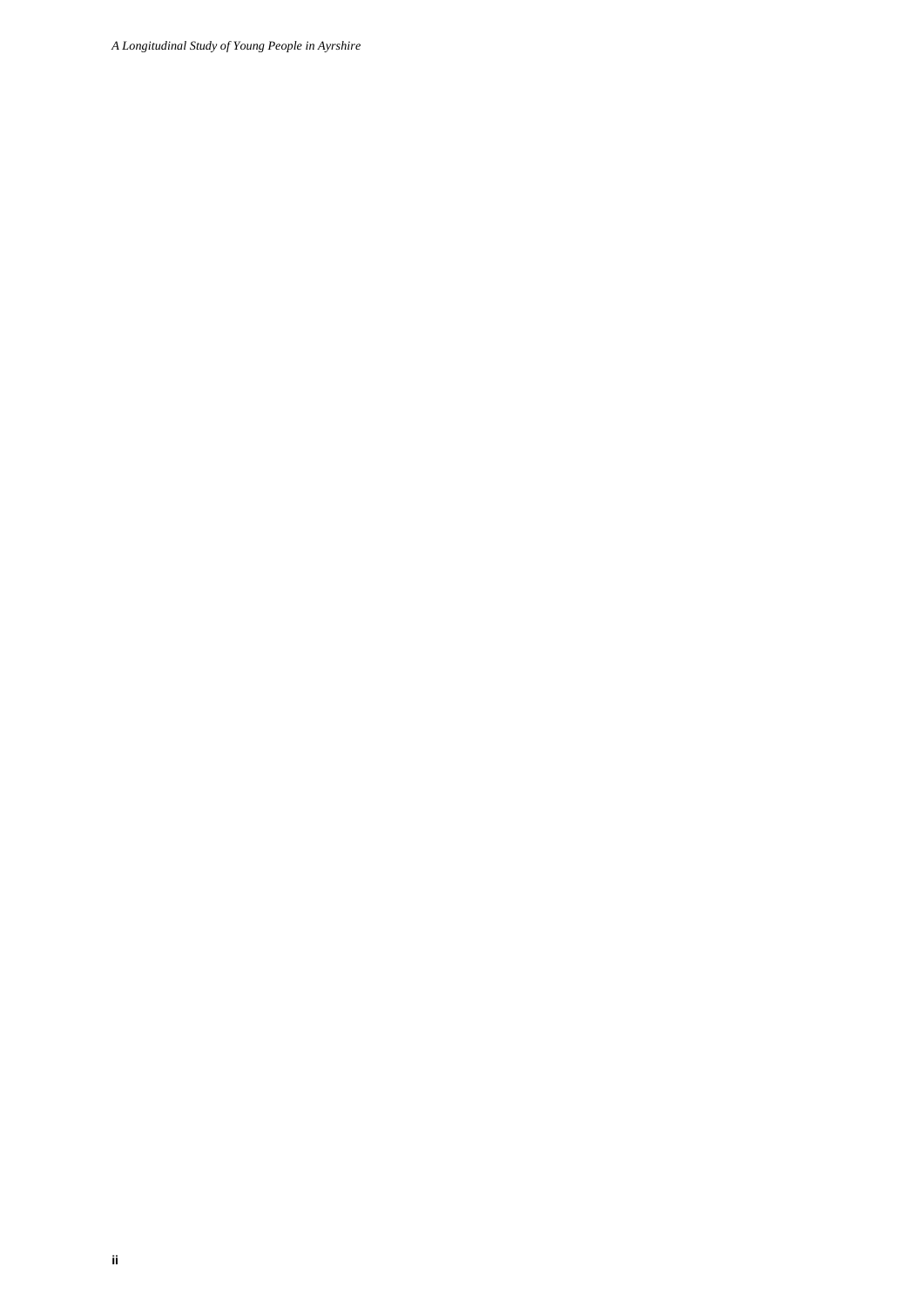## **CHAPTER 1 INTRODUCTION**

## **The research**

This research was commissioned by the Ayrshire Careers Partnership to chart a group of Ayrshire young people's developing and/or changing career ideas and aspirations over a period of three years as they prepared to leave school and enter post-school education, training or work. A key aim was to identify and understand the factors (individuals or events) which influenced the formation of the young people's career ideas and their career-related decisions and actions. A second aim was to use these young people's experiences of the careers education and guidance services provided by staff of the Careers Service and by schools to assess the effectiveness of provision and to identify how it might be developed for the benefit of the full client group. At each stage the research team sought to identify the influences on career-related decisions and actions. The relative effect of formal networks of guidance compared with informal networks of guidance was considered.

The research was specifically commissioned to identify aspects that required to be changed or developed and the report reflects this emphasis. The researchers have also been conscious that since the research was commissioned the Duffner Review of the Careers Service has reported and its recommendations on the whole accepted by the Scottish Executive. The Review recognised the importance of extended transitions and concluded that "…transitions are made by individuals at varying stages in their lives and often later than was traditionally the case. More people are going into further and higher education and are not making choices until the completion of their post-secondary education. The pre-Careers Scotland level of focus of careers services on school leavers and initial transitions is increasingly inappropriate, or at least not sufficient, to support individuals in making informed choices at the various transition points with which they will be faced" (Duffner Committee Review, pp.11-12, para 3.7). The imminent introduction of all age careers guidance through the launch of Careers Scotland in April 2002 will focus attention on how school, post-school and adult career transitions are to be supported, and the researchers believe that the report will contribute to this discussion.

The research team has acknowledged their help on the first page of this report, but it is also appropriate to record our thanks to young people in this introduction. Young people (and those who supported them) gave their time freely and were willing to discuss their experiences, ideas and feelings. They made considerable efforts to present their experiences to us in a balanced way that took account of the positive and negative aspects. In the chapters where we report the evidence from the data we make little comment on whether we agree with their statements, instead we report what they said to us, using their own words and from their own perspectives. In the final chapter we reflect on their experiences, taking into account a range of other relevant research, to draw conclusions and make recommendations. These, of course, are our responsibility alone. We make three types of recommendations:

• those which are aimed at professionals in careers guidance, no matter in which context or location they are working;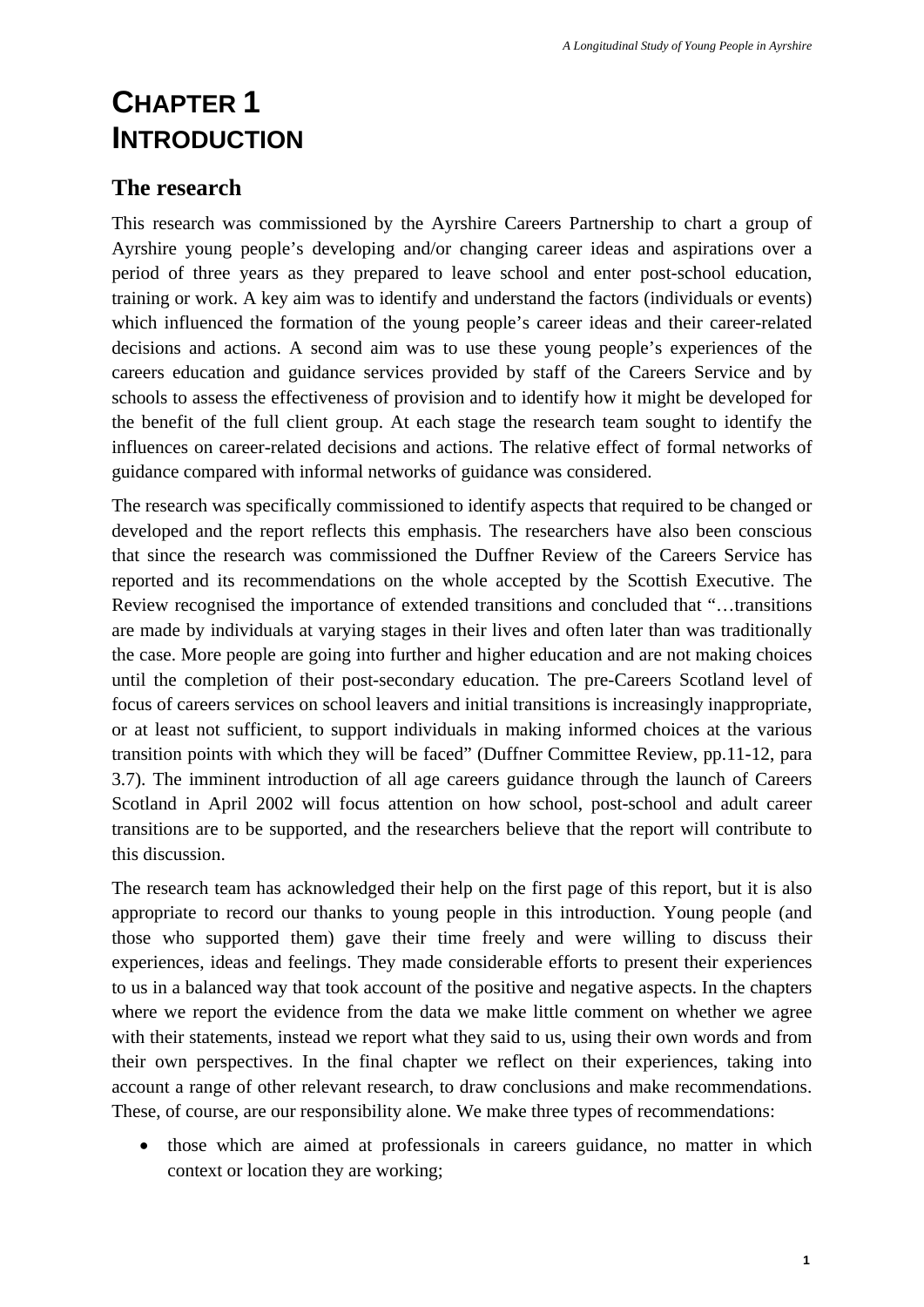- those which might be relevant to careers services and schools in Scotland and which are also directed to Careers Scotland, to Scottish local authorities and the Scottish Executive;
- a small number which have a very specific relevance to the situation in Ayrshire and which are directed to practitioners and managers working in careers education and guidance in schools and careers centres in the locality.

Aspects of this research are probably unique: the small number of similar studies that have been conducted have been carried out by researchers typically from a sociology, psychology, education or training background. In this instance, each member of the research team is both trained and experienced in the professional discipline of careers education and guidance. As a result the research was able to identify careers guidance needs and issues from a professional perspective in addition to the more general ones connected with transition experiences.

## **Young people's transitions and decision-making**

To provide the context within which to examine the experiences of the young people involved in this study, we give a brief overview of the research evidence concerning young people's transitions, decision making processes and sources of guidance.

## *Career decision-making*

There are different views arising from research on transitions to work about how young people make career decisions. A substantial body of the research argues that young people's transitions are determined by social class, gender and ethnicity so that young people in fact do not make choices or only very limited ones. Certainly, various research studies including the ESRC 16-19 Initiative and national surveys of young people in England and Wales (Youth Cohort Survey) and in Scotland (SSLS) confirm the effect of prior attainment (itself strongly influenced by social class), family background and social class, gender and ethnicity as the main factors in determining young people's career routes. However, other studies argue that the greater individualisation of young people's lives means that while their prospects still depend on family background, gender, ethnicity and location, these now interrelate in different configurations and makes generalisation more difficult (Roberts, 1997; Furlong and Cartmel, 1997). Moreover, the picture of young people's decision-making and transition can look different when it is considered at an individual level rather than at an aggregate level.

Other research, usually qualitative, which has considered how individual young people actually make decisions, suggests that the decision-making is a complex, interactive process in which individual young people can exert considerable choice (Hodkinson *et al*, 1996; Taylor, 1992; Spencer, 1991). Certainly many guidance practitioners would agree that young people do have meaningful alternatives from which to choose although their decisions are strongly influenced by their social context and culture. Young people themselves, when asked about influences on their career decisions, commonly claim themselves as the main originator of their plans (Foskett and Helmsley-Brown, 1997).

Government policy on post-16 education and training and on careers education and guidance is based on yet another assumption about young people's decision-making which has been termed "technical rationality" (Hodkinson, 1996). This assumes that young people reach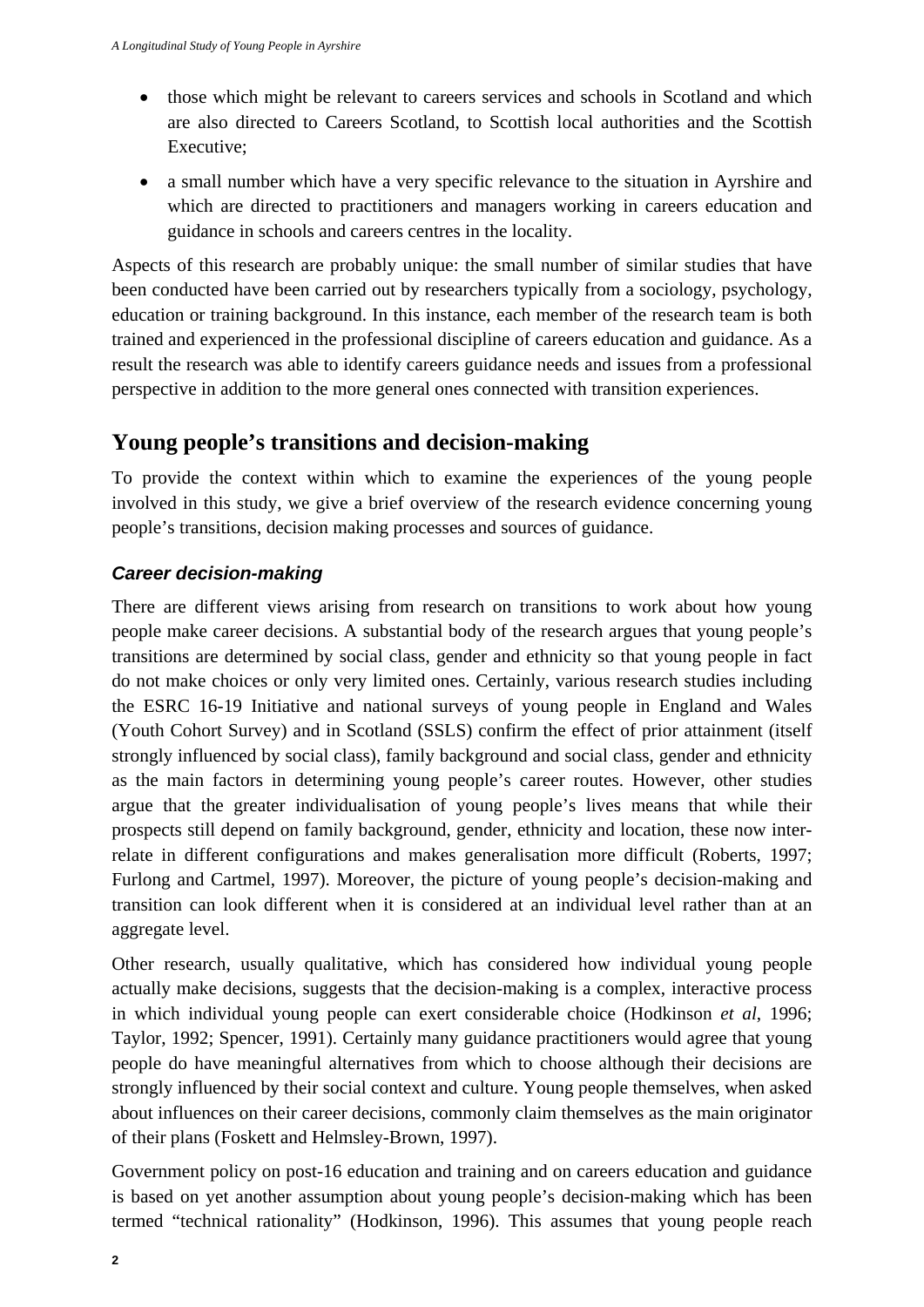decisions in a systematic way, moving logically through a process of matching self and occupation and planning how to achieve the identified aim. The "technical rationalist" model of decision-making is linked to the prevailing official view of individuals taking responsibility for their education, training and career development. This view of decisionmaking has been criticised on the basis that much research evidence indicates that young people do not make decisions in a linear, logical manner but that their decisions result from:

- a mixture of personal interests and preferences which themselves have been influenced by their family, for example, research shows that early experiences within the family influence the development of interest in particular occupations and whether young people participate in further and higher education;
- their school experiences and social context;
- the information available to them and knowledge of the opportunities that might be available
- their perceptions of which opportunities might be appropriate for them.
- the influence of peers, parents, other significant adults, teachers and Careers Advisors;

Also young people cannot make decisions in isolation from the decisions of others – a young person's decision-making is part of the interaction with other stakeholders (Taylor, 1992; Hodkinson *et al*, 1996; Maclagan, 1997). In general, many young people lack confidence and inexperience of negotiating, and are relatively powerless compared with providers of education and training. In addition they may not have sufficient knowledge and understanding of education, training and job opportunities and indeed of guidance (well documented in various studies eg Taylor 1992; Spencer, 1991; Howieson and Semple, 1996).

A number of studies have shown that young people's attitudes to different career areas develop at an early stage in the primary school (Munro and Elsom, 2000). It is also evident that young people's view of careers is a restricted one, limited to a small number of occupations: the jobs done by family and friends, other 'visible' jobs they see around them eg teacher, doctor, police, or others they are aware of from the media (Kelly 1989, Furlong and Cartmel 1999).

#### *Sources of information and advice and influence*

Young people draw on a range of sources of information and advice – parents and other relatives, friends and peer groups, careers teachers, subject teachers and Careers Advisors. They also get information and advice through work experience and part-time jobs and are influenced by careers information, by the media through job advertisements and more generally, the media can broaden understanding of jobs that young people would rarely come into contact with directly (Hawthorn, 1998).

The research evidence indicate that young people use "informal" sources of guidance more than 'formal' sources of guidance (Semple and Howieson, 1993; Spencer, 1993; Howieson *et al*, 1993; Lynn and Courtney, 1997). Formal networks can be defined as including individuals who have been charged with a responsibility for guidance by organisations such as schools, the Careers Service, further and higher education establishments and training providers. Formal influences also include the Education for Work (including careers education) programme and to a limited extent the social and personal education provision of these organisations. Informal sources of guidance include parents, family members, neighbours and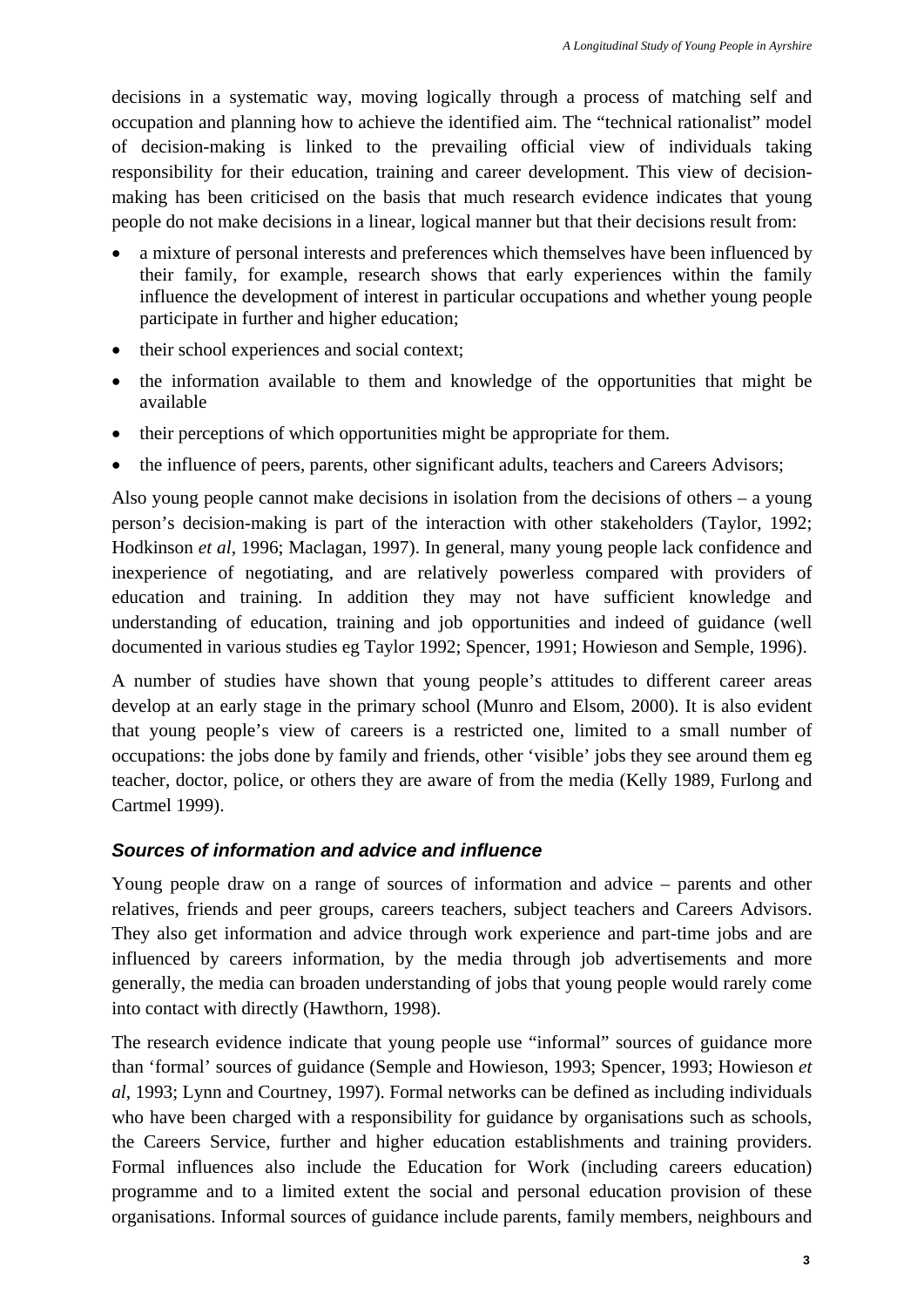friends. The media and part-time and voluntary work can also be included within the informal heading.

Young people are most likely to consult their parents, for example, in 1991, almost 90% of fourth and fifth year in Scotland reported that they had talked to their parents about leaving school and what they should do afterwards (Howieson *et al*, 1993). When asked to identify the most helpful sources of advice, parents also tend to be seen as the most helpful, followed by Careers Advisors and careers teachers (Lynn and Courtney, 1997). Several studies, however, suggest that perhaps parents are less relied on as sources of advice in periods of rapid labour market change when their knowledge may be seen as outdated (Furlong, 1993).

Young people tend to use the various sources of advice for different purposes and they exert influence in different ways. Parents are a source of knowledge about particular jobs and of work in general and research shows that family advice and support is more influential on the decision to stay in education post-16 than advice from careers specialists (Kidd and Watts, 1996). Mothers in particular seem to play an important role, including in relation to information seeking (Howieson *et al*, 1993; Taylor, 1992). Parental influence can also impact on their children's experience of formal guidance provision. Recent research on the Careers Service in Scotland found that pupils who had discussed their career plans with their parents were more likely to think that their interview with a Careers Adviser had been at the right time, and to judge it as useful (Howieson and Semple, 2001). Friends are an important influence, including on the decision to leave school (Spencer, 1991), in providing new ideas, and friends already in jobs or FE or HE can provide relevant information and first hand opinion.

Careers Advisors tend to be used for information about possible options and for more specialist information eg about entry to particular educational and training opportunities. There are issues about the balance between the Careers Service role as an information provider and as a guidance provider helping young people to explore their aims and aspirations and develop realistic plans for the future. There can also sometimes be conflict between, on the one hand, the expectations of young people who focus on the informationgiving role and, on the other hand, the wider role of the Careers Service.

A number of studies indicate that several, partially overlapping groups of young people are relatively worse off than others in the extent of their sources of advice: the unqualified, the unemployed and those who have unemployed parents. These young people tend to be more reliant on the Careers Advisors (Howieson *et al*, 1993; Kidd and Watts, 1996).

Guidance teachers are most likely to have an influential role via teaching careers education; it might be noted that having careers education lessons positively affects young people's view of the importance of gaining academic and vocational qualifications (Howieson and Croxford, 1996).

For high attaining pupils aiming for higher education in particular, subject teachers (without a formal guidance role) are a source of information and advice. An issue, therefore, is the need for information distribution and in-service training to include subject as well as guidance teachers.

Other sources of information and influence include contacts with employers via careers education in school as well as work experience placements. Work experience can have a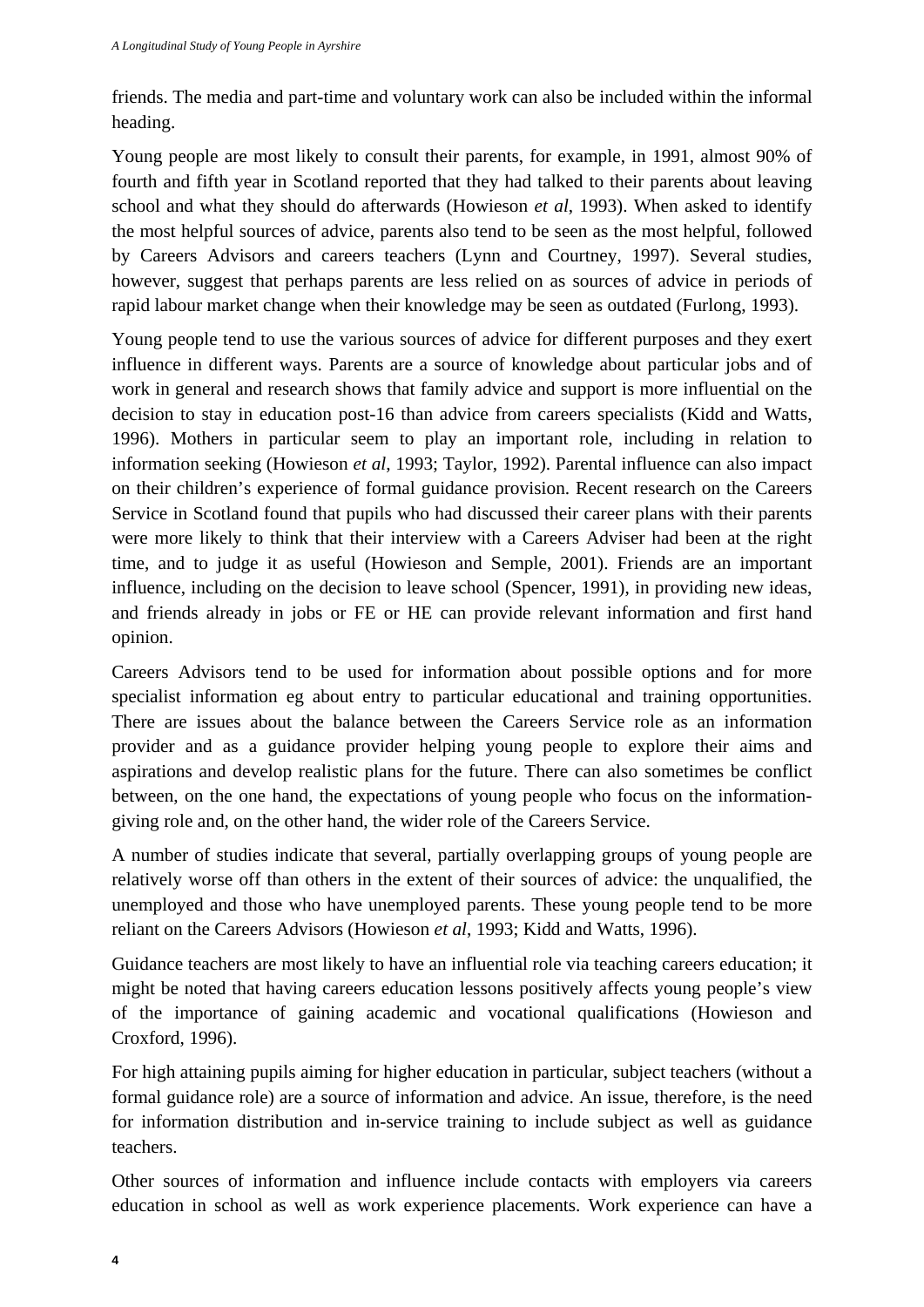major influence on career decisions either reinforcing earlier choices or leading to their rejection or by raising new possibilities. A majority of post-16 students in full-time education have part-time jobs and studies indicate that for many part-time work was particularly useful as a source of information and perceptions about the world of work, in clarifying post-16 choices and was sometimes seen as more useful than school-based careers activities. A number of authors have suggested that students' part-time work has generally been undervalued by schools (Howieson, 1990; Taylor, 1992; Rikowski, 1992; Semple *et al*, 2001).

## **The local and national context of the research**

From the beginning of the research until 31 March 2002, the Ayrshire Careers Partnership will have provided careers guidance and related services to young people in three local authorities. These are East, North and South Ayrshire Councils. It has therefore faced the challenge of working with three potentially different sets of policy and practice, with differing impacts on priorities for schools and for provision of Education for Work (including careers education). One school in each of the three authorities was therefore selected for this study so that the research could take account of the differing local authority practice and to gather data from young people and schools in each local authority.

From 1 April 2002, the Careers Company will become part of Careers Scotland, matching at a local level the integration of the organisations previously known as Careers Service Companies, Education Business Partnerships, Adult Guidance Networks and Local Learning Partnerships. In producing our recommendations, the research team has looked ahead to the new context for careers education and guidance and has taken account of these imminent changes, in so far as they can be anticipated.

## **The structure of the report**

**Chapter 2** explains the design of the research and the issues involved in interpreting and using the rich evidence from an ethnographic longitudinal study such as this. The chapter also provides some detail on how the young people were selected and came to participate in the study and how the contacts with them and with those significant to them were managed. An overview of their status and destinations is provided but not at a level that might identify the individuals involved.

**Chapter 3** is the first of three chapters to report in detail the evidence from young people and those whom they identified as significant to them. It considers what young people and those who are most significant to their career thinking say about the school's provision of careers education and guidance. This chapter also takes account of documentation and interview data from school and Careers Service Company staff.

**Chapter 4** focuses on the Careers Service Company's role in providing careers education and guidance. In a similar way to Chapter 3, it draws on the experiences of young people and those most significant to their career thinking. It, too, uses documentation and interview data from school and Careers Service Company staff.

**Chapter 5** reviews the extent to which the informal network supports career development and career-related decision-making and actions. Points at which the informal network played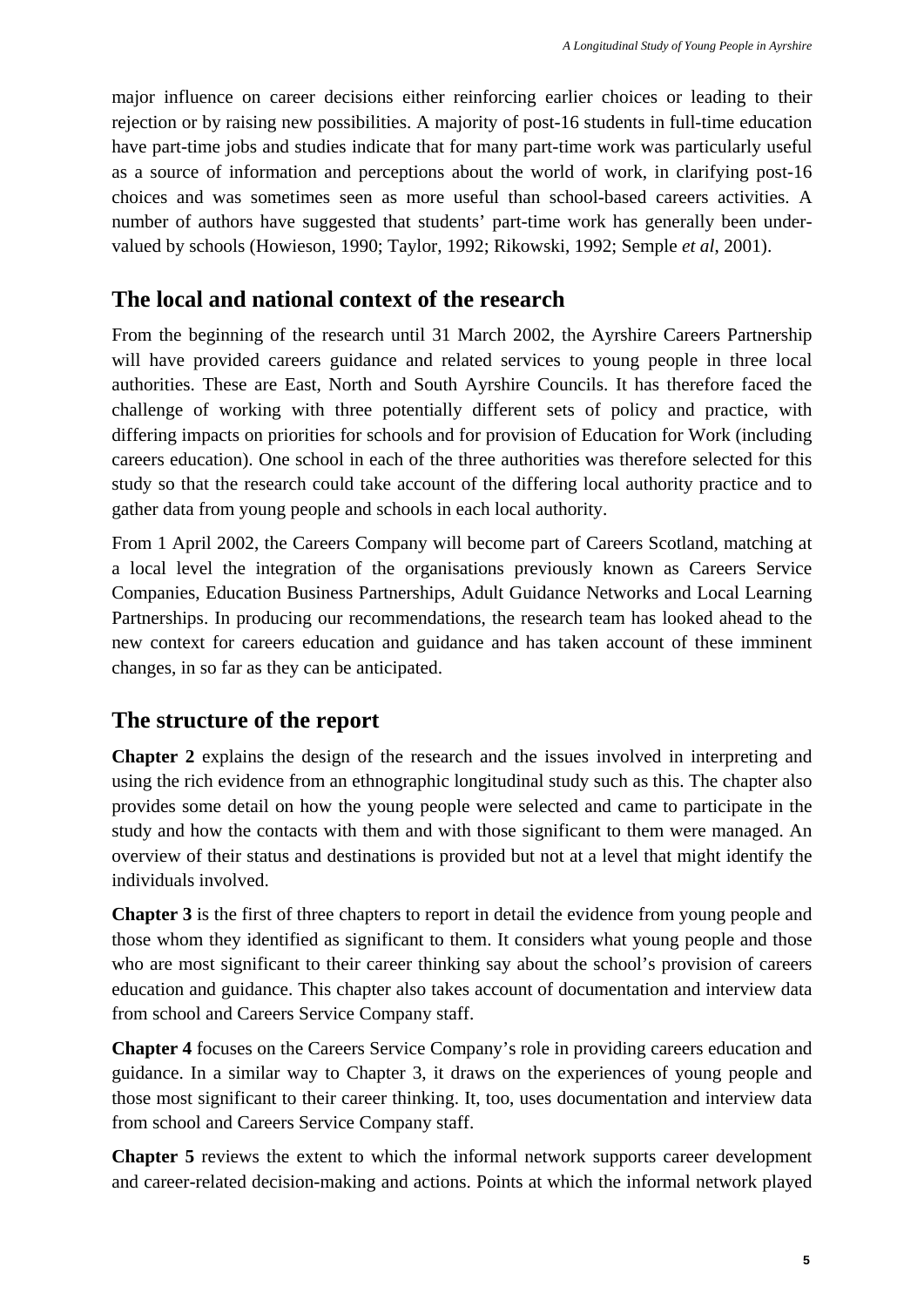a significant role are identified, and the extent to which formal and informal networks communicate with, complement or contradict each other is discussed.

**Chapter 6** discusses the central issue of the identification of young people's career guidance needs, models of career decision-making and considers the implications for professional practice.

**Chapter 7** is the final chapter and draws together the key issues from each of the earlier chapters to make recommendations to schools, Careers Scotland and other relevant bodies.

## **Confidentiality issues**

It has been of the first importance to safeguard the confidentiality of those who participated in the research, a particularly critical issue given the local context of the research: the report is likely to be read by those who have a knowledge of the participants in the study. This concern to preserve confidentiality has determined the presentation of the report and in reading it the following decisions on presentation should be borne in mind:

- We have altered aspects of young people's situation where this could potentially have identified them. Care, however, has been taken to retain the greatest possible faithfulness to their experiences so that the key points in what they are saying are conveyed.
- We initially gave the young people pseudonyms so that we could refer to them by a name. We felt, however, that this might still allow some of the young people to be identified so we have not used names at any point in the report.
- Careers Service Company staff are referred to as male throughout, and quotes have been altered to reflect this.
- School and college staff have been referred to as female throughout, and quotes similarly changed.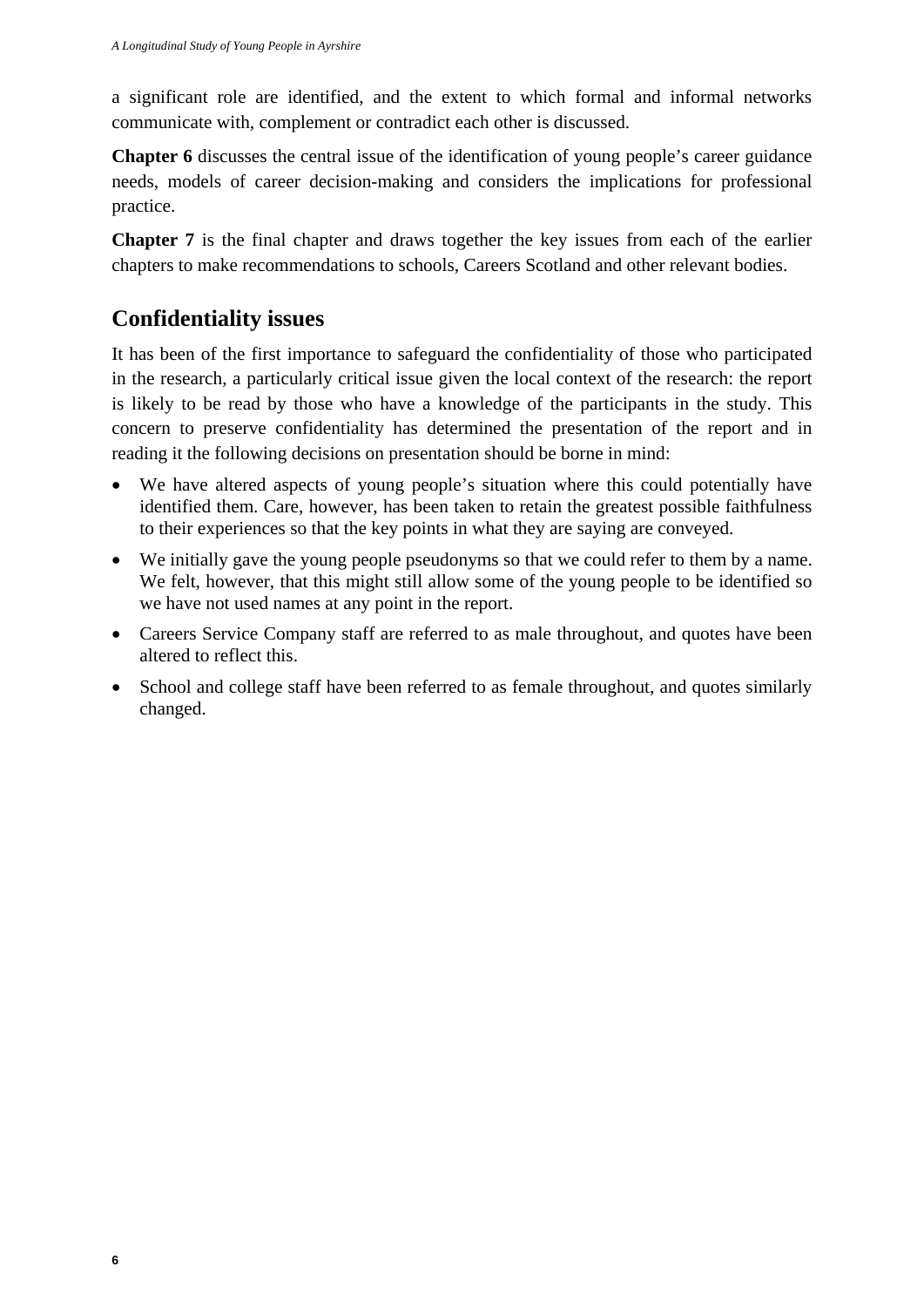## **CHAPTER 2 THE YOUNG PEOPLE IN THEIR CONTEXT AND THE RESEARCH DESIGN**

### **The situation of the young people by the end of the research**

Some simple tracking data about the young people was gathered, necessary to an understanding of their situation. Their details, as at December 2001, are as follows:

- All young people have now left school. Over a third have had more than a year in a postschool opportunity. A number of those have had more than two years of post-school experiences, including completing a Skillseekers programme and two year FE provision.
- Around two-fifths are now in a post-school opportunity that is different from that recorded in the CSC destination statistics or from that which was the subject of CSC guidance.
- Over a third were still having difficulty in sorting out a career direction some months or years after leaving school. None of those experiencing difficulty were in contact with formal guidance services, and few were in contact with placing agencies.
- Just under a third entered Higher Education, just under a third entered Further Education and over a third entered the labour market.
- All but one had had part-time work prior to, or close to, leaving school.

The situation of the research group illustrates several key issues that will be discussed in more detail in the following chapters but it is worth noting them here. It is clear that young people experience complex and extended periods of transition after leaving school. This is evident from the young people in this study and from much other research (Lynn and Courtney, 1997; NCSR, 2000; Howieson *et al*, 2000).

This indicates the inadequacy of basing policy imperatives and priorities for the provision of careers education and guidance on the results of a first destination analysis, as they are not founded in the full reality of young people's transition experiences.

Some of those who were still unclear about their career direction (a third of our total group) could be classified as having major difficulties in finding a satisfactory post-school opportunity even though only one was technically unemployed. This group included those who were 'under-employed' (ie were not working at, or close to, their potential skill level); those undertaking a series of unconnected temporary jobs or who had had a number of changes of job or college courses without any clear pattern or progress; and several who were working with a relative 'until I get myself sorted'. This scenario should provide no surprises to those familiar with career development theory and research: career choice is an extended process. However, none of those who were having difficulty in career direction were in contact with any of the formal agencies for guidance purposes, and few were in contact with the Careers Service or the Job Centre for placing help.

## **The research design**

It was agreed with Ayrshire Careers Partnership that a qualitative approach to the research would be the most appropriate method to use in the light of the aims of the study. The intention was to identify the perceptions of young people and those who influence them, to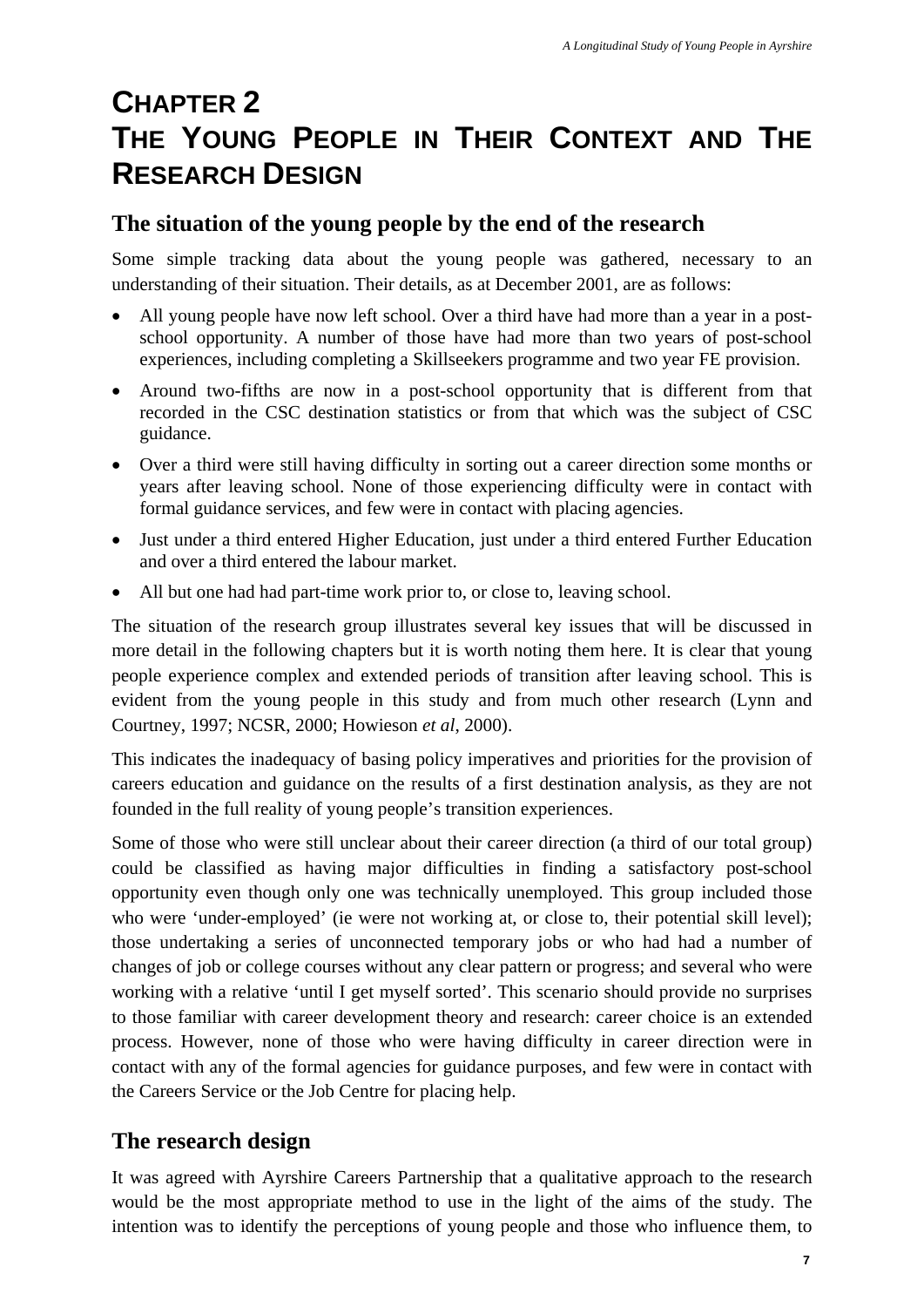understand their experiences and the processes they were going through in order to identify ways in which the provision of careers education and guidance might be developed. These aims clearly indicated the use of a qualitative approach since quantitative methods would not provide an understanding of perceptions and of the dynamic processes of young people's transitions. A quantitative approach is well suited to answering questions such as "how many people do this" or "how many people think that" but is not an appropriate method to use if the aim is to gain insights into individuals' perceptions, experiences and processes (Hillage, 1994).

The main research tool was open-ended interviewing, with some structure provided by specific tools, which are discussed below. In addition, documentation was gathered from schools and the Careers Service Company, and the young people's Careers Service records were accessed in confidence to provide a comparison between the official records and the perceptions of young people and their "significant others".

## **Stages of the research**

#### *Stage one: identification of the research schools*

In discussion with Careers Service Company (CSC) managers, three schools were identified as being typical of each authority in relation to: the destinations of school leavers, attainment levels and socio-economic factors. Also considered were the nature of the CSC/school relationship and the perceived quality of the career education programme: each was thought to be typical of schools in the authority. Once permission was given by the local authority, schools were approached directly and each of the three schools proved keen to be involved.

#### *Stage two: design of research instruments*

The initial period of the research was spent identifying or designing research instruments for use with young people and their "significant others". These included:

- questionnaires to review the content of Education for Work provision;
- questionnaires to examine career skills and perceptions of the opportunity structure;
- card exercise on work values;
- visual pattern of network of influences on career choice;
- lifeline exercise to review career development;
- self-characterisation.

Interview schedules were devised for the interviews with the careers advisers and with the school careers contact. The two questionnaires covering the content of Education for Work provision and pupils' career skills and perceptions of the opportunity were slightly adapted for use with the careers advisers and school staff. (We might note that our experience of using a number of these research instruments suggests they have the potential to be used as guidance tools.)

Our interviews with young people and their significant others in career development were designed to ensure open questioning using non-directive probes to help individuals to review and evaluate their own career development experiences. We made no assumptions about the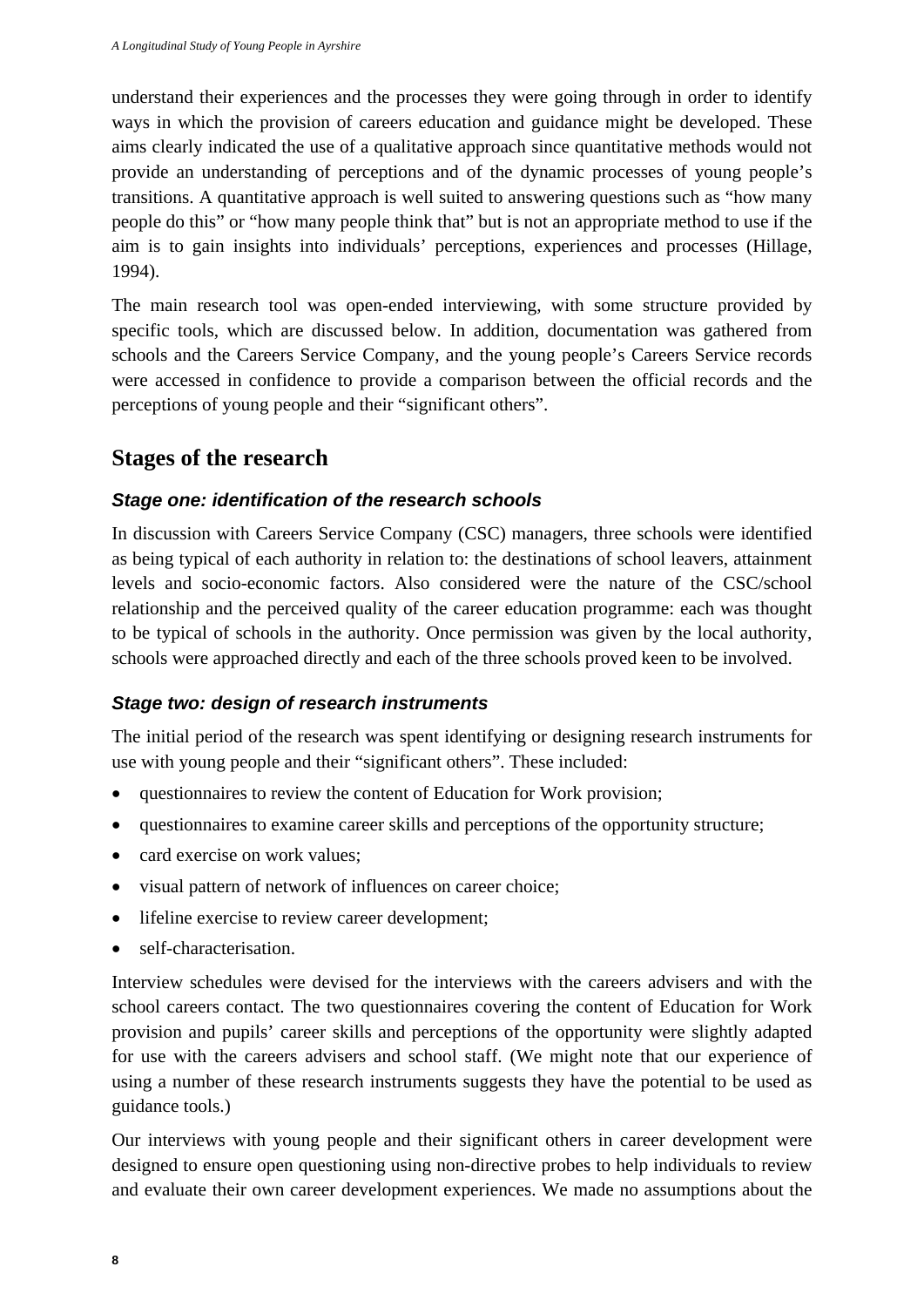responses we might expect and this approach proved helpful in enabling us to acquire a clear view of the particular perspective of each individual.

#### *Stage three: identification of the young people to be involved*

Each of the three schools were asked to suggest 12 young people to become involved in the research on the basis of criteria set by the research team. We gave the schools concerned the following criteria:

- there should be six from S4 and six from S5:
- there should be a spread of likely attainment and post-school destination;
- there should be equal numbers of girls and boys in each year group.

The young people identified met these criteria in two of the schools. In the third school the research group was somewhat skewed towards the lower end of the attainment range and towards those intending to enter the labour market after school. Although not what was planned, this proved useful in allowing experiences in the post-school labour market to be given equal consideration to those within post-school education. Our group of 36 young people offers a view of the considerable richness and diversity of young people's school and post-school experiences.

Each of the three members of the research team was allocated a school with which to work. The researcher met with young people as a group, explained the commitment that would be involved and asked for consent to contact a parent for permission. Young people proved very willing to be involved and their parents also gave full consent to involvement over the three year period. Inevitably in longitudinal research there is a degree of attrition, that is, loss of individuals who drop out of contact with the researchers. Remarkably, of the 36 young people who started the study, 34 remained at the end, a very good response.

#### *Stage four: gathering contextual information for the interviews*

For each pupil group, the researcher conducted an interview with the school careers adviser, with the member of guidance staff responsible for the careers programme and for links with the CSC and with either an Assistant Head responsible for guidance and careers or a Principal Teacher of Guidance. CSC documentation on policy and practice in work with schools was examined, as were details of the school's careers education and guidance programme: both these aspects formed part of the discussions with school and careers staff. School and CSC staff interviewed were also asked to rate the career skills of the pupil group.

#### *Stage five: the first contact with young people*

The first interview with young people took place in school in May of their  $4<sup>th</sup>$  or  $5<sup>th</sup>$  year. A number of factors were covered in these interviews. These included:

- actual and expected attainment and experiences in education;
- the extent and nature of Education for Work (including career education) in the school and young people's opinion of it;
- the role and impact of guidance staff on career thinking;
- the role and impact of other school staff and the total school provision on career thinking;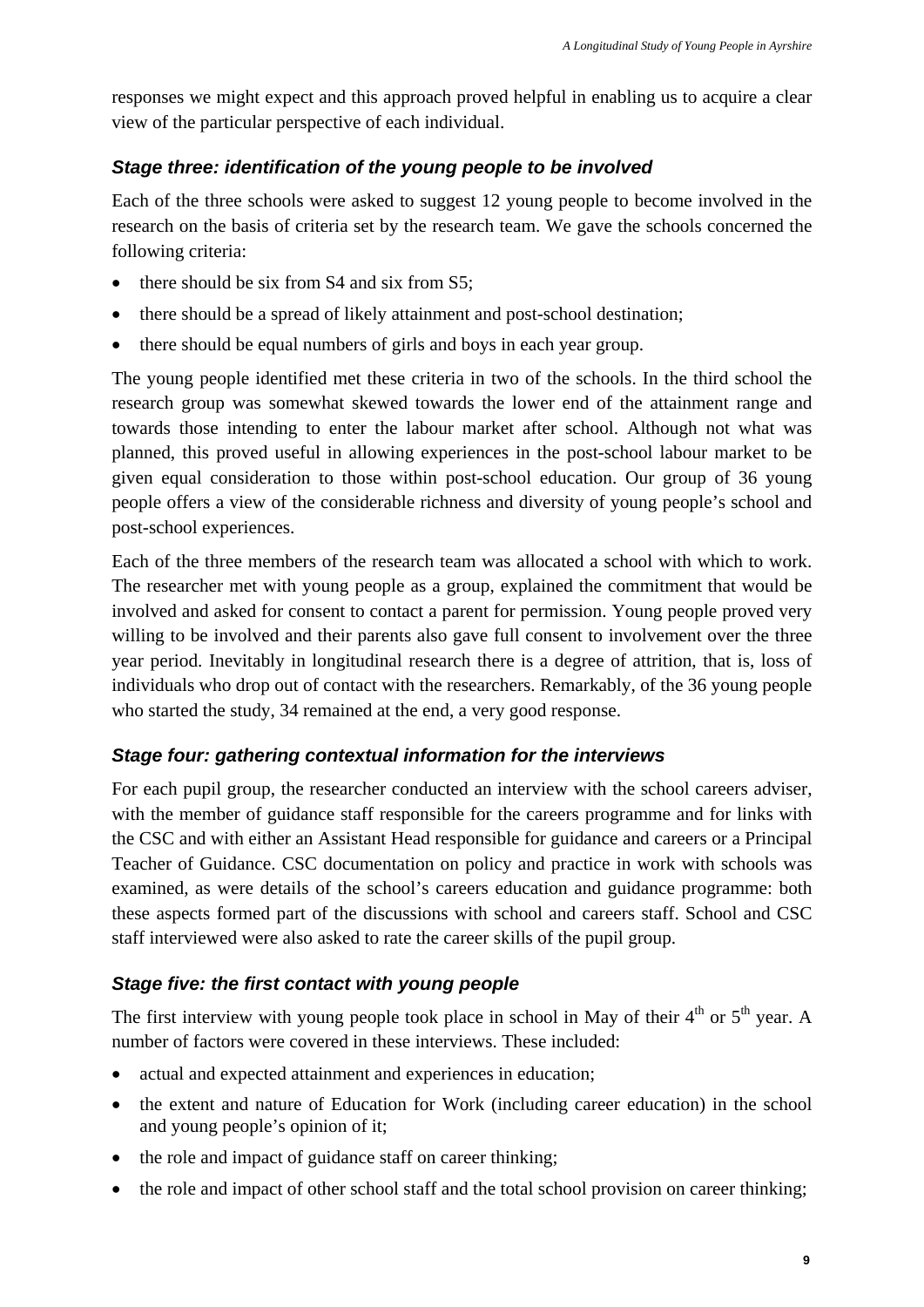- the role and impact of the careers adviser on career thinking and the transition process into the labour market or post-school education;
- the impact of part-time and voluntary work and other experiences;
- the influence of the family (including intentional and unintentional contributions to career thinking);
- the influence of friends, neighbours etc on career thinking:
- career development since childhood;
- perceptions of the opportunity structure;
- self perceptions, with particular focus on the extent to which young people felt in charge of their lives;
- the extent to which young people felt they had developed career related skills, and the extent to which these were in evidence in young people's actions;
- decision-making strategies;
- what individual young people and their 'significant others' thought were important in work (ie their work values);
- perceptions of models of career choice processes;
- career guidance needs;
- monitoring of the use of formal advice sources over the period, what prompts this use and its impact;
- reviewing whether the young person's choice of 'significant other' changes over the period and the reasons for this.

The factors listed above give some indication of the complex nature of career decisionmaking and development: they also indicate some of the challenges faced by Careers Services and schools in delivering effective careers education and guidance provision.

Each interview was tape recorded with the permission of the young person and then transcribed. Interviews were typically up to an hour long.

#### *Stage six: first contact with the "significant other"*

Young people were asked to describe their support network, by which we mean the range of individuals that they had talked to about their future or experiences that were influential on their career development. They were then asked to identify the most significant influence on their thinking or the person they talked to most about their future in the knowledge that the researcher would conduct an interview with this person(s).

In the case of 35 of the 36 young people, the 'significant other' identified at the first contact point was a parent, or parents. One young person chose one of her subject teachers who was also an AHT for the upper school. In some cases, both parents were present, and in one case both parents and a step-parent. These interviews were organised in a place of their choosing, most usually in their home, and interviews lasted from one to two hours. These interviews were also taped with permission and transcribed.

Interviews with the "significant other" covered the same aspects as those with young people, with the addition that they were asked to review their own career development and the role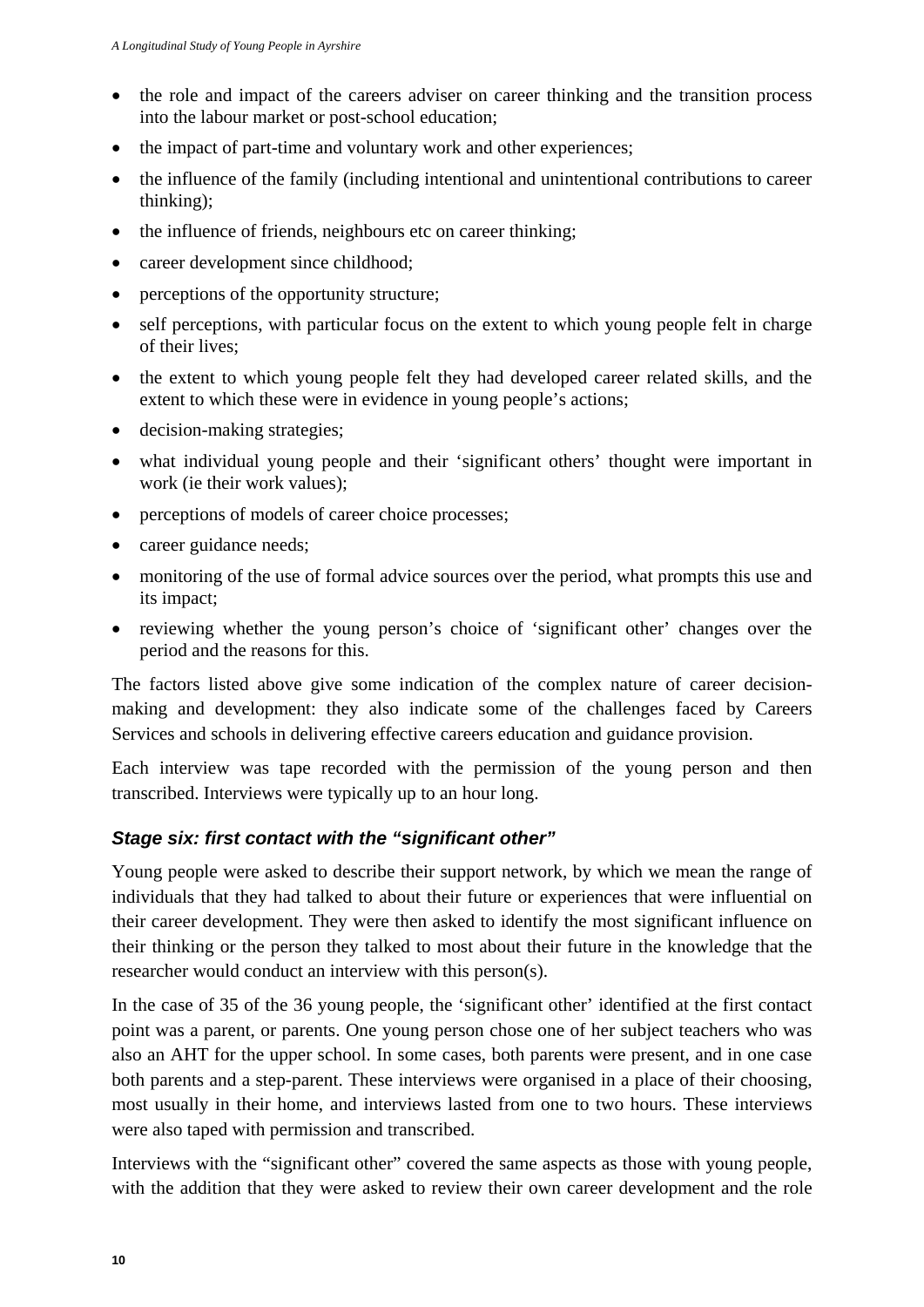that their parents and teachers had had in their own career-related decision-making and actions.

#### *Stage seven: subsequent contacts*

Due to the extended illness of two of the researchers at the time of the second contact, and a period of absence due to personal circumstances by one of the researchers at the third contact point, the pattern of contact was slightly different for each school group. In summary: all of the young people were interviewed on a face-to-face basis three times. In addition, one of the school groups had a fourth interview during the period while the other two groups had a telephone contact. At the beginning and end of the research the young person's "significant other" was interviewed. By the time of the final contact, several young people had changed the person they defined as "significant other". For most of this group, the change was from one parent to the other, but in one case a grandparent was chosen, in another it was the employer, and in a third it was a guidance/PSE tutor at FE college. For another young person, the 'significant other' had died during the period of the research, and another family member was interviewed instead.

#### *Stage eight: reference to CSC records*

CSC client records were accessed to note CSC perspectives on interventions with clients and the guidance needs identified and recorded. This allowed a comparison between the picture that young people and their "significant other" had of careers service interventions and the official records of guidance given to provide a check of clients' interpretation of service provision.

## **Analysis**

The data is very rich and could illuminate a range of transition issues. An ethnographic study such as this consumes a high level of the allocated resource in fieldwork. Inevitably, hard decisions have had to be made about priority areas for analysis, and the following topics have been selected as most relevant to the aims of the research:

- stages of career development and guidance needs identified;
- school careers education and guidance provision:
- CSC careers education and provision;
- the role of informal networks of support.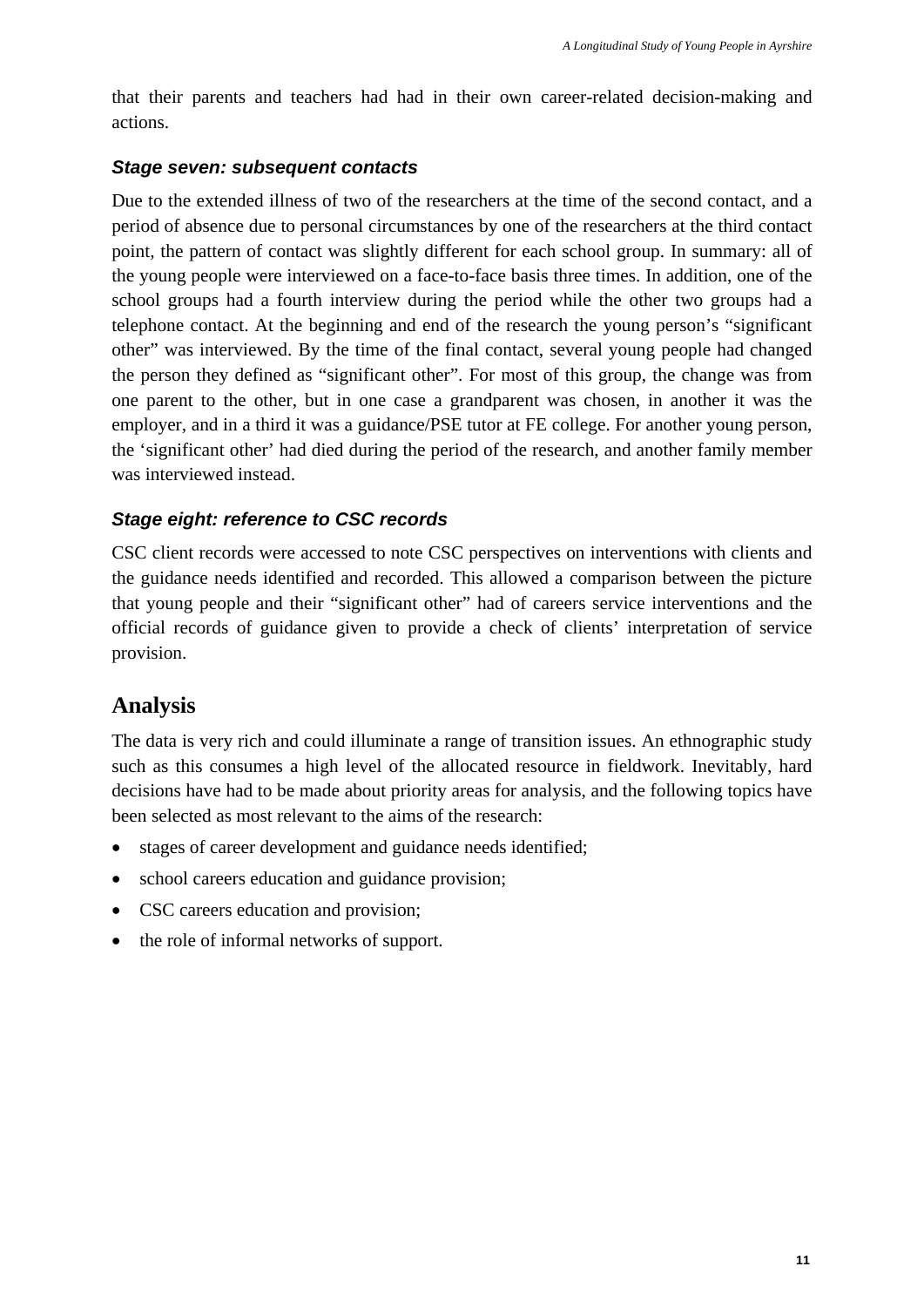*A Longitudinal Study of Young People in Ayrshire*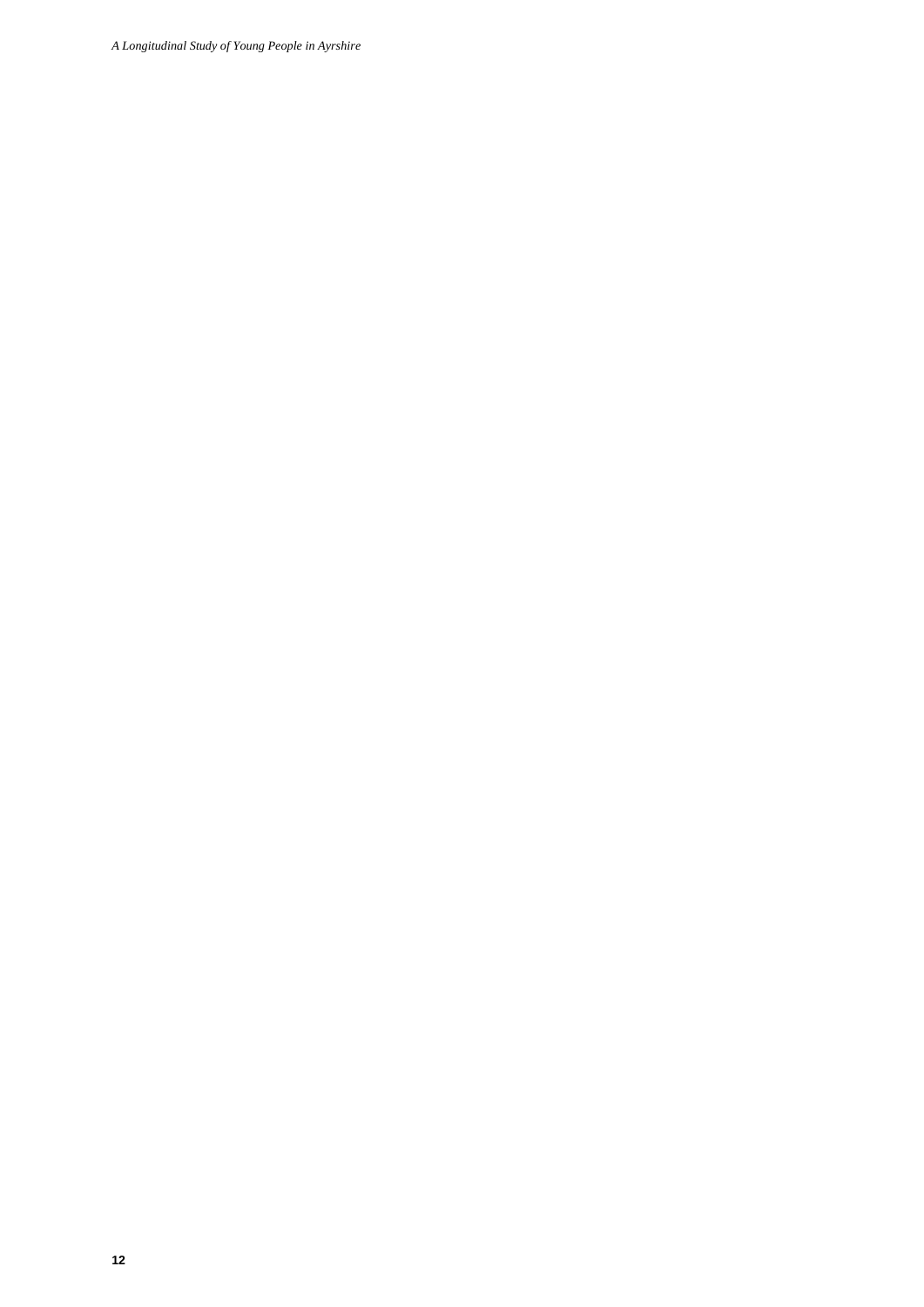## **CHAPTER 3 THE ROLE OF SCHOOLS**

## **An overview of career education provision**

It proved difficult to get a clear picture of what was really happening in career education provision in the three schools. The school careers co-ordinator's description of career education provision (in interview and in the questionnaire) differed in significant ways from that of pupils and this was again different from the careers adviser's view in all three schools. The careers co-ordinator and the school careers adviser differed in their views of the career skills of pupils in the school: the careers adviser tended to assess pupils' skills as being at a lower level.

It was noticeable that careers advisers were likely to have a higher number of 'not sure' responses when asked to comment on the career education provision of the school. This finding is supported by number of other studies in Scotland and the rest of the UK which suggest that it is common for careers advisers to have gaps in their knowledge of the actual provision of career education in their schools. It is, however, important that careers advisers know the career education programme in detail if they are to help young people integrate the lessons of career education into their personal decision-making. There seems to be a need for better audit techniques to monitor what is actually happening, and for careers advisers to put a higher priority on supporting the design and review of career education provision so that they can make use of career education outcomes in individual guidance. It would also seem important that school careers coordinators take the differing perspectives of pupils into account when monitoring delivery and content of career education.

All of the schools made considerable efforts to provide information on employment and especially on educational opportunities. Nevertheless, in the research interviews both school co-ordinators and careers advisers judged young people's understanding of the labour market as limited, particularly with respect to local job and training opportunities. Their understanding of the kind of jobs likely to be available in the future and future skill requirements was also thought to be limited.

This was borne out in the research interviews with young people and their parents which confirmed that in many cases they did not have a good knowledge and understanding of the labour market. It was evident that most of the young people had a generally low level of awareness of the opportunity structure but this was frequently not perceived as a problem, either by young people or by those most significant to them in career development.

The three schools varied in their overall focus in terms of how much they emphasised information/knowledge or skills development in their career education provision. One was very information-based, the second gave some attention to skill development, which had the greatest focus in the third school. Skill development was generally most concerned with practical skills such as opportunity search skills (how to write a letter of application, complete a UCAS form, what to do at interview etc) rather than more process-based skills such as decision-making and coping with change. In one school a member of staff described how the career education programme promoted the recording of skills in Progress File in order to encourage an understanding of the need for lifelong education that would be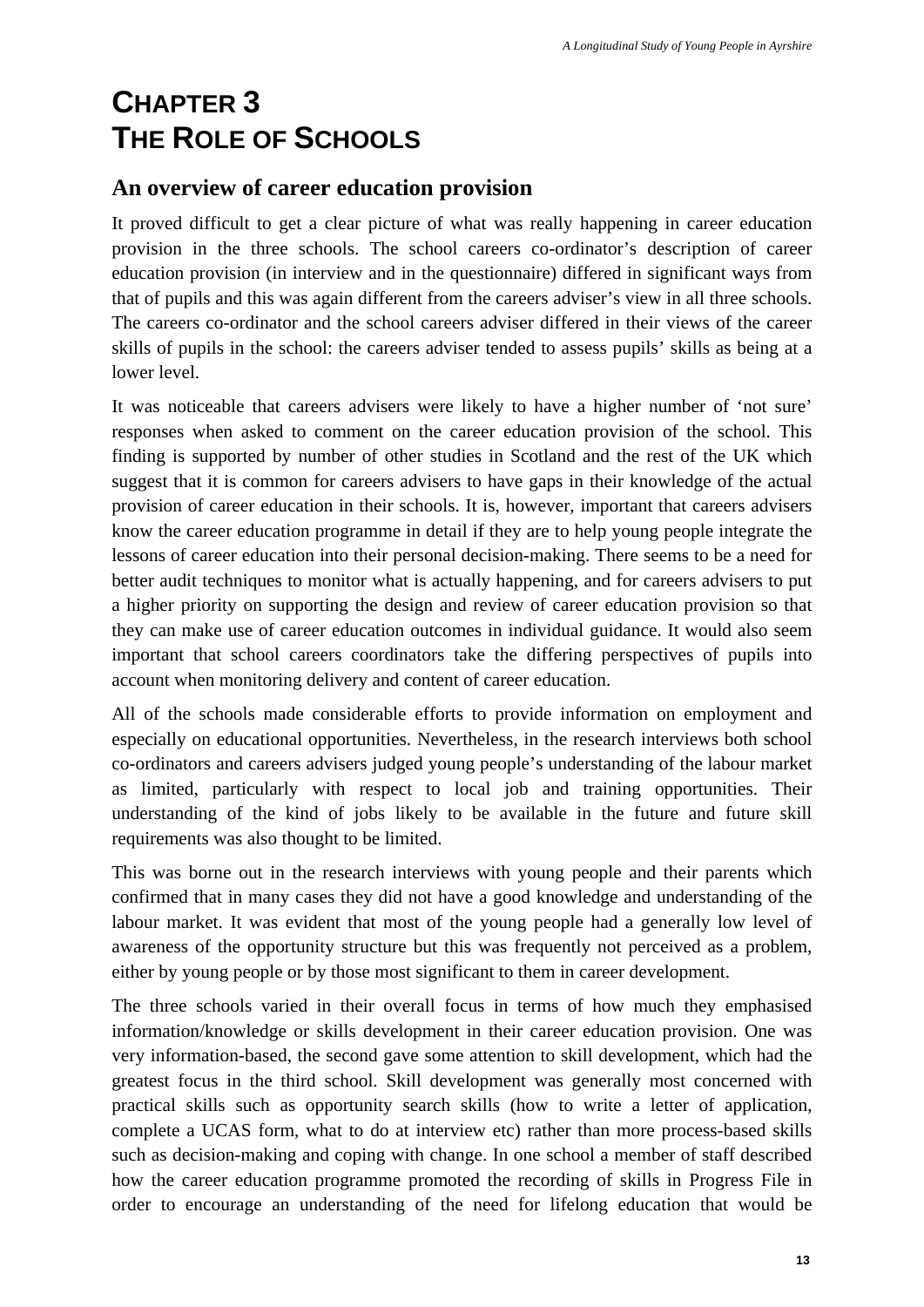necessary to cope with the shifting post-school scene. However, this message did not appear to have been absorbed by the young people we spoke to from the school.

Before discussing the young people's experience of career education, it is worth noting that both they and their parents agreed that career education was an important role for a school:

*'Schools should let the pupils see what's available, because if that had been available when I was younger, I'd've went down a different road.* [Parent]

## **Young people's experience of career education**

#### *Work experience*

When asked about their career education, our young people were most likely to mention work experience and also to rate it as one of the most useful activities in which they had participated. Mock interviews, careers exhibitions, visits to colleges and universities and visiting speakers were the other elements of career education provision that were frequently referred to as having been helpful.

The most valuable aspect of work experience in the view of the young people (and their parents) was the opportunity it could give to try out their career ideas:

*"If you can get the work experience in the line of work you are considering doing, it's worthwhile to see. I know some people who've had, "This is what I want to do" in their heads, went out and done work experience, thought, "No, that's not for me." So it is a good thing."* [Young Person]

For a number, their work experience had been useful in confirming whether or not their career idea was the right one for them. One young woman, for example, found that her view of care work was at odds with her placement experience and this changed her plans:

*"I didn't like my work experience. I wanted to work in an old people's home but, nah, I hated it. I really didn't like it. It's put me off that."* [Young Person]

In this instance, she had been able to observe and to participate, at least to a limited extent, in the level of work that would actually be involved in the job she had in mind. But another example illustrates the limitations of work experience as a test of career ideas. One young man who was interested in being a lawyer had a work experience placement in a solicitor's office. He concluded that the work was routine and boring but he had, in fact, mainly observed the work of clerical and technician level staff. The lack of a full de-briefing of his experience on placement combined with his ignorance of levels of work and responsibility within occupational areas led him to this misplaced conclusion.

The timing of work experience was an issue for several of the young people, most particularly for two fourth year leavers who effectively got their work experience after they had left school ie in May. One of these young people delayed applying for training opportunities since she had been told that her application would have a better chance of success if she could show that she had some direct practical knowledge via her work experience. These young people understood how the work experience system was organised (that pupils go out in batches at certain times throughout the school year) but felt that priority for an early work experience place should be given to those who planned to leave school at the end of that session.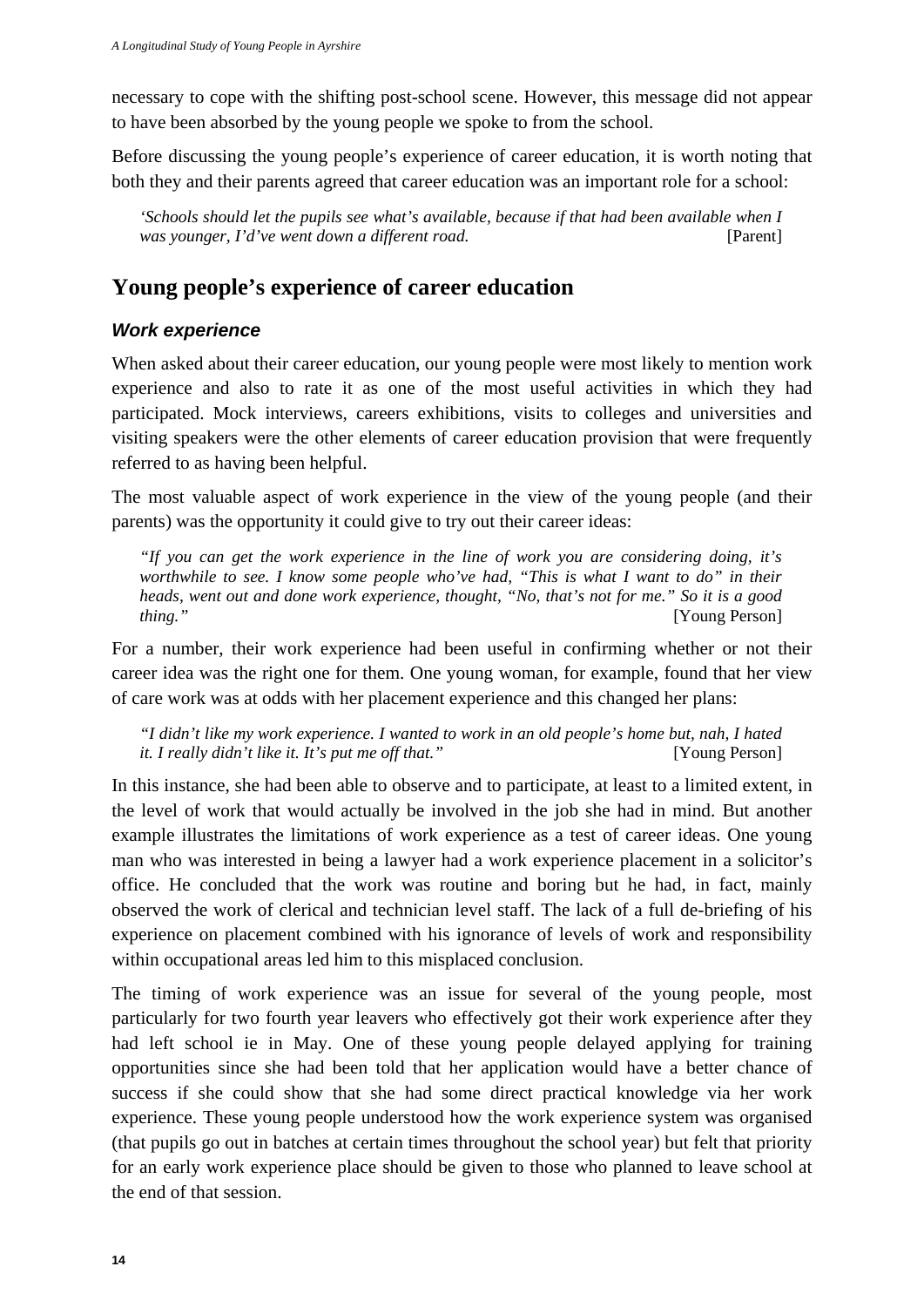For a minority of those young people who had been on work experience, it had not been an enjoyable time:

*"I hated it, no one explained anything, they worked you so hard and no-one even said thank you."* [Young Person]

This example, and comments from a number of other young people, raises questions about the selection and briefing of placement providers and about monitoring of pupils out on placement.

Although the testing out of their ideas was the predominant benefit for young people, a number also identified other benefits of their work experience such as increased confidence in their abilities after coping successfully in a new situation:

*"I was really worried about going there, 'Cuz I though they [young children] were going to just run about the place like dafties but they were fine, if you just stayed calm with them, you got [on] alright with them."* [Young Person]

There was a demand from young people and also from some parents for more than one opportunity for work experience as their career ideas developed. One girl who had had work experience in S4 relevant to the careers idea she had at that point felt that work experience later related to her new idea might have prevented what turned out to be the wrong post school decision. By the time of her third interview she had dropped out of her college course after her first course placement in an old folk's home and commented that:

*"They [schools] should organise work experience in sixth year as well as earlier, if I'd gone to a home then it might have stopped me applying to college."* [Young Person]

It might be noted that several young people had more than one placement but these young people all had family contacts who were able to organise this for them outwith the formal school provision. Young people with family connections were also more likely to be able to get a placement relevant to their career ideas since they could access opportunities in addition to the school's provision; in several cases these placements were ones that the school would not have been able to offer:

*"He [accountant] doesn't take work experience people. He only took [names son] in because obviously, he knew us and he knew that anything [name] saw or did would be confidential, which obviously, in a business like that you wouldn't just open your doors to anyone."* 

[Parent]

There are issues here about equity of access to work experience. Some of our group of young people had no access to work experience at all, and were unclear why this was:

*"No, I wasn't offered it, I think it was….I don't know how I didn't get it but some people in my class did get it and they said that I would get the choice of work experience in fifth, but I didn't get it."* [Young Person]

#### *Mock interviews*

When asked their ideas for improving career education, the opportunity to have a mock interview was one of the most frequently mentioned ideas. Only a few young people had had a mock interview. All judged it as a useful, if nerve-wracking experience:

*"I quite, not enjoyed it - I was nervous as hell! – but, yeah, it was really good, it was definite teaching experience. That was a good eye-opener that was. Basically the type of questions they asked, 'coz they didn't ask much about your personal background, which I thought*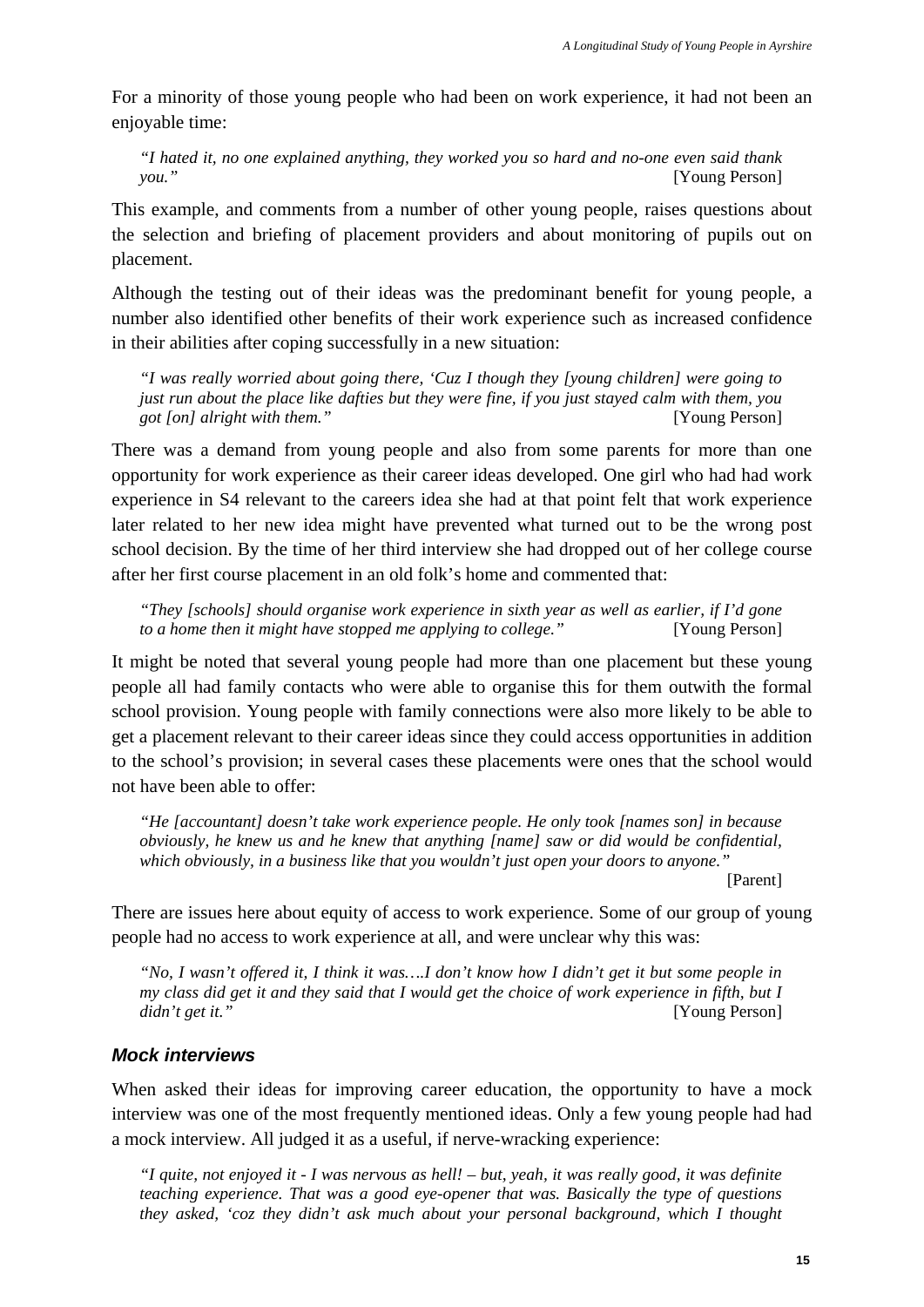*would be the priority, but more about experience. And there wasn't much about qualifications either, because the work could be taught there and then. It was more about how you are as a person, 'can you learn quickly?', 'are you good at certain things?' So I thought that interviews were like, 'what are you like?', but it was more like, 'how well suited are you to doing this sort of thing?"* 
<sup>[Young Person]</sup>

Some others had gone through the first part of the mock interview process by filling out an application but had not been selected for an interview. While this does mirror reality, the others also wanted the opportunity of interview practice. There was general agreement among the young people that everyone should have the chance of a mock interview.

#### *Changing information needs and "hot" information*

Young people's reaction to provision such as visits by external speakers, careers exhibitions and fairs and open days at colleges and universities revealed two common themes: the desire for more specific information and a wish to meet and talk with people who had current or recent direct experience of the career or course in question. We noted that, as young people became more focused in their career thinking (that is, as they developed their career ideas or at least moved nearer to a decision point) they wanted more specific information. This development was reflected in the way young people changed their earlier opinions about the usefulness of visits from external speakers and, to a lesser extent, visits to career exhibitions and open days. External speakers were more likely to be rated as useful on the first occasion we interviewed the young people than at later stages. Topics such as what college and student life is like were initially perceived as useful but later young people wanted more detailed information such as about the specific courses they were interested in:

*'When they come they just talk about social activities and things like that. They don't really talk about individual courses.'* [Young Person]

This is not to say that such visits were not useful, simply that there is an issue of timing. Other points raised by young people about external speakers included: the desirability of having small group sessions where there could be more opportunity for questions and discussion; and better time-tabling of visits to avoid clashes between several events of interest.

While visiting speakers might be useful, those planning on entry to further and higher education thought that there was no substitute for a visit to the institution:

*'We got lots of visits from universities and colleges but to get the big picture, you've really got to go on the visits'* [Young Person]

It would seem that those thinking about higher education were better served in terms of visits than those focusing on further education. Open days at HE institutions appeared much more likely to be incorporated in a structured way into school career education provision than did open days and visits to FE colleges.

The possibility of seeing the department(s) of interest and of talking to those concerned with specific courses were among the benefits of a college or university visit or open day:

*"When I saw round the Chemical Engineering Department and saw what it was going to entail, I just didn't fancy it."* [Young Person]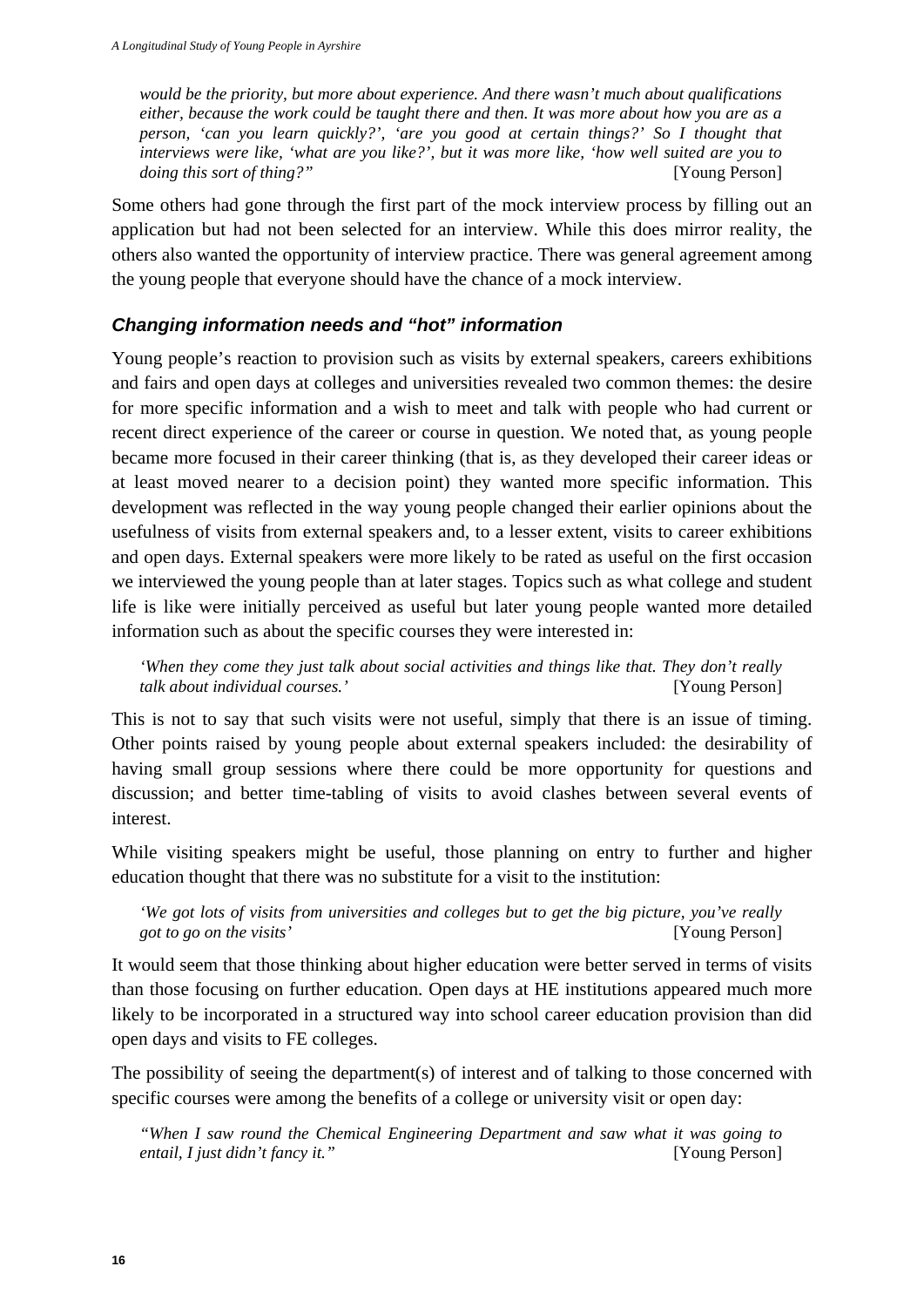Some visits were judged to be better than others:

*"I had a chat with the students. Got their point of view. They were able to say what kind of place it was… what their courses were like. The other open day at [names university] wasn't really as well organised, I didn't think. There wasn't really any students about. You couldn't get into the different departments to see what the facilities were like."* [Young Person]

Involving those who had had recent relevant experience or were currently doing the job or course was the most common suggestion about how schools could improve career education and how colleges and universities could make open days more meaningful for prospective students. One of the young people summed up the programme of external speakers at his school:

*"It was people in grey suits, they just came in, droned on and went away again. They all seemed older. If you had somebody coming in who had been in that situation recently, somebody who knows what they're talking about."* [Young Person]

Other research has shown that young people value what has been termed 'hot information' (that is, from those who can be seen to have recent, 'real' experience) and this was also true of the young people in this study. A clear development point for schools is the need to incorporate the experiences of other young people (recent 'transition makers') into a structured career education programme as a way of delivering a more relevant input that pupils will be much more likely to pay attention to:

*"I'd have probably paid more attention to them [former pupils] …if someone came back in who'd done something that I was interested in, I'd listen to everything that they say."*  [Young Person]

Another benefit of the approach of using recent 'transition makers' is that it offers a way for schools to link with the informal network (older brothers and sisters and friends) and make structured use of the experience there. Young people often ask for the type of subjective opinion which formal networks cannot give, for example, when one young man was asked what kind of useful information friends and family could give from their own experiences of careers/colleges, he said:

[they can tell you] *"If folk give you hassle, whether it's a good laugh, if there's places to go when you're there."* [Young Person]

More generally, pupils and their parents wanted more access to those with a direct involvement in a job or course rather than those in a more senior position or a general advisory capacity. They wanted schools to enable young people to get information "from the horse's mouth":

*"They should have a chef in, a fireman in. Give them the good points, the job satisfaction points and the low points.*"

It is worth noting that the careers conventions usually held at the Magnum Centre were mentioned positively by most of the young people; they appreciated the access it enabled to a wide range of opportunity providers and the chance to collect a lot of information:

*"I got information about job opportunities and salaries from the careers thing at the Magnum, not from careers education classes."* [Young Person]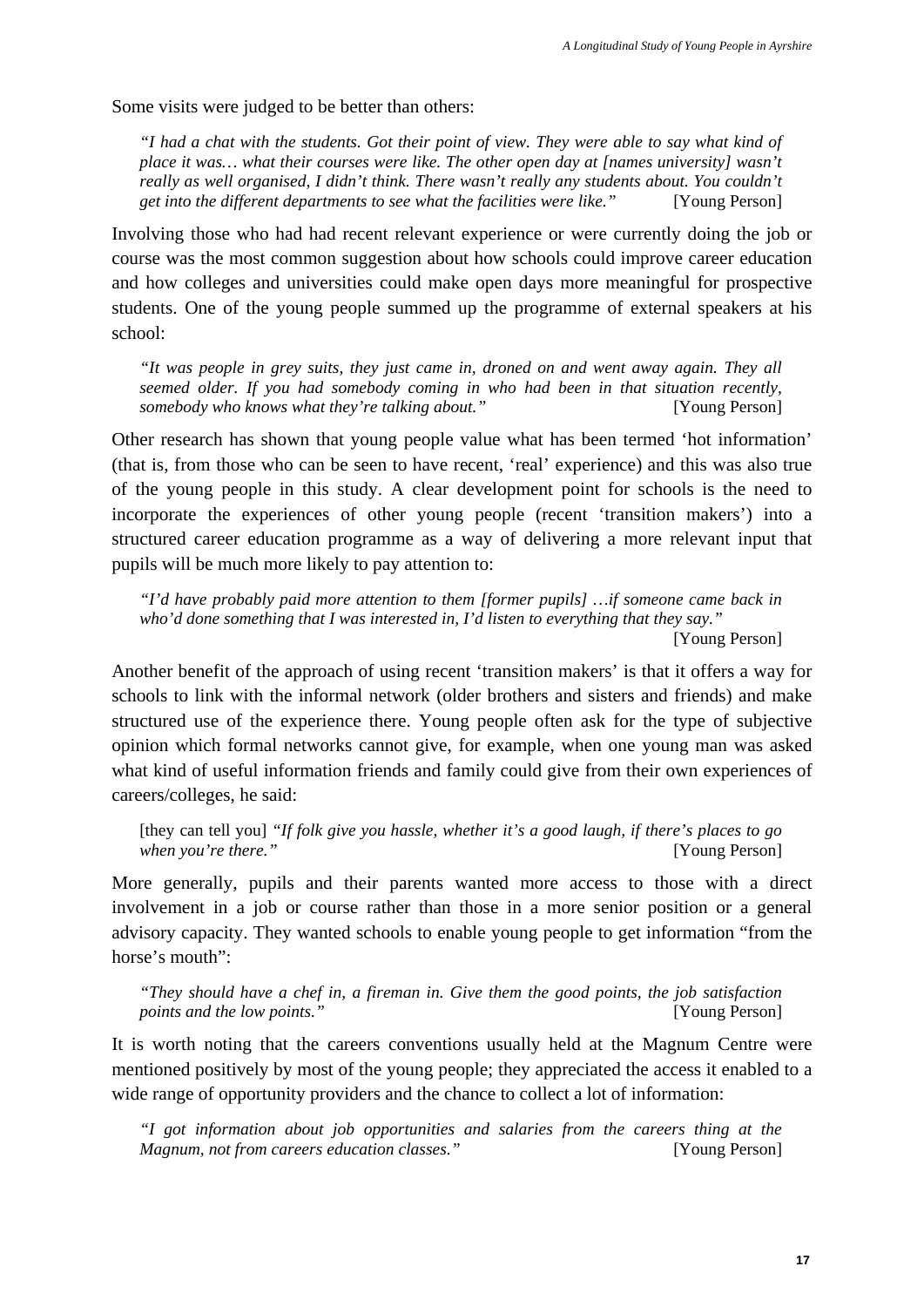#### *Computer interest guides*

Computer interest guides (such as Centigrade and Scotquest) had been completed by a number of pupils in their fourth, fifth or sixth years: opinion was varied as to whether they had contributed to the development of career ideas. Among the factors influencing the impact of interest guides were the pupils' perceptions of their purpose, the extent and quality of feedback about the results and whether the results were incorporated in to the guidance process. Personal feedback appeared to be limited as was the use of the results of the interest guide in careers guidance. Pupils generally viewed the role of interest guides in very specific ways, seeing their purpose as either to confirm their ideas or to tell them what they should do:

*"I didn't think it was very good. It didn't really come back as what I wanted to do and a lot of folk felt the same.*" 
[Young Person]

and

*"It told me I'd be good at things I didn't like."* [Young Person]

Whichever particular one is used, interest guides raise the same issues for schools and the Careers Service. These are: the need to ensure that pupils are clear about their purpose as an aid to their career thinking; the importance of supporting and encouraging young people to take on board guidance which challenges rather than confirms career ideas; the extent of individual and group briefing and debriefing of such systems; and the way in which they are supported and used in PSE teaching and in individual guidance.

#### *Differentiation in career education*

The young people's overall reaction to the career education aspect of their PSE classes can perhaps be best described as lukewarm. Inputs related to opportunity search skills such as mock interviews and how to complete applications were most likely to be mentioned positively. But the general reaction was less positive. One explanation may relate to the common difficulty of delivering career education provision suited to the varied needs of different young people:

*"The course work isn't all that great, you just switch off. I think they try to suit everybody, but it's all, before in your register class it's all mixed ability. I mean, you've got people wanting to get out of school as quick as they can, go and try and get a job. And you've got inbetween folk who don't know what to do. To suit them it's not very detailed for people that want to go to university. It's kind of a wee bit about that and a wee bit about that. There's not really any great focus on the different bits."* [Young Person]

The question of differentiated provision is a considerable challenge for schools and Careers Services. As we have already noted, it is necessary for pupils to cover general opportunity awareness in the lower school and there may be less need for a differentiated approach at this stage. In the upper school there may be more of an argument for delivering career education in a more differentiated way. Certainly delivery is easier if pupils can be dealt with according to their particular needs. But organising such a system is not a straightforward matter since there are a number of factors by which pupils could be/should be differentiated including their attainment, their intended route and also their level of vocational maturity and stage of decision-making. If there is a differentiated system then this raises issues of who is in control – who decides which pupils join a particular group? There is no easy answer but some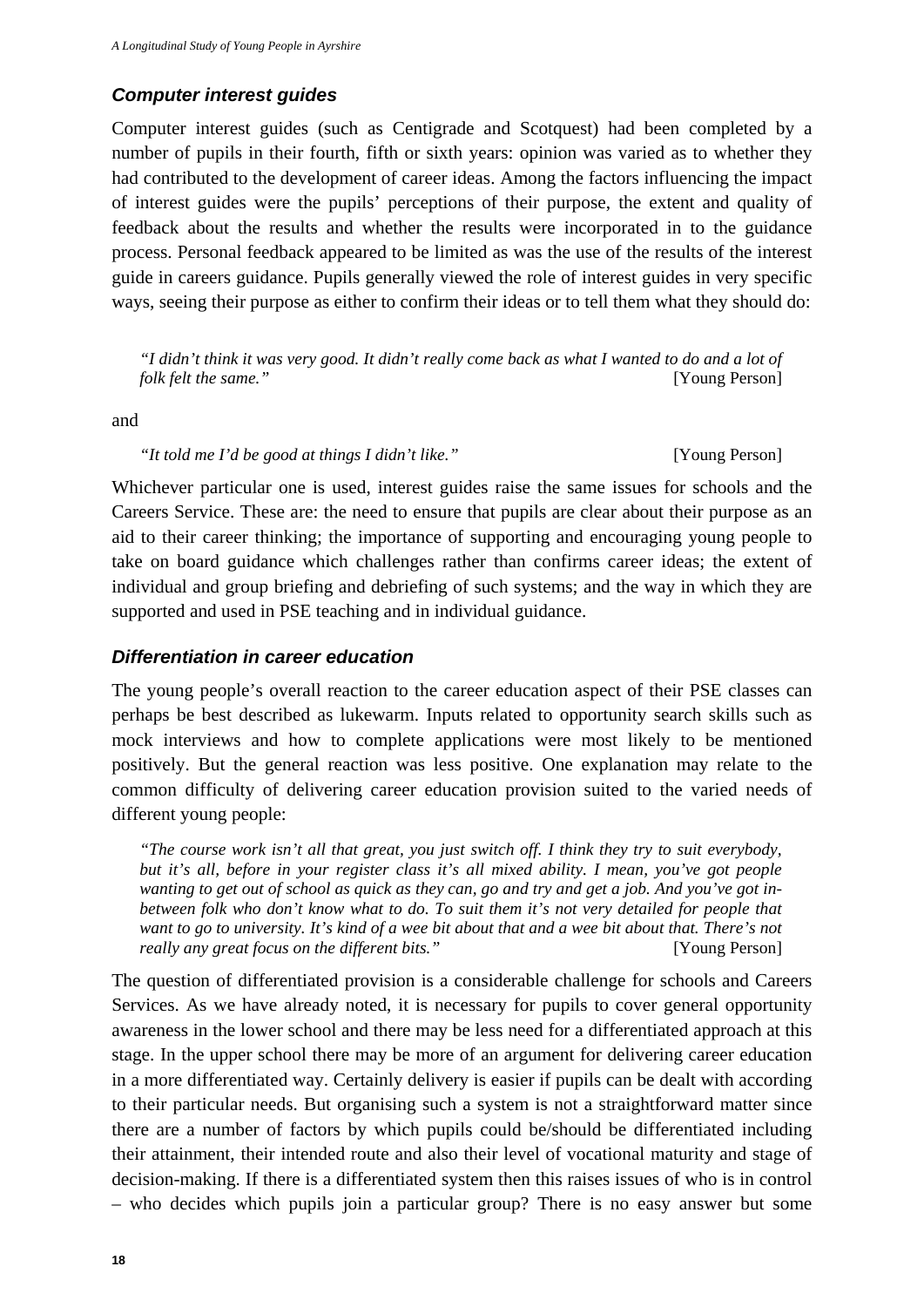general points apply. The first point is the value of taking into account the differences within the pupil group and not just to view these differences in terms of attainment levels. Secondly, it is important to build in as much flexibility as possible to career education programmes, for example, by having a core and options structure and having teaching and learning materials at different levels.

### **Part-time work**

We discuss the role of part-time work for the young people in this study further in Chapter 5. The point we wish to make here is that part-time work is of value to young people in a number of ways and these benefits are different from those gained through work experience (Semple *et al*, 2001). It is a waste of a valuable learning experience if career education does not take account of pupils' part-time work- this appeared to be the case for our young people. If the learning gains of part-time work are to be realised then pupils need the opportunity to review and reflect about their job and this should be done within career education.

## **The role of teachers**

The young people were in constant contact with their subject teachers so it is unsurprising that those teachers had had a considerable impact on their career thinking. This was especially the case where the young person enjoyed the subject or where it was related to possible career ideas. Nevertheless, there is also a question about the quality of the careers information available from subject teachers. This was something commented on by one careers adviser who suggested that this sort of situation had to be handled carefully so as not to be seen to contradict what the teacher had said. An issue for both schools and the Careers Service is how can subject staff be supported in their role as first-level providers of careers information and advice?

There were various examples of young people who had discarded or adopted a career idea linked to a subject because of the quality of their relationship with the individual teacher. An interested teacher who encouraged and could explain things well could be a positive influence on young people's motivation, their general commitment to school (thus affecting their attainment across a range of subjects) and their ideas about post-school study:

*"Like my physics teacher, she can tell us things about the further education in that subject and that's the same for maths and the other subjects. You can ask them questions about anything to do with the course and they can answer them, that helps a lot."* [Young Person]

and

*"Mrs. X is my chemistry teacher buts she's more than just her subject, she's very helpful."*  [Young Person]

#### and

*"She was excellent at her secretarial studies, I mean, the teacher couldnae praise her up enough at that. So I knew, and she knew, that if [her other career idea] didn't work out she always had that to fall back on. Whereas, the other teachers, they were more pointin out her downfalls, that she should be workin more on this an that, an like it was for these school figures and we want tae up our pupils, this kind o thing,. Ah'd like tae see more people like her [secretarial studies teacher] involved in the school careers side o it."* [Parent]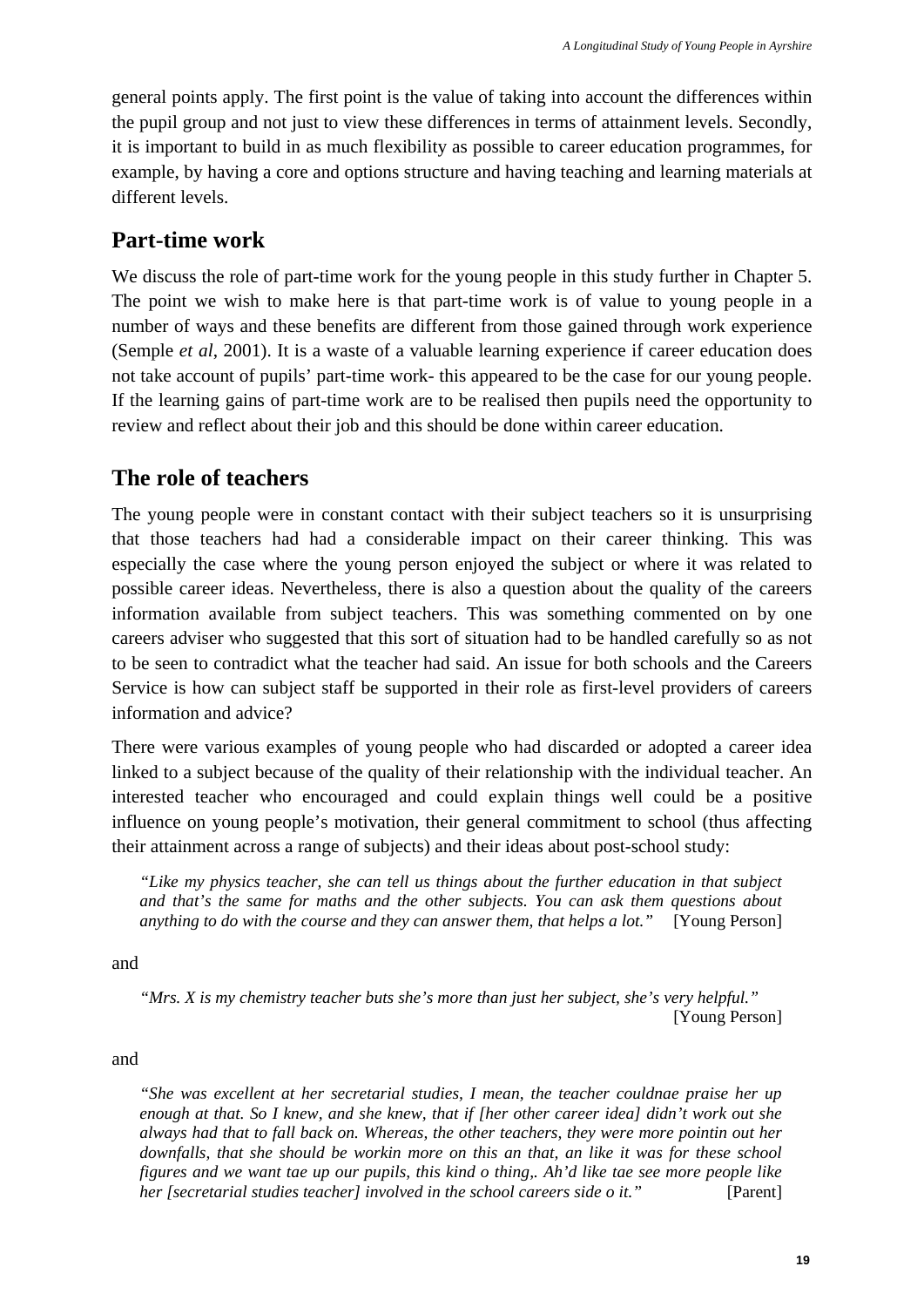The young people in the study varied as to whether their guidance teacher was a particular influence. Guidance teachers were generally seen as a source of careers information *"I got sheets from her"* and as the person to see to arrange an interview with the careers adviser. Young people's views were more varied on whether they saw their guidance teacher as someone with whom to discuss their ideas. Most of the young people, of course, had more regular contact with a subject teacher than with their guidance teacher. Where a subject teacher (especially of a favourite subject) was also a guidance teacher or had another relevant responsibility, then this could be a powerful combination since it combined regular contact with the pupil with a higher level of knowledge and expertise.

Guidance teachers seemed to play more of a role in encouraging and supporting young people than having a direct impact on career ideas:

*"I must say she* (the guidance teacher) *has been very good with [names daughter]. There was a time in school when [names daughter] sort of strayed a bit, you know, everything was sort of going down. Just one of these things where four of them got together and they just didn't do well together at all. As individuals, they were all right, but together they were…. I was very grateful, she wasn't listening to her dad and I at the time, so* [names guidance teacher] *was great and taking her aside and giving her advice and she just totally turned around. So I've got a lot to be grateful to her for.*" [Parent]

There were examples of guidance teachers intervening when there were potential difficulties with pupils' career intentions. One young woman, who in sixth year was still planning on a social science degree but had failed her three Highers, is an example where the guidance teacher had obviously identified a problem and was encouraging her to think about alternatives and come to a realistic assessment of her chances of university:

*"I did have an interview with my guidance [teacher] and she was asking me questions like about things to fall back on…There was a couple of folk from different unis and…like for career talk things and my guidance [teacher] made me go to that so I sat through them."* 

[Young Person]

Assistance with the UCAS process was an area where guidance staff and senior management, typically an Assistant Head Teacher, were mentioned as having specific inputs:

*"Well, I done a first draft* (of the personal statement) *and handed it in to my guidance teacher who had a look at it. It was really just sitting down one night and rattling all these ideas out and what he felt was it was a touch repetitive. There was a lot of 'I this, I that, I this' and so. I worked on it from that and then had the rest of the form done and Mrs x* (AHT) *was wanting to see … well she gave us all a photocopy of the form … a photocopy form to fill in before doing the real thing. And she wanted to see them and she felt it was okay, so…"* 

[Young Person]

While parents and other family members helped with application forms for jobs, Skillseekers training places and college courses, they were much less involved with UCAS applications. In a few cases where an older brother or sister had recently applied to HE, they were mentioned as giving advice but it seemed that UCAS applications was an area where schools had a strong input.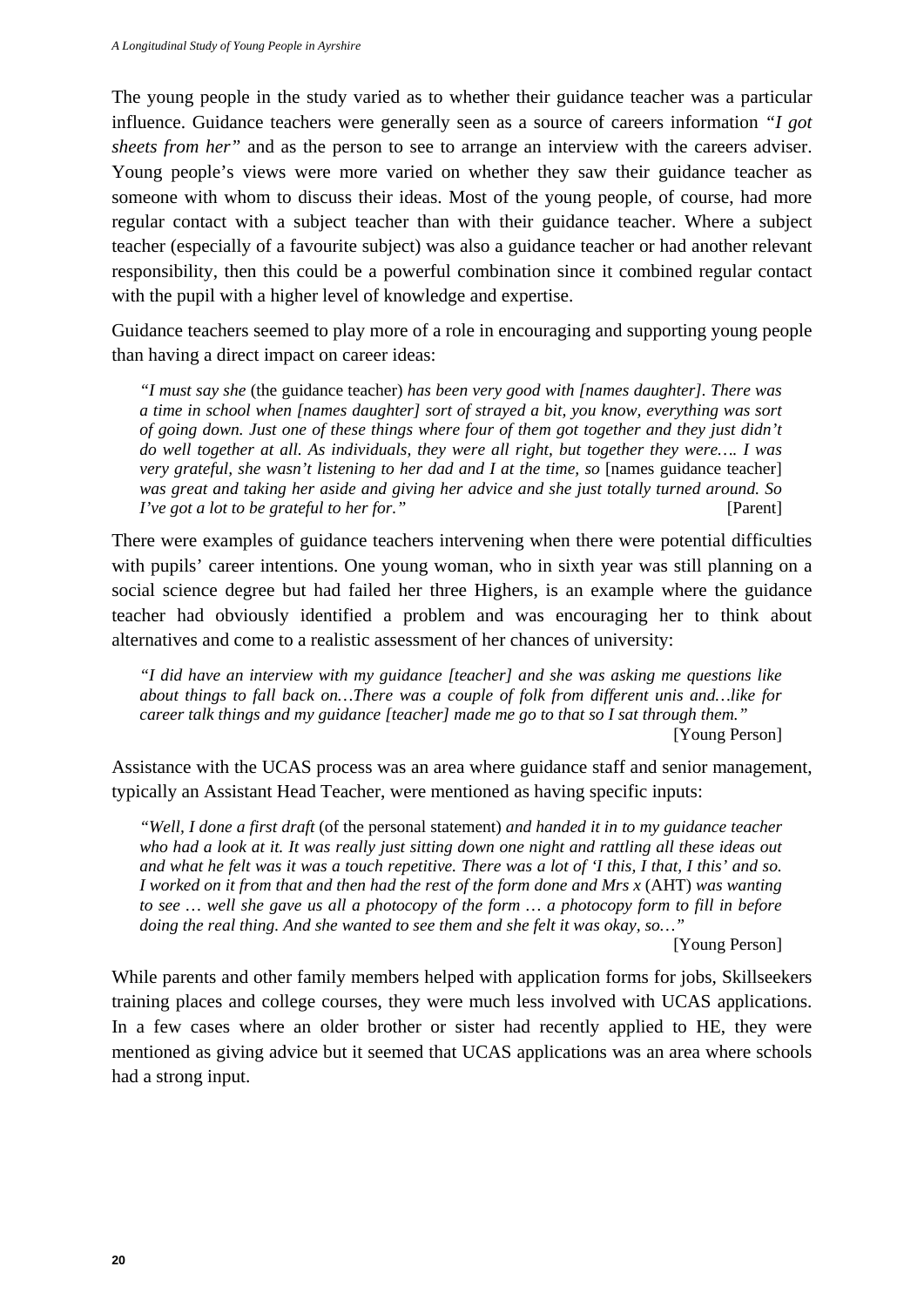## **CHAPTER 4 CAREERS SERVICE PROVISION**

## **Introduction**

In this chapter we recount the young people's perceptions and experiences of the Careers Service. We also describe the perceptions and experiences of their "significant others", primarily parents. We noted in Chapter 2 that we had accessed Careers Service records to check clients' perceptions of careers service work. We found the statements of young people and their parents to be very largely in accordance with the Careers Service's own documentation (where it existed) of careers service interventions with these young people. We were also able to check that young people and their parents were not confusing a member of school staff with a careers adviser.

It is also important to note that we report the perceptions of young people and their parents without much comment in this chapter. However, we do make a judgement on the extent of the impact of particular Careers Service interventions on young people, and while we will return to this in the final chapter, it requires some discussion at this stage. We did ask young people and their parents their opinion of the usefulness of the Careers Service interventions they had experienced but when we explored their responses further with them, it was evident that asking this sort of general question did not give much indication of the impact of the careers input. This is in line with other research which shows the limitations of asking general questions about satisfaction with provision (Howieson and Semple, 2001). We have found, for example, that while young people responded positively when asked the general question whether their careers interview was "useful", a more negative (but more informative) picture emerged when they were asked more detailed follow-up questions about the interview process, questions such as whether the careers adviser in interview "encouraged you to talk about yourself", "gave you honest advice and information", or "let you make up your own mind". More detailed questions about careers service interventions are necessary to arrive at a more accurate assessment of the impact of provision.

Secondly, we applied a professional judgement of effectiveness, based on our work on the effectiveness of careers services across Scotland (Howieson and Semple, 2001). We used two particular descriptors and their elements for this measure of impact. These are:

#### *B1 Effective delivery of careers guidance to individual clients:*

- extent to which guidance inputs are "owned" by clients;
- extent to which individual client's assumptions and expectations about career choice are identified, met and challenged (if appropriate);
- extent to which a client's career thinking is moved on by contacts with the Careers Service.

#### *B2 Successful outcomes for clients:*

- extent to which individual clients make appropriate decisions;
- whether young people enter an appropriate post-school opportunity;
- level and type of "drop-out" or inappropriate opportunity-changing;
- level and duration of unemployment.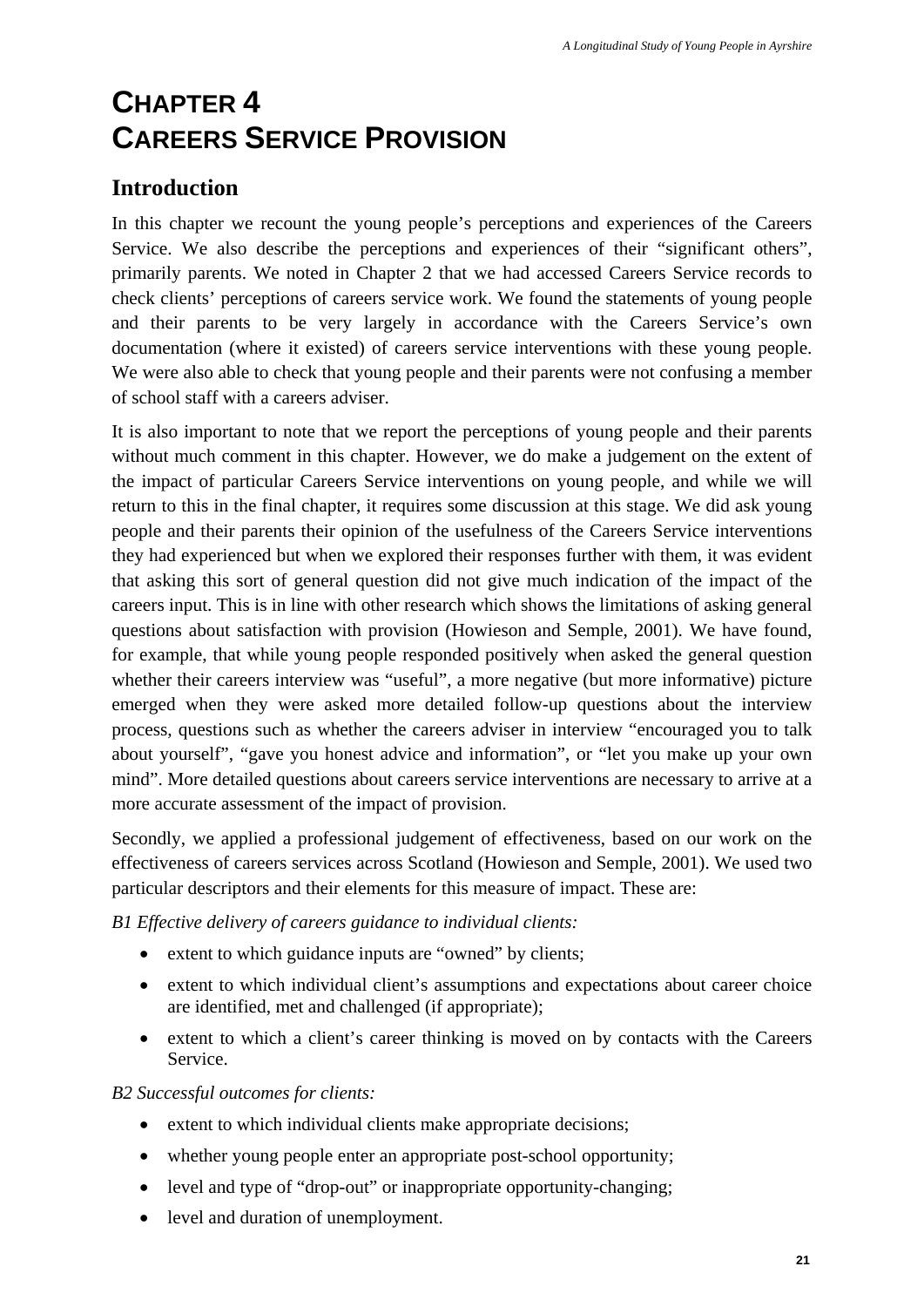All three members of the research team are experienced professionals in careers guidance, and we drew on this expertise, in conjunction with our research skills, to apply these professional measures to the young people in this research and to make a judgement of impact.

## **Young people's contact with the Careers Service**

The CSC, in common with others in Scotland provides a range of services to its young clients. These might include introductory group sessions, inputs at subject choice, introduction to the careers library, talks on Skillseekers or UCAS, individual interviews (prescheduled or drop-in), special events such as careers conventions, notification of local vacancies and submission for vacancies. However, our research interviews found that our young people's contact with the Careers Service was predominately through having an interview with a careers adviser. Typically, they would have had an introductory talk on a class or year group basis, at which they completed a screening questionnaire, which would be followed by their interview with the careers adviser. Generally, most young people had had an interview in their fourth year. In fifth year and especially sixth year, the choice was usually left to them. They might also have contact with the careers adviser by attending a drop-in clinic but this was not available in all three schools.

Both the young people and their parents thought that it was a good idea that fourth year pupils should routinely have an interview with the careers adviser:

*"It's better to arrange interviews for everyone first and then you can decide after that."*  [Young Person]

Parents, in particular, thought that if the initiative was left with the pupil then most would be unlikely to "get round" to requesting one even if they wanted one. But several comments illustrated a disadvantage of routinely interviewing the majority of fourth years for pupils in S5 or S6:

*"The last interview was quite a help but it's difficult to get an interview with him because of all the fourth years he needs to see."* [Parent]

## **Perceptions of the Careers Service role**

#### *Perceptions of its role in the provision of information*

The clearest image held by young people and parents of what the careers service did was its provision of information. Their expectations of the careers interview focused on the opportunity it provided to get information from the careers adviser whom they regarded as more knowledgeable than family, friends and teachers:

*"My family and friends don't really know everything but the careers officer, it's her or his job to know everything about the subjects. So they would be more informed, be able to tell you anything you need to know."* [Young Person]

*"I think the careers adviser has more information and can tell us more about jobs an' that rather than the guidance teacher."* [Young Person]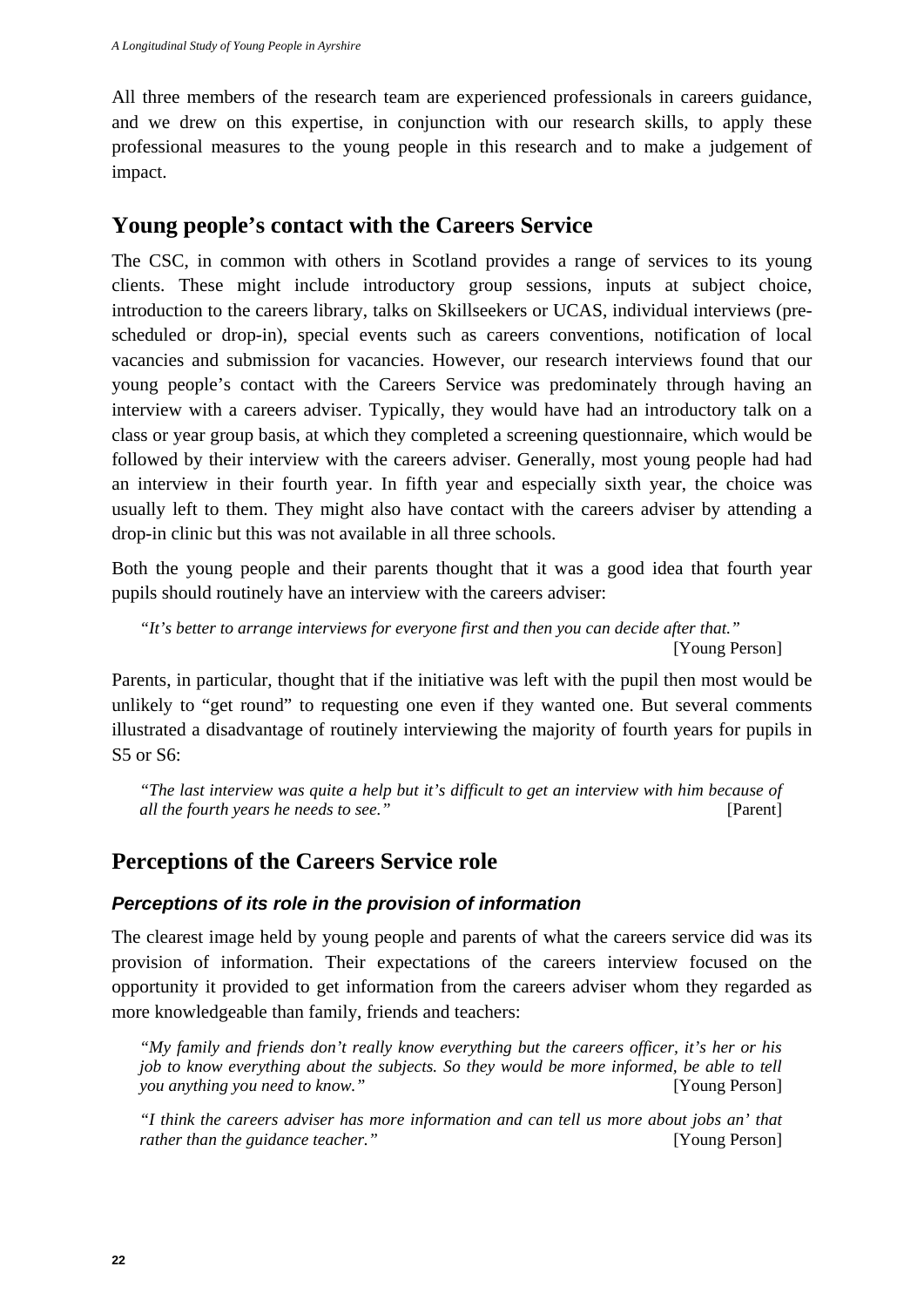#### *Perceptions of its role in the provision of guidance*

In general, the guidance role of the careers service was less apparent to both young people and their parents than its information and placing services. A few of the young people did see a role for the careers adviser in giving them new ideas and broadening their horizons. One girl who had not considered engineering because she thought it was "dead dirty" commented that suggesting new or different ideas was a good role for the careers adviser:

*"it gives you more things to think about, it could completely change your mind and you had never thought of it.*" 
[Young Person]

#### *Perceptions of its role in motivating and supporting*

Parents often saw themselves in a supportive and motivating role with their child and frequently expected the careers adviser to provide similar support and motivation, an expectation of the careers adviser which was not always met:

*"…they'll just, 'Oh, with the grades you're getting you couldn't do that kind of thing' but no' suggesting other things."* [Parent]

*"No, I don't think he was helpful at all. It was like, "Oh, you can't do that!" He could have said, "Look, this is what [grades] you really, really need and if you think you can get that in the next 2 or 3 years, stick in and we'll revise, we'll have another go at this. Come and see me or I'll come and see you and we'll have a look and see what we can do."* [Parent]

Young people too wanted the careers adviser to be encouraging:

*"It would be better if he made you feel if you could actually get the grades."* 

[Young Person]

Other research studies support this finding, that it seems that careers advisers are more likely to see themselves in a motivating role with post school clients, especially with unemployed clients and are less likely to adopt this approach with clients in the school. This may be related to the far greater focus on the vocational guidance interview in school and an emphasis on a non-directive approach. There is an interesting contrast with the role of the careers service in England where their effectiveness is at least partly measured by the extent to which their clients in school meet learning targets.

#### *Perceptions of its role in placement/job-finding*

Young people and their parents were sometimes vague about the school leaver placing service and registration procedures although others were aware that the Careers Office held vacancies for 16 and 17 year olds. Nevertheless, there were examples where young people had used the Careers Service's job-finding service but their parents had not realised that this was where the vacancy had come from. This means that the Careers Service Company does not always receive recognition for this aspect of its work. One young man, for example, had been placed by the Careers Service into a training opportunity in construction (not an apprenticeship) but he was subsequently able to move on to an apprenticeship with another company from this basis. His father said*:* 

*"I'm not sure how he got on to it. He came back with these forms and I helped him fill them in and he got a start.."* [Parent]

Even where the careers office was known to have provided an application form for the opportunity which the young person had entered, the credit for success in getting the job or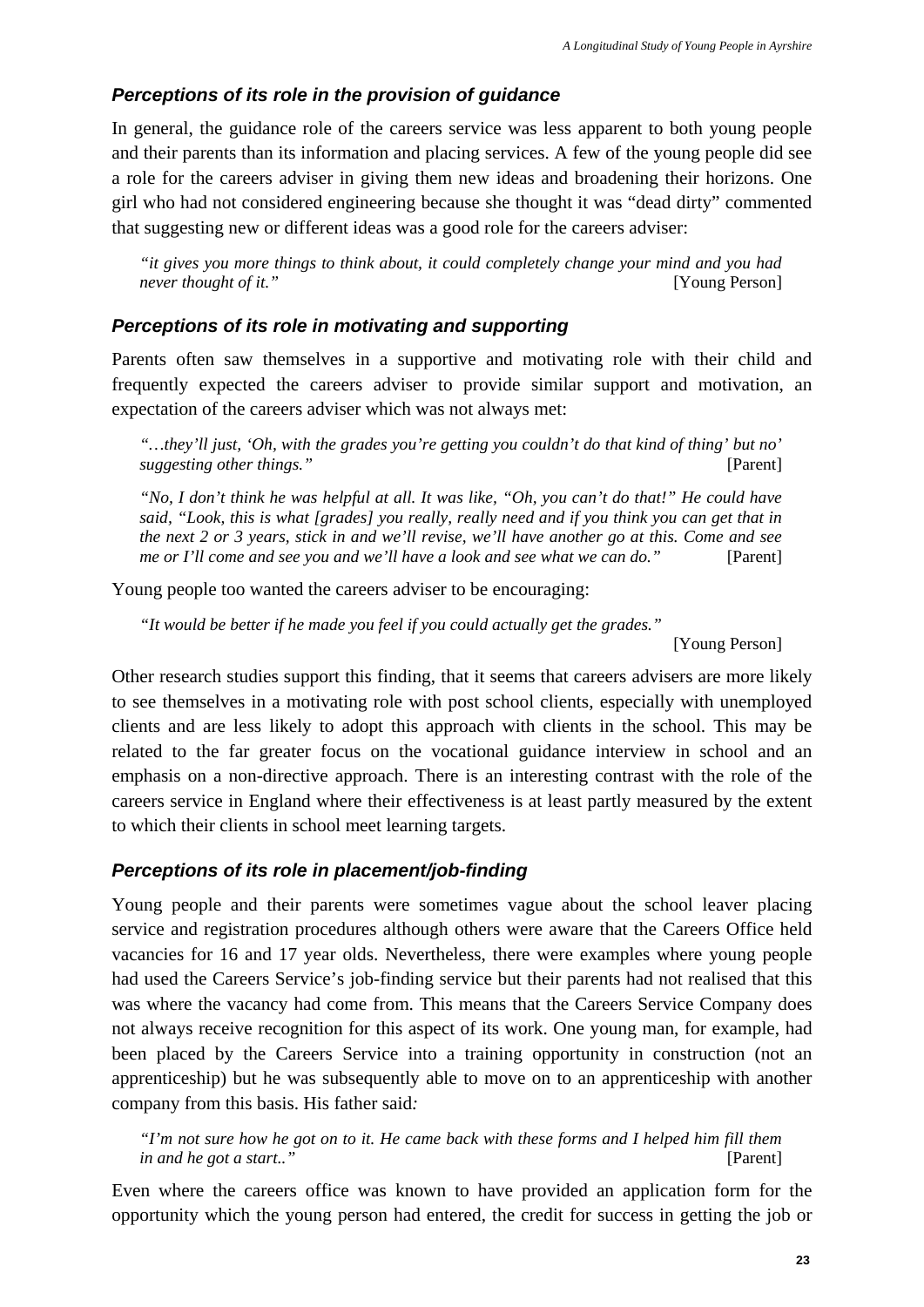Skillseekers place was still likely to be given to the young person or to those helping him rather than the careers office.

#### *Perceptions of the careers service's post-school role*

At each stage of contact we asked young people and their significant others to look ahead to their possible need for guidance and support, and to suggest how those needs might be met. Awareness of the continuing guidance function was much more limited than of the service's placement role. Few young people or their parents perceived that the careers service could be a source of guidance if they changed their plans, were unhappy in their current position or simply wanted to discuss their future careers direction. As one young woman said, "*It's not somewhere I'd think of going"*.

But there was clearly a need for professional help. A number of parents expressed their anxiety about the current situation of their child and the limits of their ability to help. One mother, for example, while recognising that she was the person her daughter talked to most, felt she didn't know much about requirements for college:

*"She discussed what she needed to get for the college but I haven't got much of a clue of what she'll have to do."* [Parent]

There was very little recognition indeed of the availability of adult careers guidance in the area. It was interesting to note that although a number of parents had made, or were considering, a major career change for themselves, none had used any formal guidance provision. Instead they saw family, friends and colleagues as their sources of career information and advice.

### **Information provision**

Information provision has been a high priority for the service locally. It is clearly also a function that is expected of the careers service by clients and one that may be especially necessary in certain situations where, for example, in the case where the school's careers library is, in practical terms, not functioning. Some young people and parents commented that the information from the careers service had been helpful:

*"The interview with the careers adviser in fourth year helped, it really broadened the information that I already had"* [Young Person]

Several young people identified the need for careers advisers to extend and update their knowledge base, in particular by getting information directly from students on courses or those employed in an occupational area:

*"It would help if they found people who've been on these courses and ask them questions. It might help them tell other people if it's the best thing for them"* [Young Person]

A common theme was that the information received was not sufficiently customised to the young person, for example, it seemed to the young person to be the same as that given out following a previous interview or the same as friends had received. In a number of cases it appeared not to be sufficiently geared to the person's career development concerns or reflect the discussion accurately. Other issues included inappropriate information such as information packs with little information on Skillseekers but a lot on FE when FE was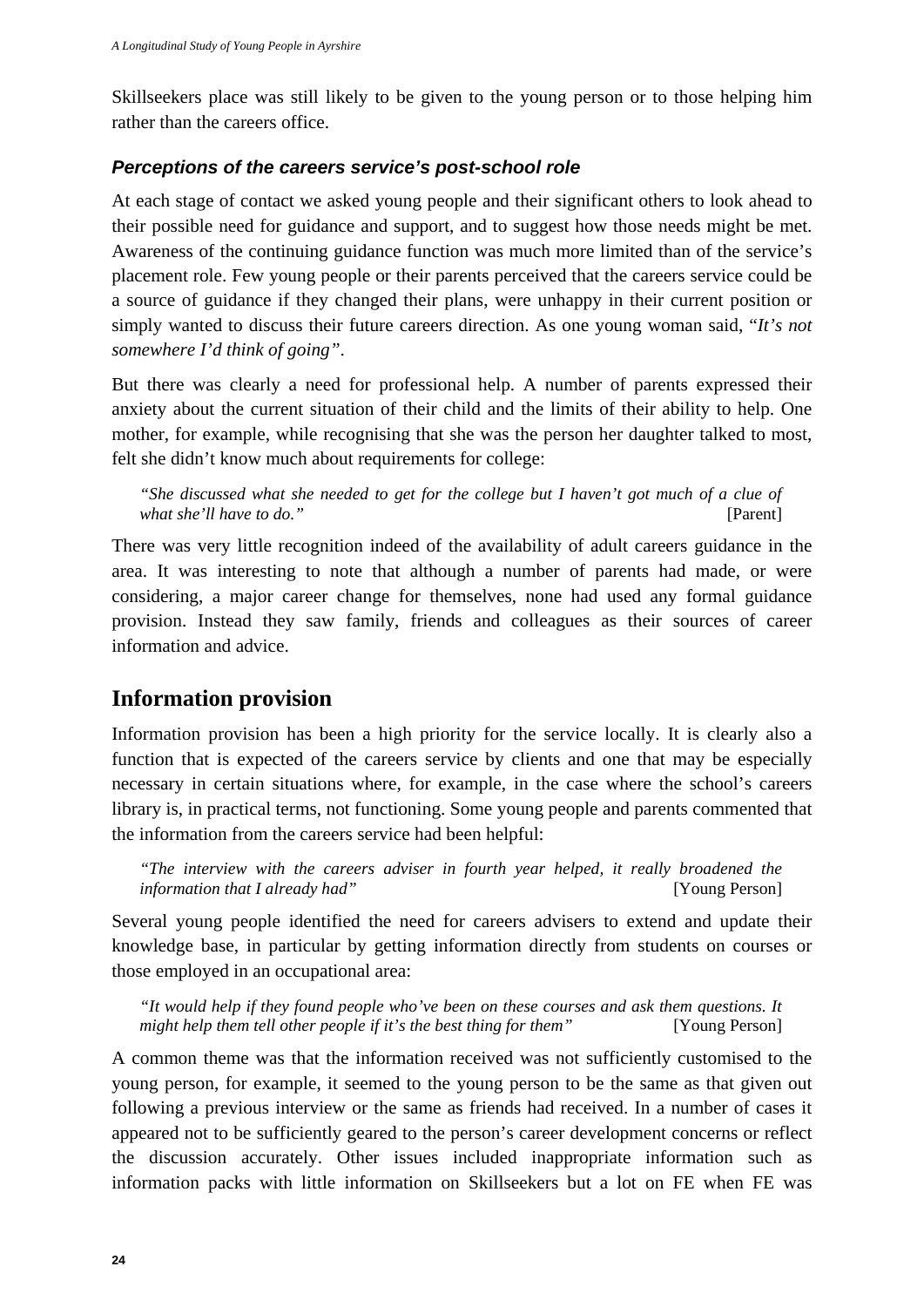definitely not an option or where vacancy information was sent although the client did not have the appropriate qualifications:

*"The careers adviser sent information after the interview but it wasn't what I wanted ..I wanted things about the job I told him I wanted to do …the universities and colleges that done the courses and how to apply and things like that."* [Young Person]

*"They did send him through a few things and it was on building and one of them it was to let him know that the applications were coming out. He didn't even have the qualifications to apply for this position, so I wasn't too impressed."* [Parent]

It was not uncommon for young people to remark that the careers adviser "*just told me things that I already knew*". It may be that the careers adviser felt there was a need to reinforce certain information but there does also seems to be an element of the careers adviser not checking what the client already knew and building from this base. There may be a need for careers advisers to check clients' information base in a more systematic way.

It was evident that young people had different preferences in terms of how they were given information, for example, verbally, in hard copy or on-line:

*"He just gave me information in a booklet, I wanted him to tell me, not to read it myself. I just put the booklet aside."* 
[Young Person]

This comment, and other similar ones, may relate to the different learning style or decisionmaking style of individual young people. The need for a more personal, individualised approach that takes account of the particular circumstances of a client is identified by Boreham and Arthur in their comprehensive review "The Information Requirements of Occupational Decision Making". They conclude that although occupational decision-makers need information about specific occupations, it is not sufficient to offer clients the information that from an external viewpoint they need in order to make a decision. If they are going to use it, the occupational information must be presented in a way that fits in with an individual's personal view of the world. This evidence also confirms the need to use guidance strategies to identify the person's view of the world.

## **Information giving and guidance**

The relationship and balance between information and guidance emerged as a key issue from the study. For most of the young people in the study, the balance in their interview(s) with the careers adviser was described as heavily in favour of information-giving rather than guidance. Careers advisers have been trained not to be directive in their approach and information giving can be a way of trying to deal in a non directive way with a client's desire to be told what to do or told the best course or job. In a number of instances informationgiving appeared to be divorced from guidance:

*"It's a big decision to make and all you're really getting's information about that one [job] and that one. I know they're trying, they don't want to influence you too much. Just giving me more and more information. I've got loads of stuff at home, I've read it all but I'm still none the wiser about what I want to do. And I know they're trying to take a back seat and they've given me loads of information, but that's not what I'm wanting."* [Young Person]

The experiences of our young people suggest that the aspects of guidance that relate to the use of information and the decision-making process tended to be overlooked. Young people and their parents suggested there was a need for careers advisers to go beyond simply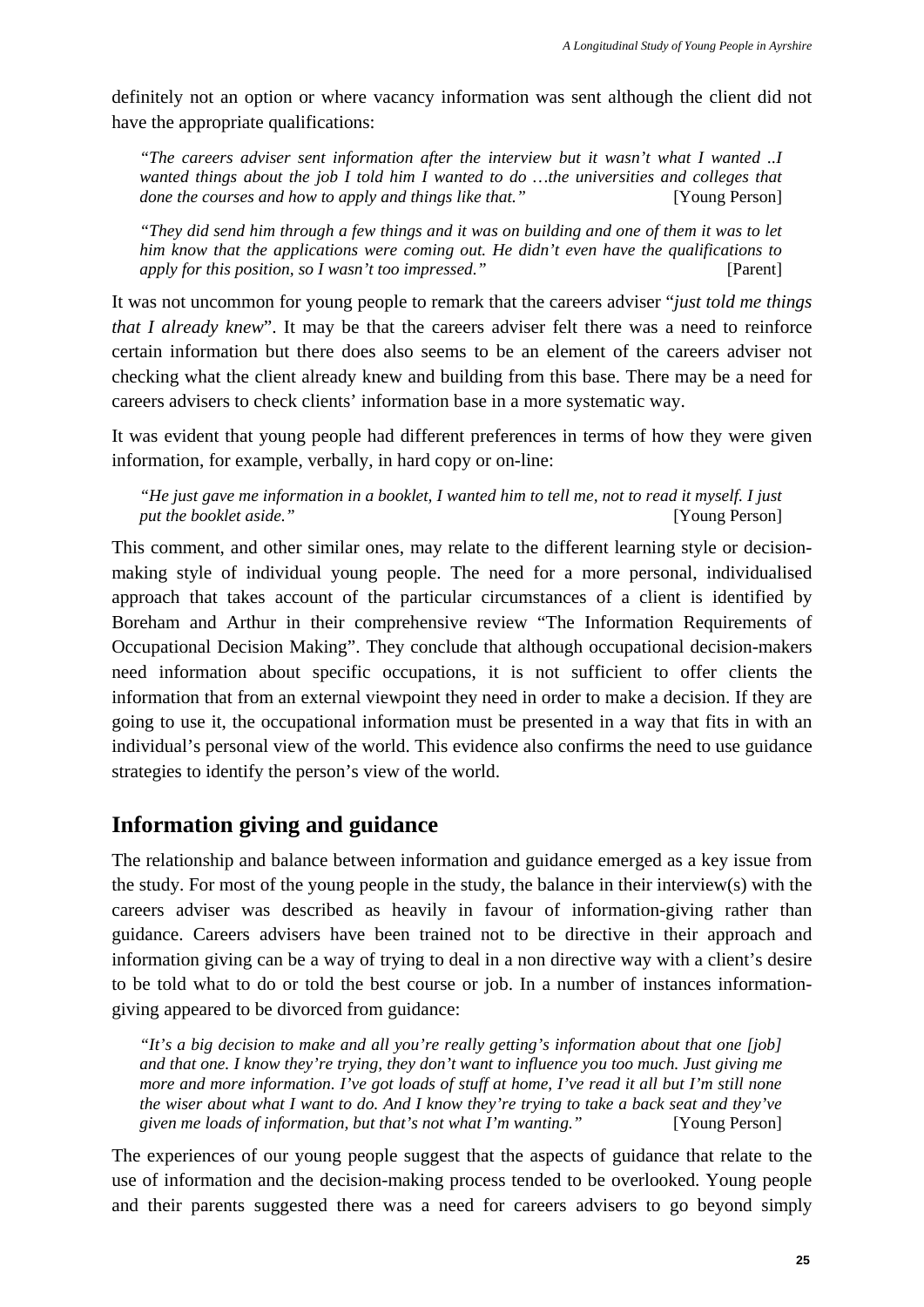providing information and to consider how to help young people to assess the information in relation to themselves and their ideas and to support them in their decision making while leaving the decision to them.

It is evident that many of the young people in this study were not able to easily identify and articulate their guidance needs and were more likely to express them in terms of an information need, for example, "I need information on which course of electronic engineering would suit me". This is actually a guidance rather than an information question, needing a guidance response as well as specific information. Careers advisers appeared frequently to take this at face value and respond by giving or sending out information. This raises issues about the professional identification of need and not simply responding to the stated demands of clients. Client need is not always the same as client demand.

## **The vocational guidance interview**

A few of the young people felt they had been moved on in their thinking about their career ideas or that it had made them think seriously for the first time about their future plans:

*"She obviously listened to what he [the CA] was saying because she came home and discussed with her Dad the various things she could do that she hadn't really thought about before."* [Parent]

*"It [the interview] made me look and definitely think about what I'm supposed to be doing because up to then I just thought 'I might want to go to uni but I don't know, I'll check another time, I didn't think it was a priority ….after coming out of there, I was thinking 'Right, I've got to get that done cos' if I don't it's going to blow up horribly in my face"*  [Young Person]

For the majority of the young people in the study, however, their careers interview(s) appeared to have had a limited impact (see the note at the beginning of this chapter on how we defined "impact".). They were most likely to comment on the fact that they had got some information (although as noted above this was not always satisfactory) but few identified a wider value of their interview(s). The conduct of an effective careers interview requires a high level of skill from careers advisers*.* Among other demands, they need to help the young person explore their ideas and think widely without being perceived as intrusive or as trying to "put them off" their particular idea or as advocating a particular course of action. This becomes a more difficult task where young people and their parents have little awareness or understanding of the careers adviser's guidance role.

A variety of experiences reported to us suggest that careers advisers sometimes lacked the necessary skills:

*"I was asking him about the sports development course and he goes ' eh, you train to develop people's sports skills' and that was that!"* [Young Person]

and

*"But when I said 'No', he kept on asking why I didn't want to do it and I didn't have a reason, I just didn't want to do it but he kept saying' Why?"* [Young Person]

The second quote illustrates a common difficulty in interview: how might careers advisers "challenge" young people's thinking in an effective way? It also shows the need for attention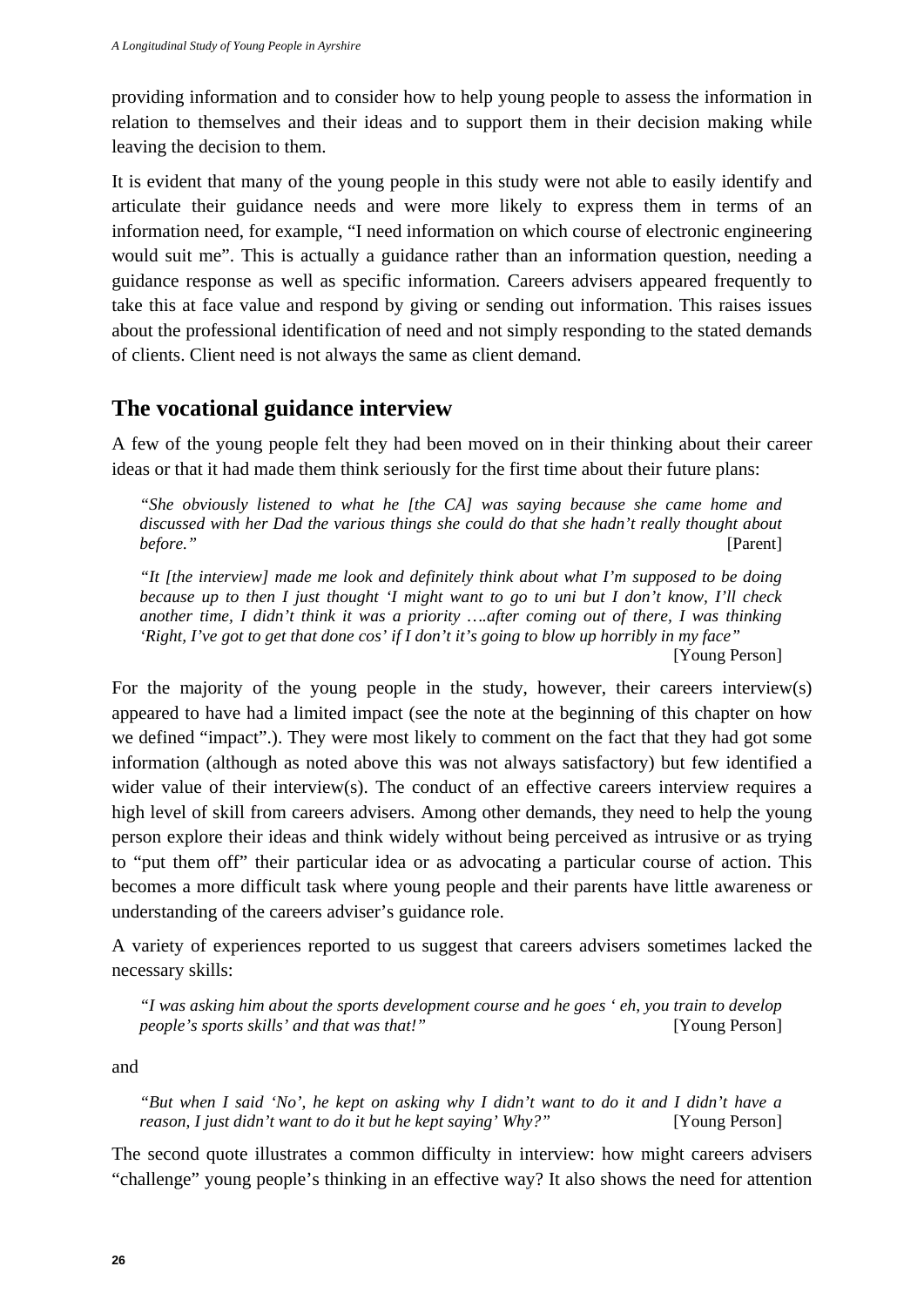to language and style of questioning, including open questions that are constructive and focused rather than simply asking "why?"

Some young people had had interviews from several careers advisers and were able to make revealing comparisons. Such experiences highlight the need for the regular monitoring of careers advisers' professional practice and continuous staff development.

*"Mr. A sits and explains it, Mr B disnae. He just goes on the computer and clicks about and then prints all this stuff out. He disnae listen. But he (Mr A) sits down and explains like where it is and what would be happening and what you would do and all that."* [Young Person]

Several young people and their parents commented that the careers adviser had broadened thinking :

*"When he looked at my subjects and said that just looking at law, I could look at others. I hadn't really had the chance to look at other options."* [Young Person]

But there was also some indication from both young people and parents that careers advisers tended to focus in on expressed interests rather than being more exploratory and wideranging :

*"They should give you sheets saying here's what you could do if you had these qualificationshere's 20 or 30 jobs- instead of 'what do you want to do? Building then? And then just giving three ways of doing it."* [Parent]

and

*"I don't think they're very helpful, I don't think they did advise him. As I say, he'd always thought of engineering, so they just went along with that. He never ever came home and said 'they've mentioned woodwork or electrician."* [Parent]

Several parents pointed out that, as far as they were aware, the careers adviser had not discussed or followed up on an out-of-school interest of their child or identified common careers paths in the wider family network although both might well have been relevant to their child's careers plans. For example, the parent of a girl who played sport at an international level noted that this had not been identified and that careers in professional sport or in the leisure/sports sector had not been discussed.

We also observed an apparent reluctance on the part of careers advisers to identify and record the details of young people's informal networks. This is not untypical of many careers advisers in Scotland. Such reluctance stems from a feeling that these issues are too personal and are potentially sensitive. It also comes from a lack of understanding of the fact that issues in the situation of young people can be key to understanding their career related actions and decisions. A good example of this was one of our young people who limited his post-school choices because he took his care responsibilities for two disabled members of his family seriously. There was no evidence that either the school guidance system or the careers service were aware of or had discussed this issue which was critical to his career-related decisions and actions. We might add that it was clear from our interviews with the young man that he had no reluctance to disclose this information.

Our comparison of the careers service client records with our interview data for these young people identified a number of cases where relevant information or interests did not seem to have been picked up. Of course, we do not know whether the careers adviser had covered this but certainly there was no note of this in the client record. It is impossible to assess how

**27**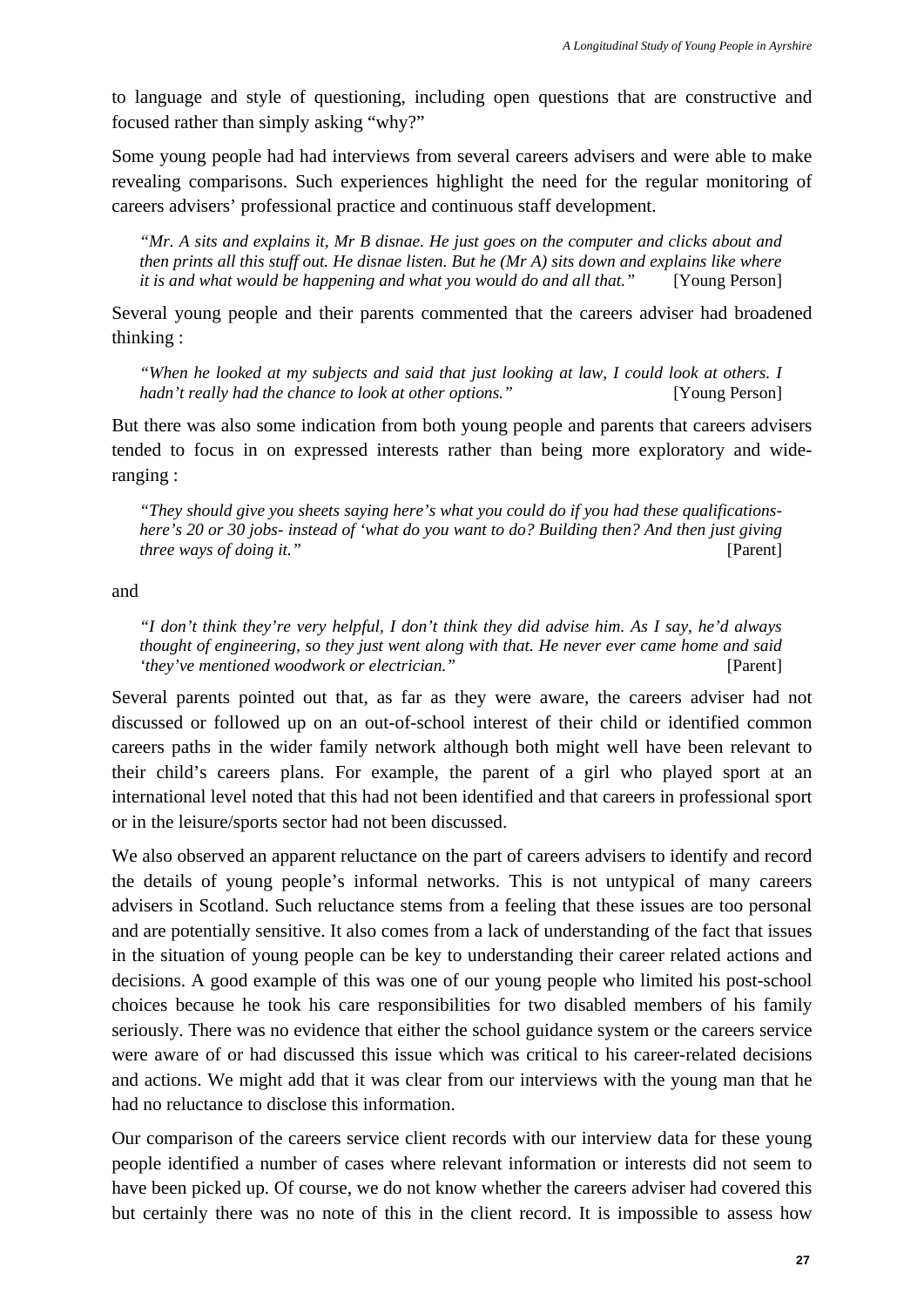much of this is due to the level of guidance skills of the careers adviser, to the interview time available, to the young person's perception of the careers adviser role or to the quality of record keeping. Our interviews with the young people typically lasted an hour, a time which is longer than the standard careers guidance interview. Certainly some parents thought that if careers advisers spent more time with young people then they would be more likely to give effective guidance:

| Parent:     | "It may be that if they actually talked to the individual for maybe an hour or so                                                                                                                                                                                                                   |
|-------------|-----------------------------------------------------------------------------------------------------------------------------------------------------------------------------------------------------------------------------------------------------------------------------------------------------|
|             | about what they want to do, you know, and advise them in that way."                                                                                                                                                                                                                                 |
| Researcher: | "What would be better?"                                                                                                                                                                                                                                                                             |
| Parent:     | "If they got to know the young persons, which they cannae do in that short space<br>of time, they only go if they want information they should do that if they don't<br>know what they want to do or if they do know what they want to do they could give<br>them advice as to how to go about it." |
| and         |                                                                                                                                                                                                                                                                                                     |

*"She got lots of paperwork and binders but it wasn't personal and not a lot of time spent with her."* [Parent]

The time available for interviews is an issue but as we have noted, an undue amount of time in a careers interviews frequently appeared to be taken up in information giving rather than guidance. We have also noted that careers service provision was largely devoted to interviews with some introductory talks to classes or year groups. There seemed to be very little group work such as small group work on particular occupational areas. However, such group work with young people, based around a common interest, can be a time effective way of passing on information and freeing up interview time to focus on identifying and meeting guidance needs.

It may also be helpful to use different approaches in the interview to encourage a more exploratory approach and elicit a wider range of information from the young person. In the interviews that we conducted, we used several tools to aid our discussion, for example, a lifeline exercise to review careers development and asking the young person to make a visual representation of their network of influences on their career ideas. Doing this did not add much to the time needed but helped us to gather more information, in particular about the topics about which it can sometimes be more difficult to ask direct questions such as out-ofschool activities and family matters. Another strategy would be to ask the young person to complete these tools in advance of the interview. Nevertheless, it is difficult to envisage a 30 minute interview being sufficient and that a longer interview of around 40-45 minutes is necessary to enable a more guidance oriented interview.

A substantial proportion of the young people had been given computer interest guides, usually Centigrade and/or Scotquest but few thought that they had been particularly helpful to them. Their comments suggest that there was limited discussion of the results with them and little use made of them as a guidance tool, for example, where the results were very different from that expected by the young person, exploring why this might be the case.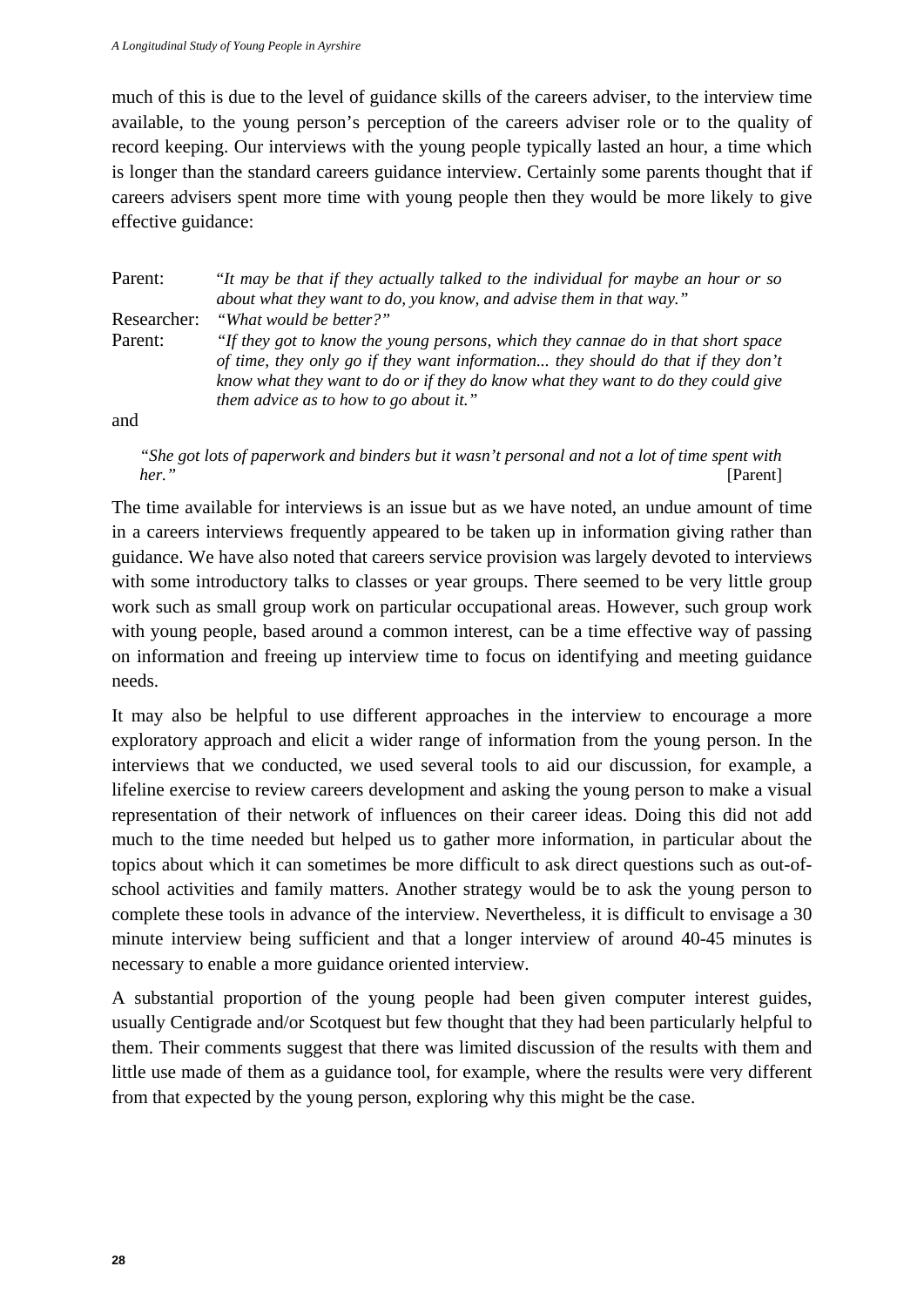## **The post-school experience**

#### *Guidance post school*

We noted earlier in this chapter that young people and their parents had limited awareness of the guidance function of the careers service. Nevertheless, some young people had continuing guidance needs but there was little evidence that these needs had been identified and responded to. One young man's contact with the careers service, for example, was confined to placing activity although he had left school prematurely which meant he needed to review his career plans.

Another example is where a mother identified a potential guidance need for her son when he suddenly changed his mind from a building to a paramedical career. She described sending him to the careers office since she felt there was a need to discuss this sudden change of plan and check that it was well-founded:

*"It just came out of the blue, so I told him to go along to the careers adviser. He just gave him the phone number to ring for an application form. I could've done that myself, I could have told him about it and so could his sister and his aunts and his uncle (all in a similar paramedical field). I thought he would have got him to talk it over.*" [Young Person]

## *The placing service*

It seemed that if young people used the placing service, they were most likely to do so immediately on leaving school than at a later stage when they had already been in employment or had been in FE. It appears that once the direct link with the careers service (in the sense of a direct follow-on from their contact in school) had been broken they were less likely to think of using it. Whether or not they were inclined to use the careers service subsequently was influenced by their own experience of the careers adviser at school and also by the experience of elder brothers and sisters and friends. Similarly, parents were more likely to encourage their child to go into the careers office where they knew of someone who had had a positive outcome:

*"I know a lot of kids through my friends. One daughter, she didn't know what to do and her mother gave her till August and took her down to the centre [Careers Centre] down the street, took her upstairs, asked for an interview and said, "We'll sit here till we get one. She needs a job." And they got her a job down at x and she works in an office now. She gets £40 from Skillseekers and she gets £70 from them. I mean, these things do happen. Maybe she's lucky, but it happens. Her birthday was two weeks ago and they gave her £100 in an envelope. I mean, that's encouraging."* [Parent]

A negative experience had the opposite effect, another parent did not think it worthwhile to encourage her daughter to use the careers service after the experience of her older son. He had not been given access to vacancies because he was judged by staff in the careers centre to be over-qualified for the available opportunities. He had then himself written round factories and got a job that did not require his level of qualifications but was what he wanted at that point.

This example raises a basic issue about the placement service, that is, who is in control of access to vacancies? We have found from national research on the Scottish Careers Services that systems vary across careers services (and sometimes within careers services) with three broad possible approaches: an open display system where the decision to apply is left up to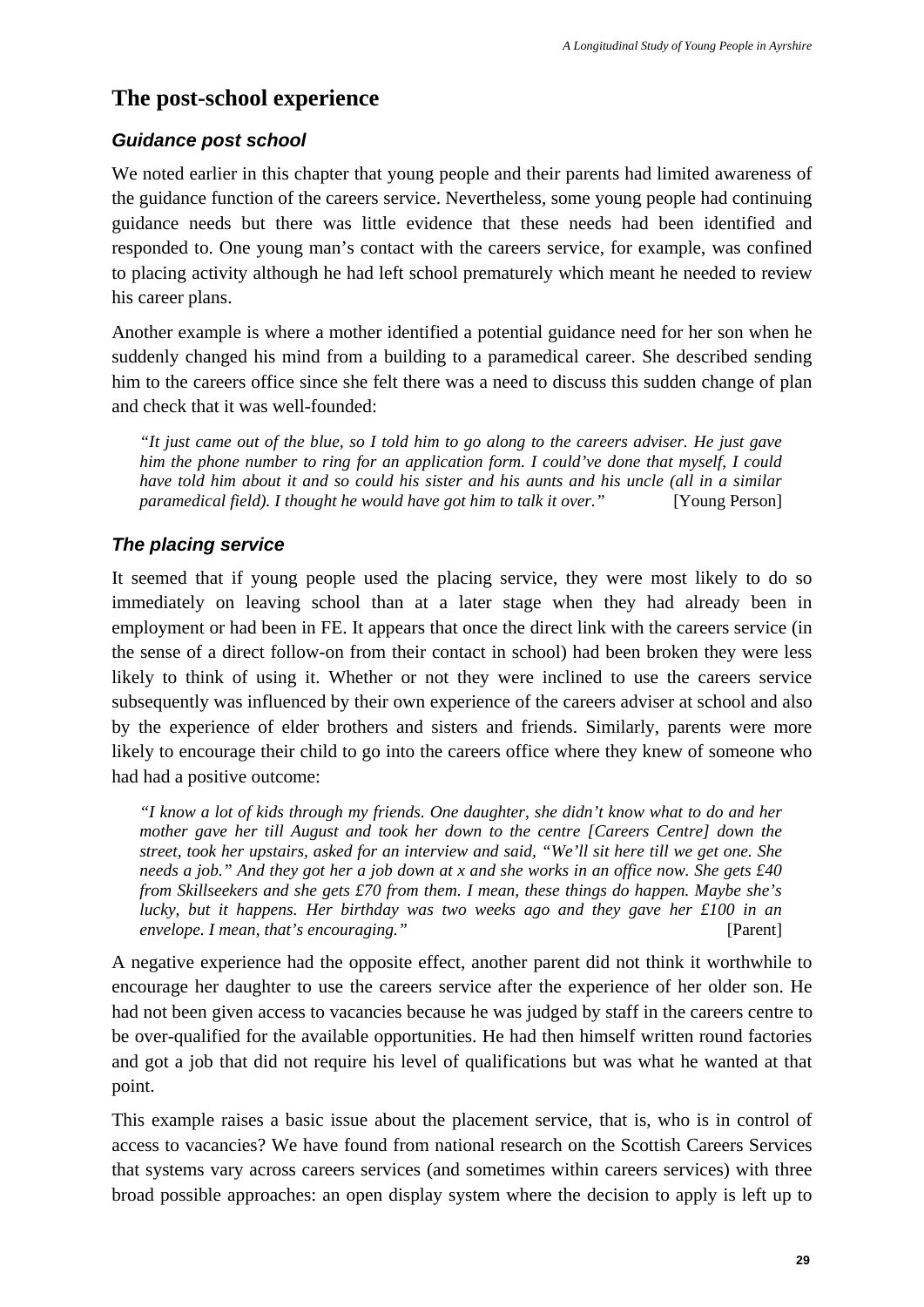the client: careers service staff select candidates on the basis of the careers advisers' recommendations: a mixture of open access and pre-selection (Howieson and Semple, 2001).

If a placing system matches clients to vacancies according to the recorded recommendation of the appropriate areas of work, then it is critical that the recommendations are accurate and kept up to date. Our review of client records revealed some differences between the type of work several young people thought they were registered for and that which was noted in their client record.

Several young people's post school contact with the careers service was experienced as impersonal and lacking in continuity of contact as one young man's experience illustrates:

| Young man:  | "When I go into the Careers Office sometimes, I don't really, like, speak     |
|-------------|-------------------------------------------------------------------------------|
|             | to them, I just really have a look at the, there's a coupla bulletin boards   |
|             | with a list of stuff, so I just look at that really."                         |
| Researcher: | "So you don't have a particular person looking after you when you go          |
|             | in 2"                                                                         |
| Young man:  | "No, it's a coupla different folk I've had. I've only spoke to three folk and |
|             | <i>it's been different folk I've had. I got confused there.</i> "             |

We might add that not all of his visits were (or could be) recorded in his client file, only those that resulted in placing action appear to have been noted or that involved direct contact with staff.

These young people also reported being called into the careers office to go over information that could have been checked on the telephone - a real issue when the journey cost them money that they could ill afford to pay out on bus fares.

## *Continuing contact?*

Where the young person had been successfully placed in an opportunity, the youngster and their parents were generally satisfied with the careers service's role in this. Young people submitted on to mainstream Skillseeker places had no expectations of continuing contact from the careers service and this indeed is general careers service policy. (Practice across Scotland in terms of the support given to young people with Special Training Needs has varied considerably. With the introduction of the new STN support model from April 2002, support for STN young people should become more consistent and developed.)

The evidence from this study suggests that there might be considerable value in some level of contact and support with young people in mainstream provision, especially in their first opportunity. To take one example, STN endorsement had been considered for a member of our group, but he was initially submitted to a mainstream opportunity prior to STN submission. He was successfully placed, but although he did complete the appropriate SVQ, the mainstream provider was not able to provide the necessary support and outstanding issues to do with confidence, personal development and basic skills were not addressed. He remains unemployed following the end of the Skillseekers programme. His father commented that:

*"He was just sort of placed there [by Skillseekers provider] and any support he got just came from the people he worked with."* [Young Person]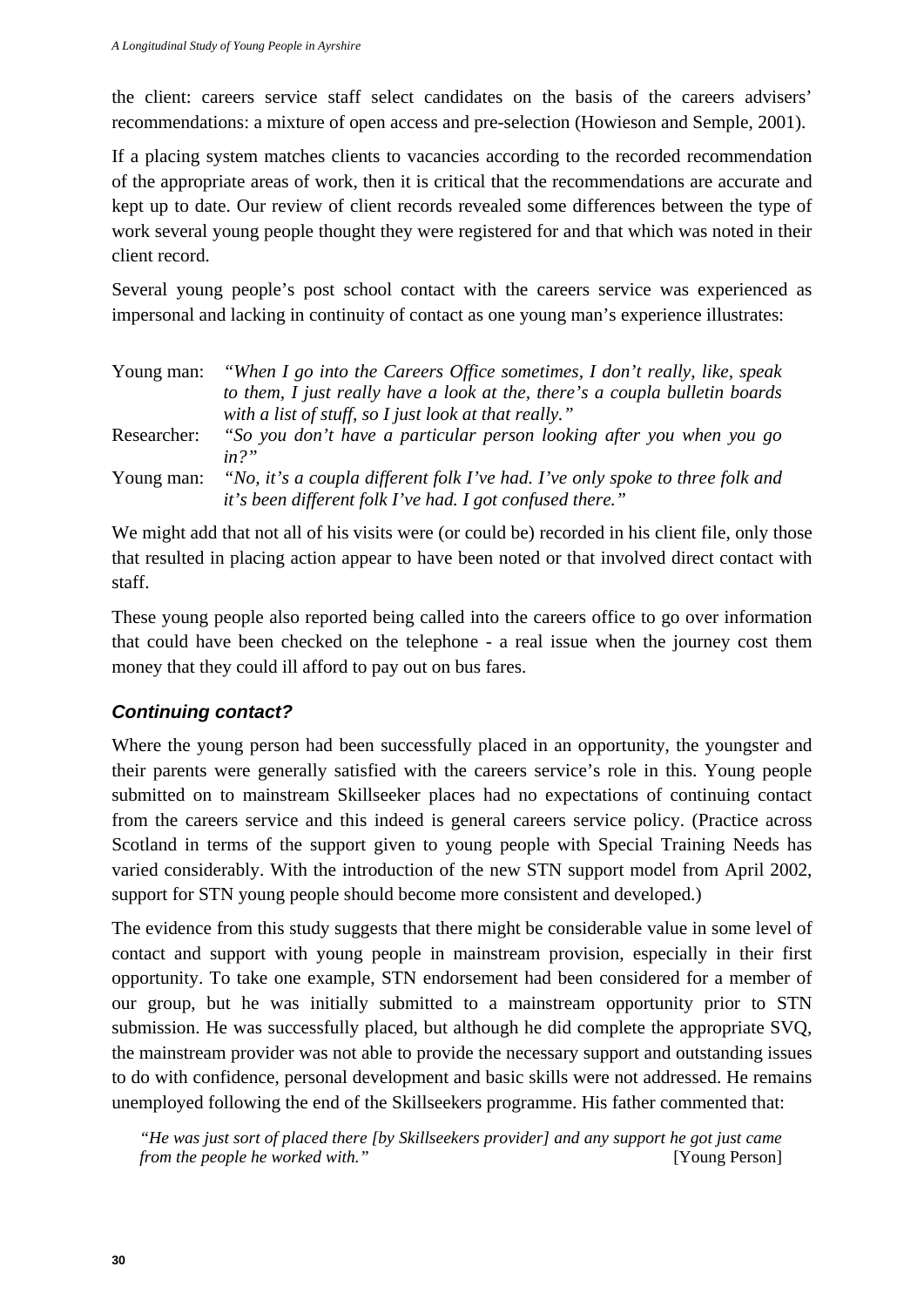The issue of the need for continuing contact and support post-school is one that has emerged strongly from this study. Not only were young people in the labour market in need of support, we also found examples of young people dropping out of FE and HE provision, with limited or ineffective involvement from the formal guidance services of the institution. (We should also note that there were examples where the system in FE was successful in supporting the young person.) As we described in chapter two, by the end of the research over a third of our group were still having difficulty sorting out their career direction. Where we were able to view the destination statistics, two fifths were in a post school opportunity that was different from that recorded in the CSC first destinations statistics or from that which was the subject of CSC guidance.

The complexity and change in young people's career pathways has now been well documented in a variety of research. All of this suggests a strong need for more attention to post school contact. It would be helpful, for example, to extend the current system of collecting first destination statistics to track young people beyond their initial destination, for perhaps up to two years after leaving school. In the past careers services operated "a review of progress" but the practice was discontinued. However, this sort of activity is needed more than ever given the pattern of post-school transitions.

Young people could be offered a transition review, perhaps one year after leaving school. In theory, this sort of review is available to young people in that they can call into the careers office at any time after leaving school but as we have noted, there was very little awareness of the careers service's post school guidance function. A transition review would need to be offered proactively to young people and more attention given to effective publicity for the post school role of the careers service.

We found that several young people in our study who were not technically unemployed still wanted to be notified of vacancies for example, two were working with family members as a fall-back option but were unhappy with this:

*"I'm not really too keen on it, we don't see eye to eye, it's no really my thing, but. I suppose it's not bad money.*" 
[Young Person]

It appeared that since these young people were not unemployed, the careers office no longer contacted them with vacancy information. We might add that in one case, the young woman concerned still thought she was on some sort of vacancy register with the careers office.

| Researcher:  | "So are you still registered with them, even though you're working with |
|--------------|-------------------------------------------------------------------------|
|              | (family member)? Do they know that you're still looking for something   |
|              | $-$ the careers office?"                                                |
| Young woman: | "Aye, I'm still down."                                                  |

Our review of this client's record showed her to have been removed from the register for failing to sign on.

It has been many years since an effective "betterment service" operated in most careers services, but there appears to be a need for such a service to be available, and to be offered proactively to young people.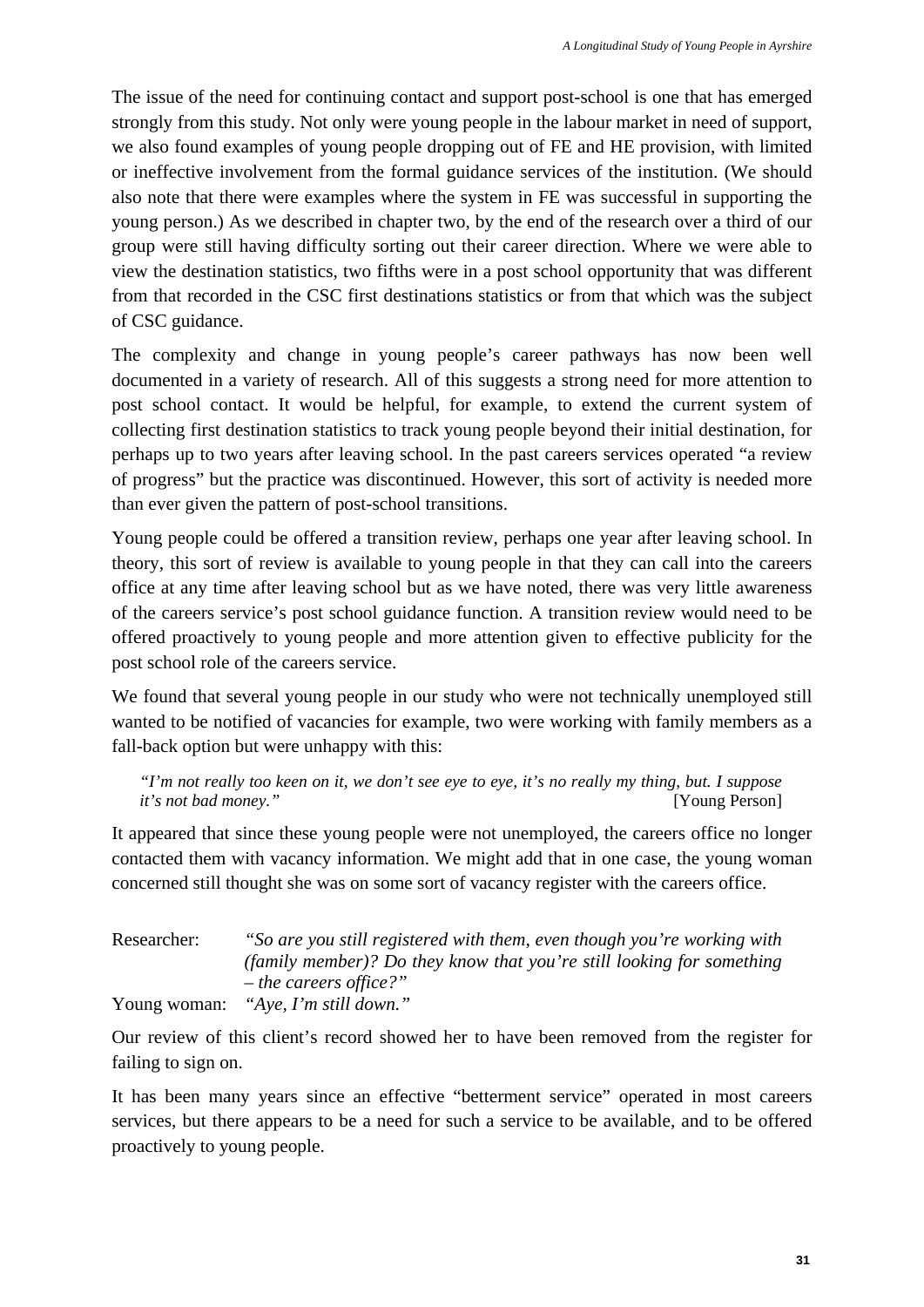*A Longitudinal Study of Young People in Ayrshire*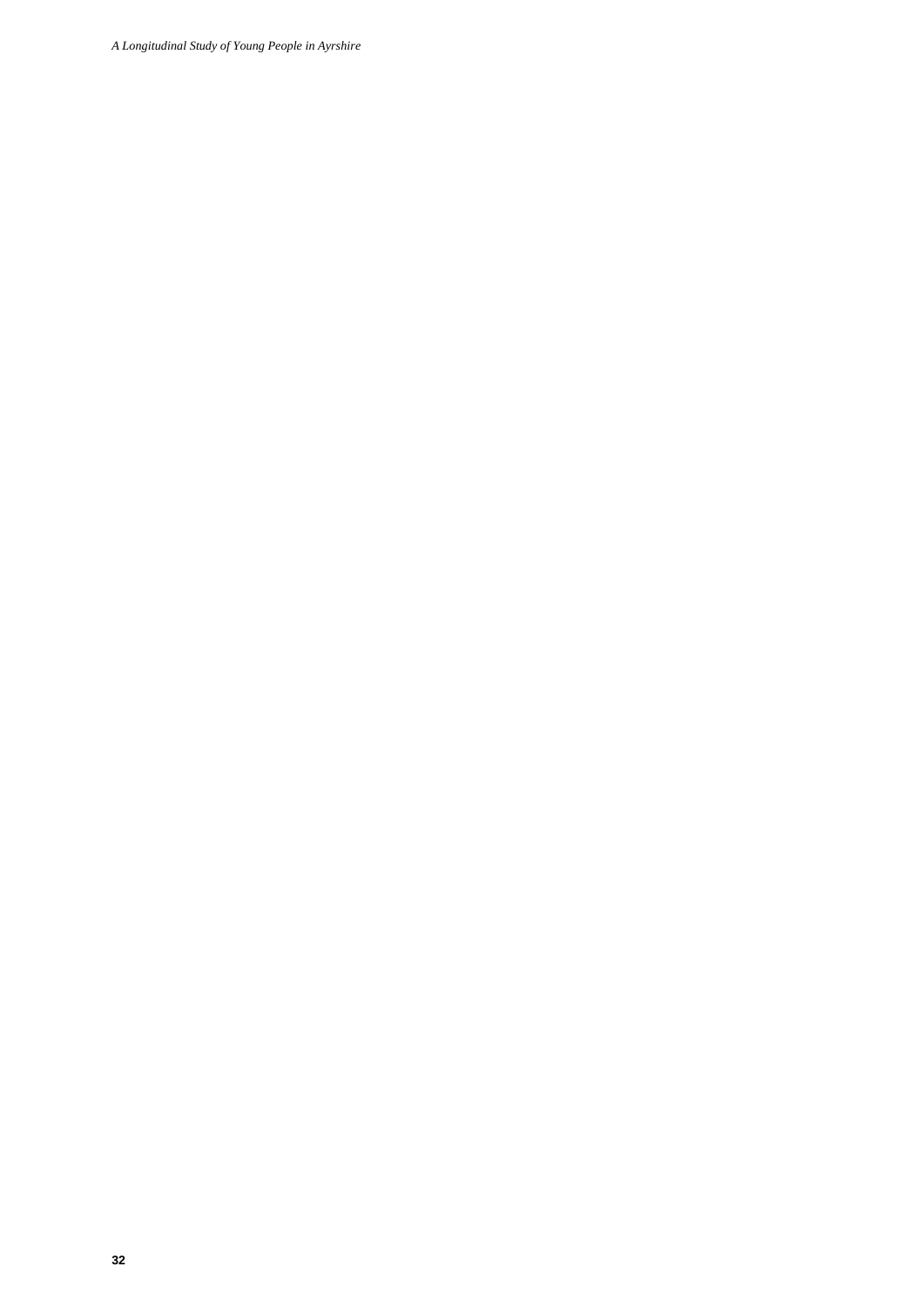# **CHAPTER 5 INFORMAL NETWORKS OF CAREER SUPPORT**

# **Introduction and background**

One of the most striking features of this research was the powerful impact that families, and especially parents, had on career development. The informal network of careers advice and information (including family, friends, neighbours and school staff without a formal responsibility for guidance) has been described as providing "the background music" against which the information and advice of careers advisers and guidance teachers (the formal network) is heard. For the great majority of the young people who took part in this study, the "background music" was very loud and highly significant.

# **Research on the role of parents**

We start this chapter with a discussion of the role of parents since for the first interview with the "significant other" in career development, 35 out of 36 young people identified one or more parents in that role. Research over the years from the UK and North America (and to a certain extent from the rest of Europe, also) identifies a range of influences from parents. The evidence shows that parents are influential:

- in decisions and actions about post-school choices;
- in decisions and actions about staying on at or leaving school;
- in whether young people enter higher education or not;
- about values in working life:
- about aspiration levels;
- about motivation levels;
- in being able to intervene to link their children to local jobs and other opportunities including educational provision.

This research found evidence of each of these types of influence in the experiences of the young people in this study. We also found that to a large extent, young people's views of the opportunity structure (by which we mean the way in which the labour market and educational and training provision operate) were formed by parents and other influences from the informal network. In contrast, the impact of formal networks on young people's understanding of the opportunity structure was minimal.

The research literature also suggests that links between parents and the formal networks of careers guidance are very limited, and that the influence of parents and others in the informal networks are rarely incorporated effectively in the design and delivery of careers education and guidance provision. We discuss this later in the chapter but would comment at this point that this research leads us to concur with these earlier findings.

We now go on to describe and discuss informal networks of career support as seen in the experiences and accounts of our young people and their "significant others".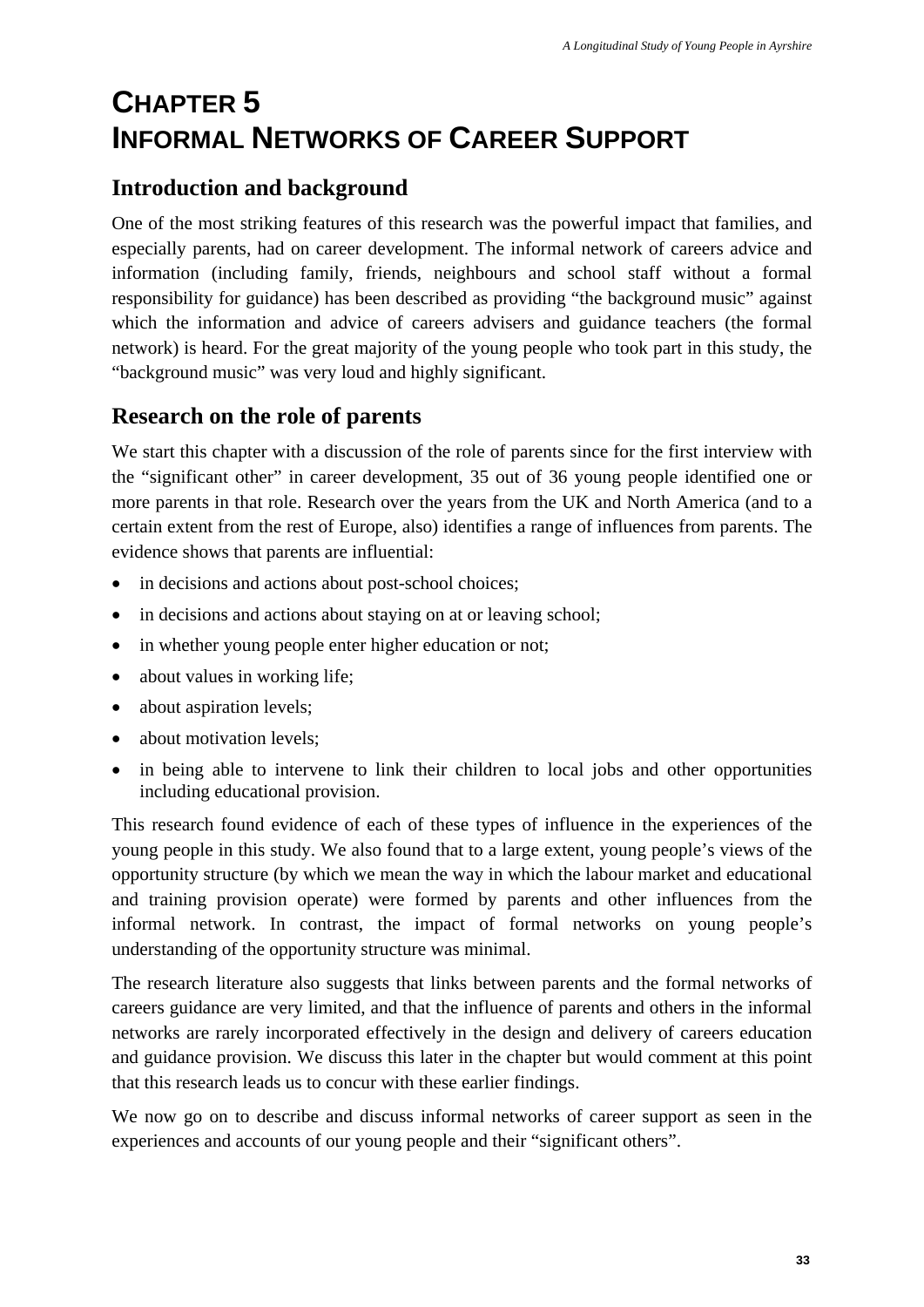# **The nature of the informal network of career support**

The informal network of career support proved to be very broad, encompassing the extended family (including the "step" variety). It included aunts, uncles, cousins, godparents and grandparents in addition to immediate family members such as older and younger siblings and, of course, parents. Also potentially influential was the friendship group, and in particular the "best pal" or close friends. Those loosely attached to the family, such as family friends or neighbours, or colleagues of family members were also part of the informal network. As young people came into contact with other experiences, some aspects of the informal network changed. Sports coaches, subject teachers (usually of a favourite subject), work supervisors and colleagues, fellow FE and HE students moved in and out of the network. Lastly, TV and the media had an impact on many young people's career thinking, particularly at a younger age.

An analysis of various data from this study suggests there might be three ways in which the influence of the informal network could be categorised.

The first category is that of **planned, explicit interventions** where those concerned actually intended to provide help and advice in career development. Most planned, explicit interventions were driven by parents. The second category of impact is that of **implicit assumptions** (usually from the family) whereby values, expectations and assumptions were shared without being clearly articulated. The third category of impact is that of **unplanned influence** where young people came into unplanned contact with other experiences or situations which nevertheless had results on career thinking. We now provide some examples of ways in which the informal network operated under each category.

# **Planned, explicit interventions**

# *Interventions with schools*

Some interventions which had important repercussions for career were with respect to school provision, which was only realistically negotiable by the parent/carer. These included:

- parents insisting that the young person was moved from Foundation to General Maths in Standard Grade, a course of action which proved critical when applying for nursing;
- parents seeking to negotiate (unsuccessfully) a continuation of learning support from primary into secondary;
- parents asking the school to give early warning of problems with subjects which were key for the chosen career direction of their child.

These parents were proactive (though not always successful) in speaking on behalf of their children. However, the lack of such interventions could also be critical and we found instances of this. For one young man, his decision to leave school was only taken because he had been allocated to Intermediate 2 rather than Higher level study in his favourite subject which was essential for his career, (he had achieved a "2" at Standard Grade). Although very unhappy at the way he had been treated, his parents felt that their son was being pushed to leave school and that he should not stay where he was not welcome. As a result they did not intervene, nor did the young man himself challenge his school. But it became clear over the period of the research that this was a highly significant episode: it had forced him to make a last minute application for the FE course that he had been planning to enter after S5. This was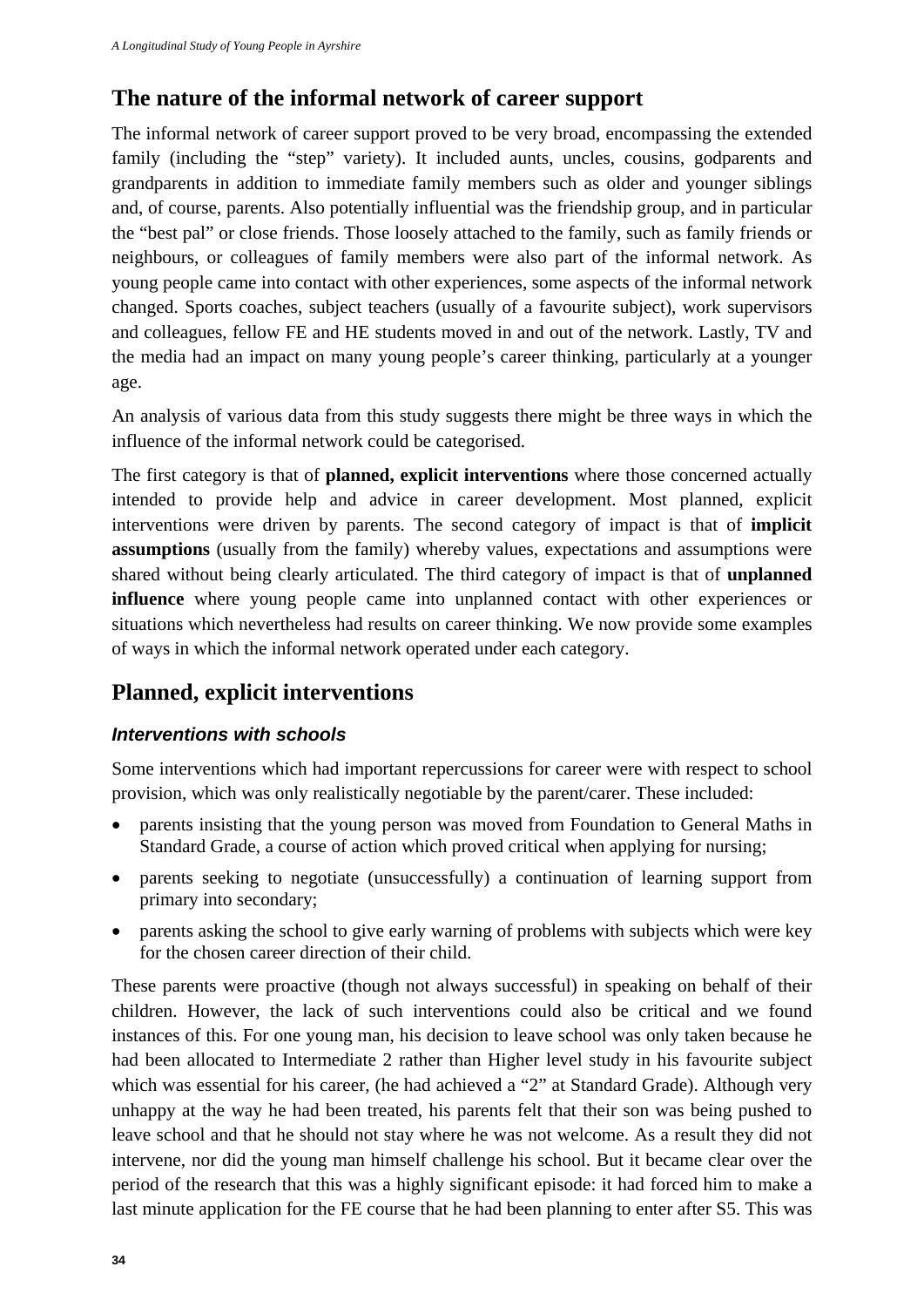unsuccessful and he lost confidence in his intended career direction and in himself. By the end of the research, 2 years after leaving, he was still working temporarily for a family member and described his career direction as "*I have no idea what I want to do*"

#### *Encouragement and motivation*

Some parents had an impact by insisting that their children worked hard at school or stayed on at school because qualifications were important, or studied in their HE course:

*"I think there's a big thing to get out and earn, especially if a friend's left and doing that and what they don't realise is there's not the opportunities there to earn. You know, it's meaningless jobs, I think, at that age (ie 16). You really need the qualifications, that's what we kept saying to her all the time."* [Parent]

*"We were anxious that he was slow at first in his (professional paramedical) course, he just got passes at first and we had to encourage and push him – we were nag, nag, nagging at him, but then he got a B1, so that was fine.*" [Parent]

Sometimes parents' efforts at motivation were directed at encouraging the young person to develop work discipline, get experience of earning a living and take responsibility for contributing to the family income:

*"I say to her repeatedly, if she's, 'Oh, no, I don't want to go to school today!' 'Well, away and scrub the floor, then, cos that's the job you're going to get when you leave!' She says, 'No, I'm going on holiday, I'll be on holiday for eight weeks' (during the school summer holidays) and I've thought, 'I'm sure you're no, you'll be going to look for a job."* [Parent]

Parents were particularly important in making young people proactive in seeking jobs (parttime or full-time) and courses:

*"Jobs'll no come to you, you'll have to go and get them. Away down to the supermarket and see if they're looking for someone."* [Parent]

#### *Raising Aspirations*

A very common approach was to say *"don't do what I did"*. A number of parents regretted that they had not taken the advantage of certain opportunities when they had been of a similar age and wanted their child to do better:

*"He's to go out and do what he has to, 'cos I didn't take the opportunities and you want more for your family than what you've had."* [Father of young man now in last half of training as a motor vehicle technician]

Another example is the mother who had clear views about what she wanted for her daughter and was therefore encouraging her as much as possible:

*"I don't want her to be dependent on any man!"* [Parent]

 The following quotes from a young person and her mother show that the mother's views had been forcibly expressed and clearly understood by the young person:

*"She says she'll back me up, told me to finish my qualifications and then get more qualifications…. She works in a factory and says 'You work in a factory and I'll never speak to you again'."* [Young Person]

*"I feel as though I'm the bad example, I'm the example of what not to do, I don't think there's anything wrong with working in a factory but I would rather she didn't. I tell her, if she doesn't go to school, she'll end up scrubbing floors, or that type of job."* [Parent]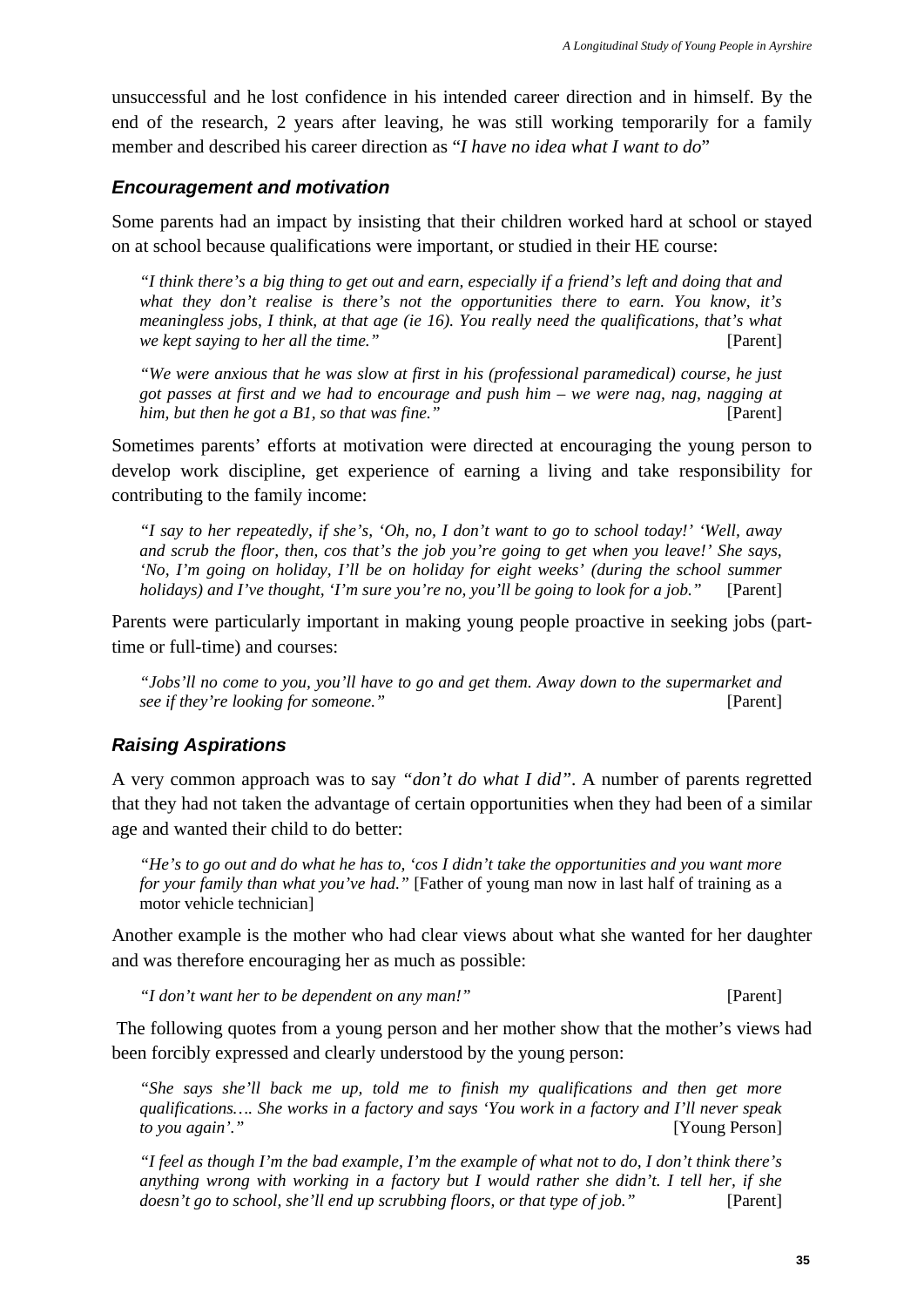However, this young woman's situation is also an example of how parental aspiration, if not securely founded on an understanding of levels of entry, can potentially confuse the situation. She was thought by her school to have some potential for higher education and sat three Highers, all of which she failed. Her early aspirations were for social science degrees (*"the Navy, if nothing else works"*) followed by social sciences or graphic design while in S5. The final contact showed her to be unemployed, helping out at home, and registered at the Job Centre for bar, shop or factory work.

*"She's settled for factory work or shop work or something like that. (Her brother's) settled for a brickie. Everything we didnae want them to do! I'd like tae see her doing something better than being unemployed and I'd rather she had a decent job, no in a factory, but they were well warned….I always told them to be a doctor or a lawyer, but, no, they didnae listen.."* [Parent]

The young woman did not disagree with her mother's view but said:

*"It's just no for us, but it would have been good to be something like that.."* [Young Person]

While several parents had had high, and unrealistic, aspirations for their children other parents had different concerns. The mother of a young man who had left school with three Highers and has recently started an HN course in computing, having completed the NC in the previous year at a local college, was concerned about too much pressure on young people:

*"A lot of them set their sights very high and then if they don't get the grades, they're very disappointed…. Sometimes I think you're better not to set your sights too high because a lot of them, they get into depressions. They should be happy, you know, you hear a young' un's maybe taken their own lives, I wouldn't like to think I'm pushing my family… you can't give any more than what you've got to give."* [Young Person]

# *Practical assistance*

Parents were playing a key role in helping with travel expenses, supporting the costs of FE and HE courses and helping with budgeting in the early stages of jobs and courses. Parents who wished their children to stay on beyond S4 were aware that there could be a motivation to leave school early for a wage, and they were often joined by grandparents, aunts and uncles in providing increased pocket money over this period;

*"I think there's a big thing to get out and earn, specially if a friend's left and doing that, one of the things we had to do was to make sure (daughter's name) had enough money so that if her friends (ie that had left school and were working) wanted to go on holiday or something like that, she would be able to do that too. Otherwise money gets to be too big an influence. That's what happened to me."* [Parent]

Members of the informal network of career support explicitly intervened to give a range of practical help with respect to opportunity search. This included:

- parents and other family members completed, or helped to complete, application forms for jobs, Skillseekers training places and college courses;
- parents and other family members phoned or called in to get prospectuses and application details, to get information packs on education and training opportunities and to negotiate application time-scales;
- parents, family members, neighbours and family friends fixed up part-time jobs or work experience for young people.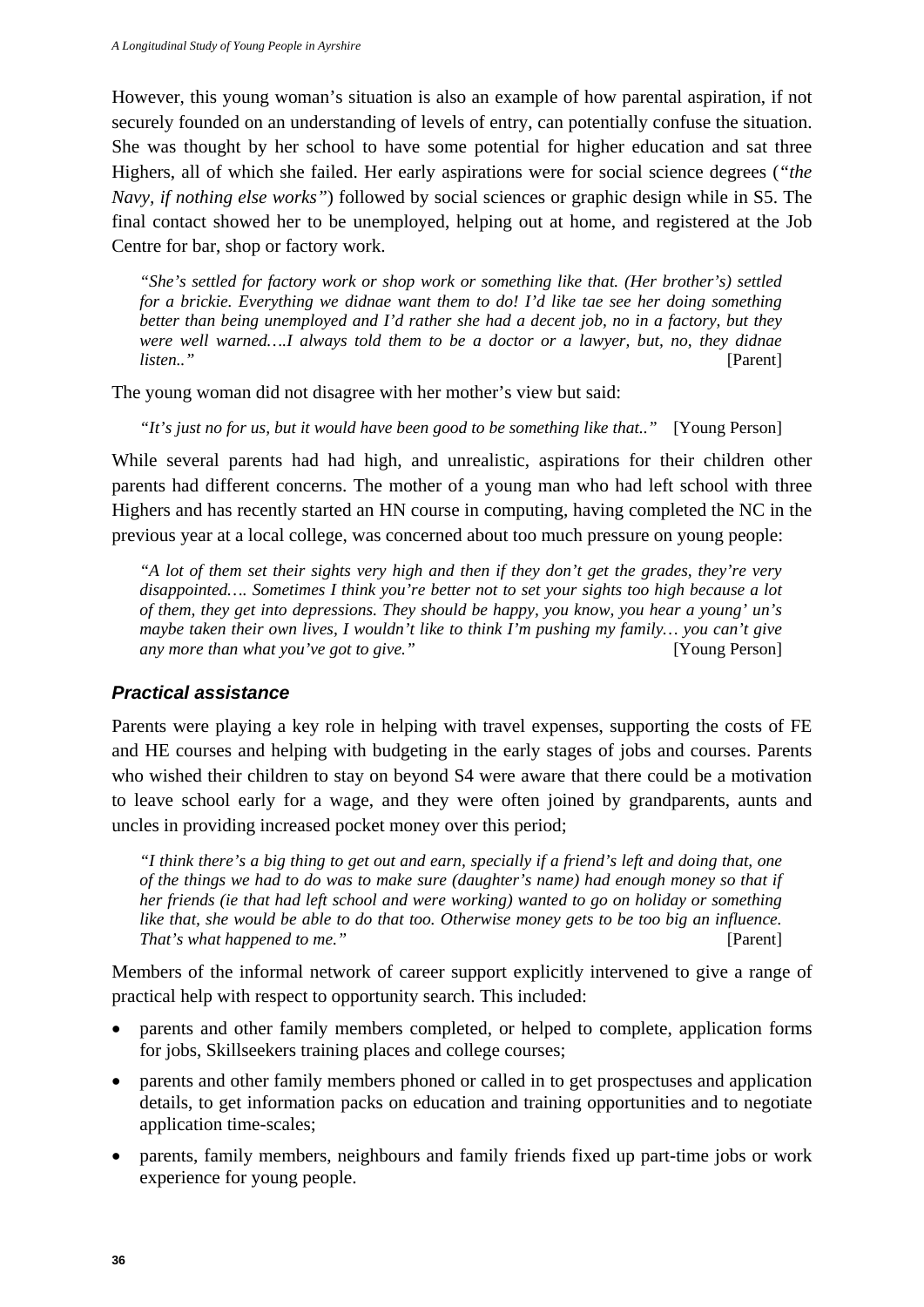In some cases, parents "checked out" the possible opportunity for their children, and followed up the application through indirect means:

*"The job? It was advertised in the local paper. I noticed it for her and I says to her would she be interested? So we applied for an application form and since I had made enquiries from people that I know that worked in [name of company] and I knew it was very high demand that had applied for it. So I sort of said to her, 'Don't worry too much if you don't get started, it is your first interview' sort of thing. Seemingly from what I have heard she sailed right through it and she was the top of the list to get started to be asked. So I was quite chuffed for her."* [Parent]

#### *Use of contacts within the informal network*

Where families had contacts in areas of work that the young person was considering as a career choice, these were drawn in to advise on what specific occupations were like. For example, one young man's parents had acquaintances working in accountancy and in optometry. In fact, he dated his interest in optometry from when his mother first began to work as a dispensing optician:

*"The initial push towards optometry hadn't crossed my mind until she started work there."*  [Young Person]

His interest in accountancy was stimulated by contact with a family friend (in whose firm he was subsequently able to do work experience, a company which did not normally offer this to school pupils). His parents facilitated the contacts for him:

*"I asked him about the job (accountancy), what's it like and is it worth going down that (route) because there's a lot of folk do it."* [Young Person]

He also spoke to two opticians at his Mum's work.

*"I was lucky cos I knew lots of people."* [Young Person]

This raises a broader issue about what happens to young people whose families do not have these contacts. A second issue is that of the limiting effect of the informal network. On the one hand, it is capable of providing detailed information on specific careers that are within its compass. On the other hand, as can be seen in the experience of the young man outlined above (who in practice only gave serious consideration to these two occupational areas) it cannot provide the breadth of choice, and it may present a partial and personally-skewed view of the satisfactions and difficulties of different career areas. We return to these issues later in the chapter.

It was evident that where parents or other family members were "in the same business", they were able to provide increased support at the time of transition into a job or course to their children. This included: talking over upsetting incidents at work in the realisation of a shared ethical approach to confidentially; explaining what could reasonably be expected at different stages of training; and putting into perspective any relationship difficulties. One good example of this was the mother who, along with a number of members of the family, was employed in a similar professional paramedical role as the young man in our study:

*"One of his placements, he came back and said, 'I'm no learning anything here, I'm just getting treated like a skivvy, I'm supposed to be getting trained.' We just said to him that that was what it was like sometimes, and just to stick it out for the 4 weeks and if it wasn't better in the next one, then he could make a fuss about it. Actually, I knew the people he was dealing with, and I knew fine there would be problems (in that placement) so it was best just to make*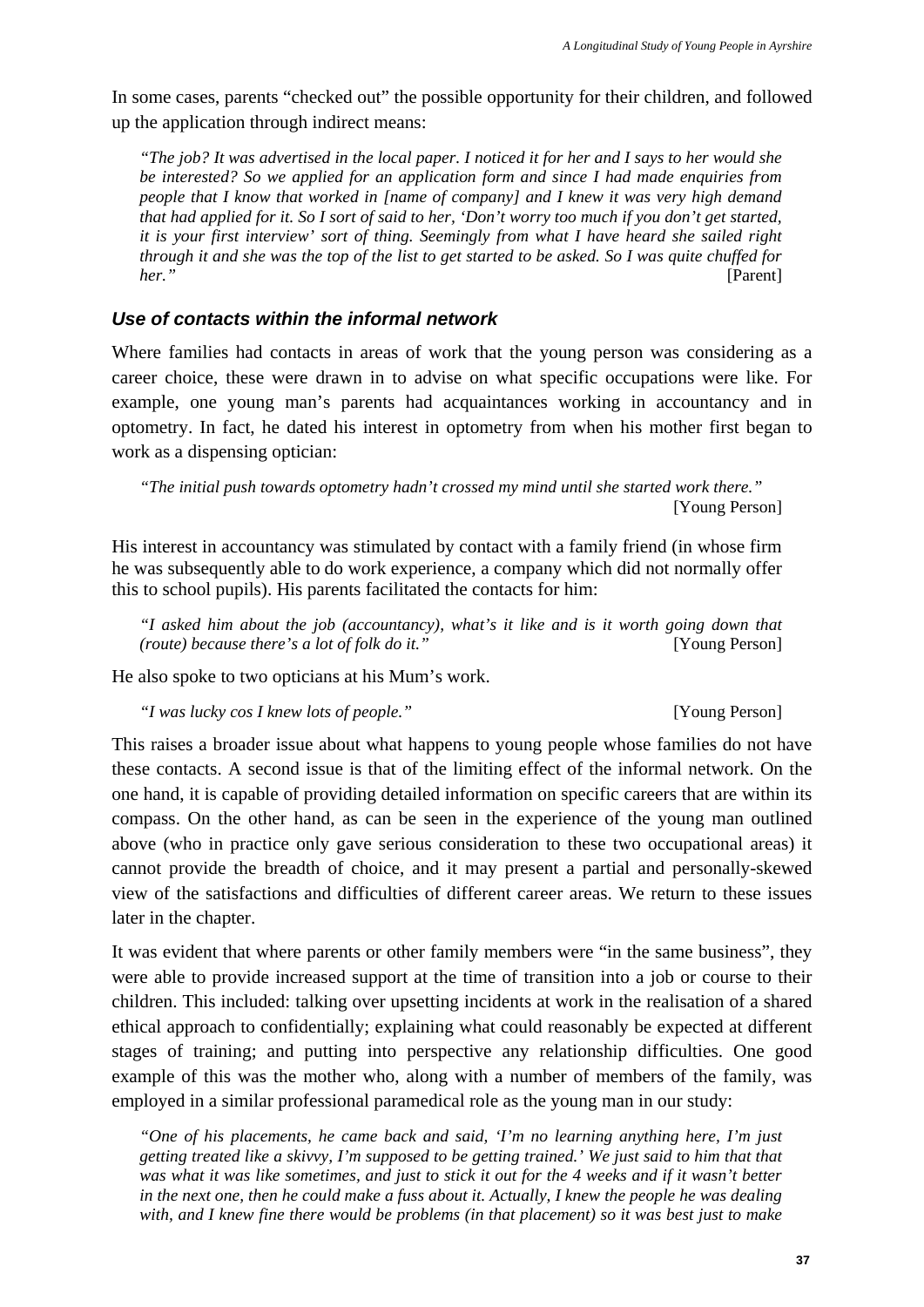*him stick it out. I suppose another parent might say 'You shouldn't be getting treated like that, just chuck it! Or go and complain' but I knew it was only a temporary thing."* 

[Parent]

This is not the kind of help that most parents can give, and it illustrates the importance of young people having support over the period of learning and training from somewhere in their support network, whether the formal or informal one.

## *Involvement in the guidance process*

We also saw examples of parents seeking to be involved in the guidance process, for example one young person's mother went with her to a guidance interview at FE college just after she had dropped out of a NC course. Another father handed in his daughter's application forms for Skillseekers at the careers office and took the opportunity to check out what was happening (something his daughter had specifically not wished either of her parents to do).

Members of the informal network reacted to ideas suggested by young people and by others:

*"My Mum told me she didn't think I'd like that type of work."* [Young Person]  *"We tried to put her off catering, she hadn't really thought about the hours."* [Parent]

The mother of another young woman had discouraged the armed services.

*"I talked her out of it, I told her, You'll no last in that, you'll no want tae dae that."* [Parent]

'The informal network regularly suggested possible career ideas, often based around a particular interest or strength in a school subject. One young man's mother, for example, had brought forward ideas connected with an early ability in maths (accounting or banking) and different aspects of art-related work (going to college or screen-printing). She also suggested occupations in which other members of the extended family were employed for consideration. Her exasperation and helplessness by the stage of the final contact were clear:

*"I'll say – "what about the police?" – "no" – "motor mechanic?" – "no" – "the airport?" – "no" – he doesn't give any ideas!"* [Parent]

Her son was equally troubled and puzzled by his inability to sort out a sense of direction.

In addition to suggesting occupational ideas, members of the informal network suggested college courses by, for example, looking through prospectuses together and discussing possible courses.

# **Implicit assumptions**

Implicit assumptions were, inevitably, more difficult to identify as they were by definition rarely expressed.

# *Shared perceptions of the opportunity structure*

 We did identify instances where perceptions of the opportunity structure were shared, for example, where both parent and young person responded in a similar way to a challenge:

Researcher*: "So you've decided on FE college? Had you ever thought about the different ways of training, such as Skillseekers?"* 

Young person: *"Oh no, I've never wanted to do that, never thought about it, it wouldn't be for me."*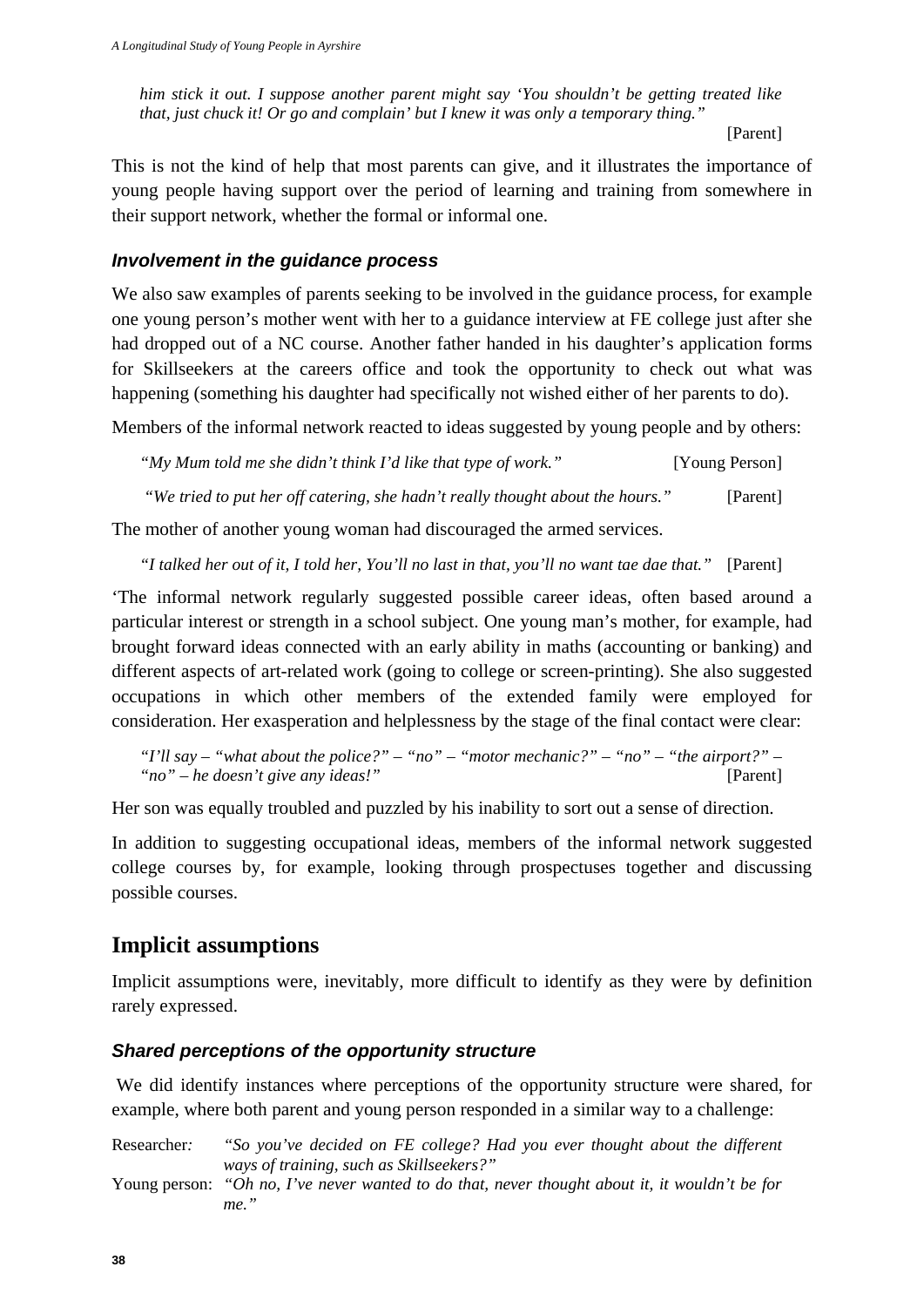A similar question to her mother received the response:

*"Well, we've never talked about it, she's never mentioned it, she probably knows that there's no way we'd let her go on one of these things."* [Young Person]

Another example is a very able school leaver who was currently in the first year of a business-related degree.

*"I don't know, I've just never thought of doing anything but go to university*.*"* 

[Young Person]

*"Ever since she's been wee, the whole family has kind of expected she would go to university, and there's never been anything to make us think otherwise."* [Parents]

It was only by using questions which challenged the statements which young people and their parents made were the researchers able to identify the implicit assumptions that were driving and sometimes limiting choice. This highlights the importance of challenge as part of the careers guidance process but which is a much under-used skill as confirmed by a range of research evidence.

#### *Shared work values*

Another way in which assumptions were passed on implicitly was through shared values about work. We asked both young people and their significant other to rate in order of importance a set of work values. The sharing of work values was sometimes deliberately done, but more commonly appeared to be unintentional and casual. Many families were heavily involved in support of their children's career development but would commonly state that they were leaving the choice to the young person. There is no contradiction in this, but it was clear that some of the parameters on young people's choices had resulted from family influence. Comparison of interviews between parent and child showed many cases in which key work values were shared, and others where clear links could be seen. In a number of cases both parent and child used virtually the same words to illustrate or define a key work or education value.

The evidence on work values from this research is very complex, but a working hypothesis might be that where values are already shared, parents of older teenagers have less need to explicitly motivate and encourage aspiration: these values have been assimilated by the child at a younger age:

*"We'd no need to persuade them because what they've been thinking about doing has fell in line with what we'd like them to do anyway.*" [Parent]

There was a high degree of concordance in key stated values between this parent and her son so that there was therefore no need for the parents to intervene further, other than to support his investigations of his two possible career options.

In response to a challenge by the interviewer about how she would react if her son decided on a different path, his mother's response shows how strong these assumptions are:

*"We've always stressed to them that we would like them to go on to take the best of the opportunities that are there. If he said, 'I don't want to go on now (ie leave school)', I don't know how I'd cope with that, I really don't."* [Parent]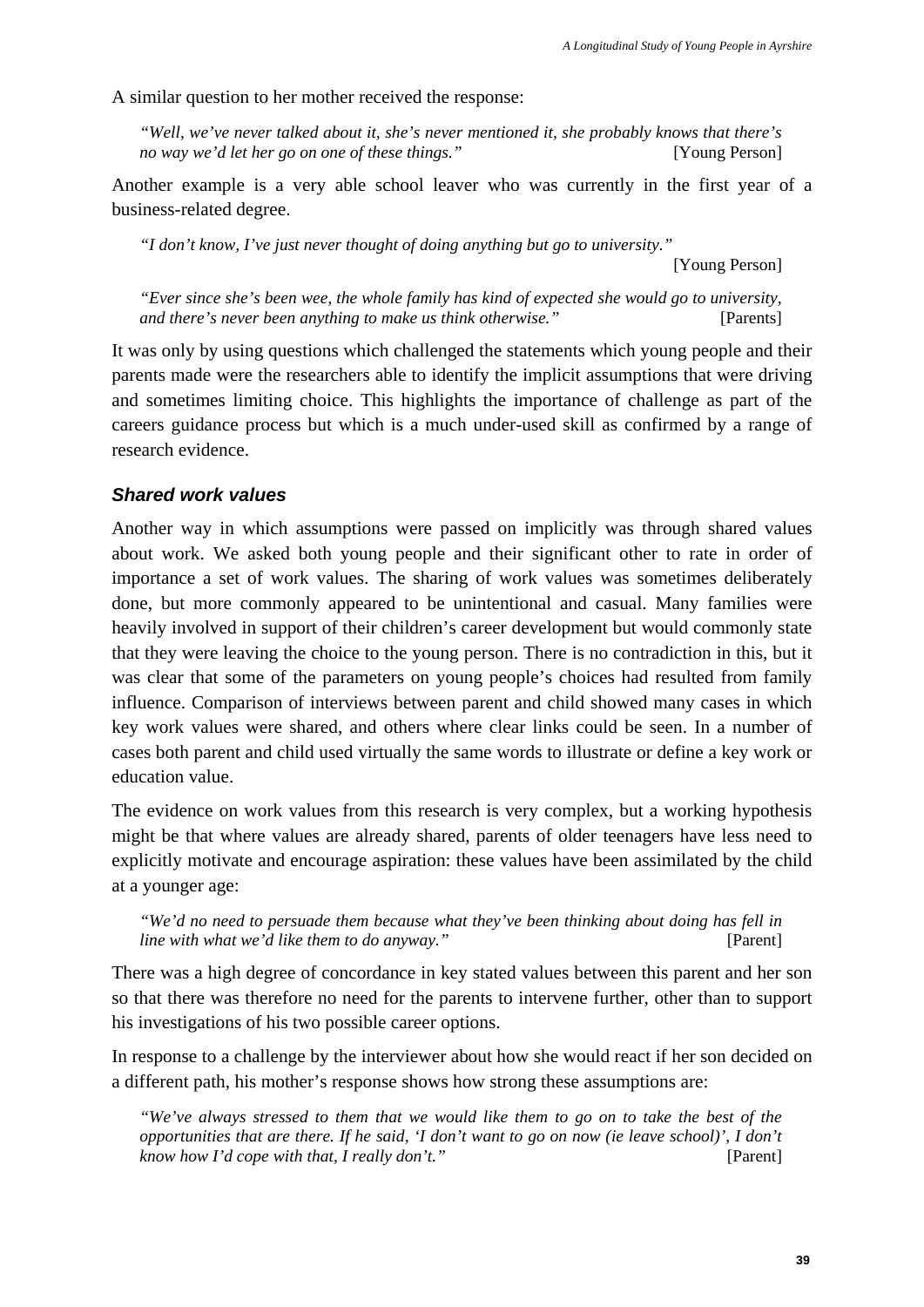The implicit assumptions that often drive career decision making and that may limit career choice often come from the informal network of career support; they are factors that clearly need investigated as part of an effective careers guidance process.

# **Unplanned influence**

## *The media*

Much of the informal network's influence on career development came without conscious intent, through proximity to experiences of a variety of kinds. At early stages of career thinking, the media, especially TV, stimulated ideas about jobs. Examples included psychology (eg Cracker), forensics, the fire service and hospital services. Other parts of the media such as newspapers had impacted on career thinking, but in a different way. While TV encouraged what might be called glamour ideas, newspapers helped to build a picture of the opportunity structure through articles on local companies and developments, and more importantly through the vacancy columns which gave young people and their parents an impression of what would be available.

## *The experiences of families and friends*

Young people absorbed values from the experiences of their parents and families. This could include a parent's experience of redundancy or of re-training or a parent's stories of the workplace from the perspective of a shop steward. Some young people had helped out at a parent's place of work, and this had encouraged initial career ideas (for example, helping with outings of elderly people in care first started to form one young person's picture of himself in a caring role).

Young people had absorbed aspects of others' conversation and applied it to their experience, often without examination – *"He says it's a good job"*. One young person had become interested in the navy because of a cousin's comments:

*"I was into the navy because it's like one of the emergency services so if nothing else works, fall back on the navy cos you can get into it."* [Young Person]

She also recounted a tale of another cousin with a different experience when discussing whether she had considered different routes post-school:

*"My uncle was telling me that my big cousin that was at uni, it was awfy hard to keep him there cos of a the pressures he's been under fae course work and then fae the job he was still in."* [Young Person]

Another young person who subsequently dropped out of HE after two months had previously referred to a cousin's experience:

*"He was doing accounting at college, and he made me start thinking about it. But he's dropped out, didn't like it, too long a course."* [Young Person]

The most striking aspect of statements like these is that, when the researcher tried to open these out for discussion it became clear that they had been absorbed without examination into the young person's thinking, almost by what might be called a process of mental osmosis. And yet some of these statements were key drivers of young people's career-related decision making and actions.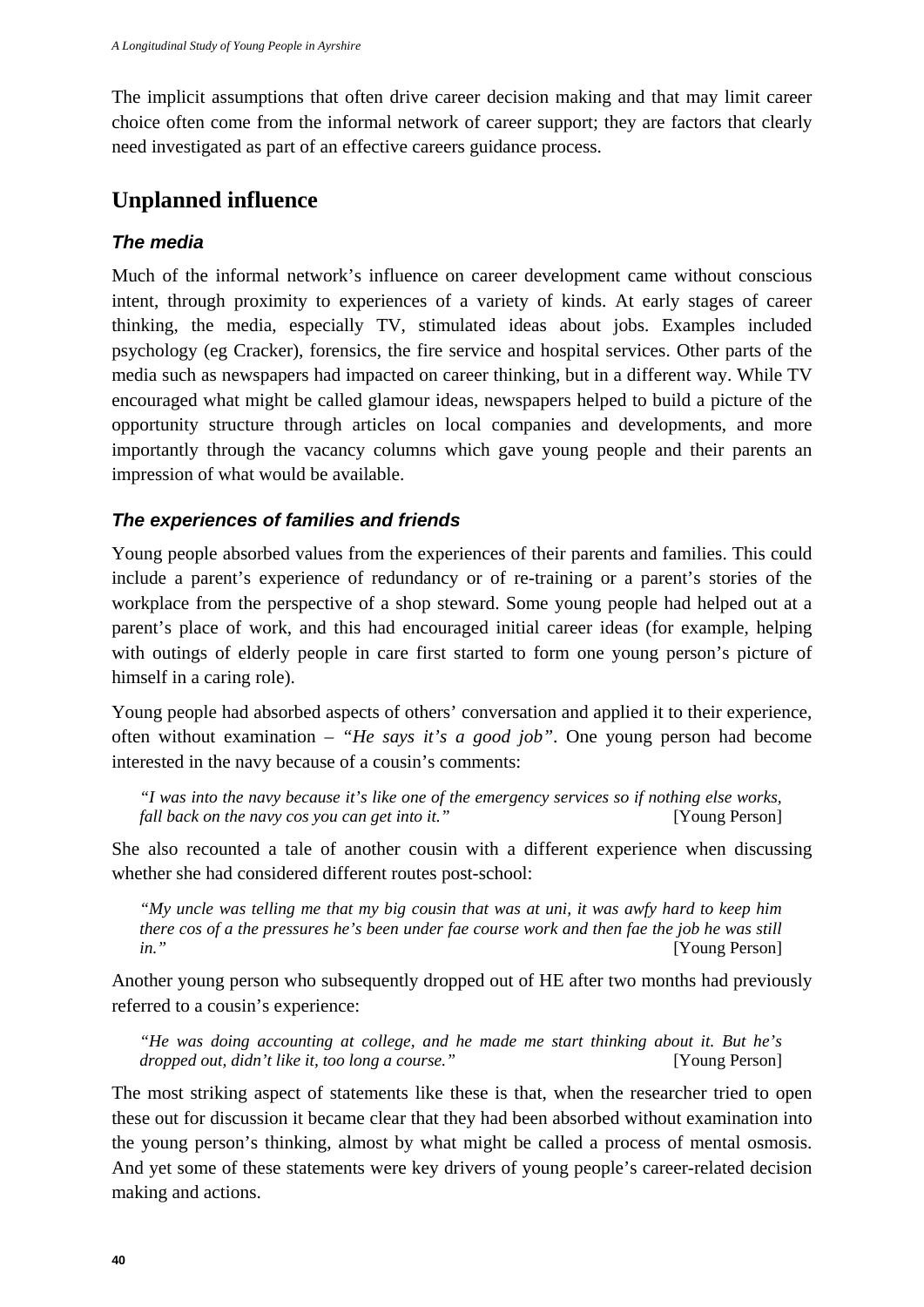Boyfriends and girlfriends had considerable influence, as did close friendship groups. The most notable effect related to whether aspirations were shared or not. Where a boyfriend or girlfriend was not motivated to school study or to post-school education or training, it was difficult for a young person not to be drawn along in the first flush of a developing personal relationship.

Friends might make comments on choices such as *"Officey things? You could do better than that"*. For other young people there was considerable discussion of options:

*"We always talk to each other and listen to each other's ideas, we share stuff, like information."* [Young Person]

The school or careers service was more significant in forming a picture of routes and opportunities for only a small number of young people in our group. As the research progressed, it became clear that young people were gaining their view of the opportunity structure primarily from the informal network:

*"My friend's big sister did Skillseekers and she didn't have any qualifications and she thought it was good."* [Young Person]

*"Someone that works beside my mum, she had done a degree in art and couldn't get a job."*  [Young Person]

*"There's all these people who have been to uni and are working in McDonalds."* 

[Young Person]

*"Down this way I would imagine that the biggest majority (of school leavers) are all going to leave school in the summer and they are no going to get a job and I think it is really sad for young ones and if they leave school with no job they have got nothing to look forward to. And the longer you are without employment the harder it is to get in on that one." [Parent]* 

We could produce many examples of this type of statement. As we noted in chapter three, young people value "hot information" from those who can be seen to have recent, "real" experience. We would repeat the point made in chapter three that there is a need for the formal providers of careers education and guidance to make use of these sources of "hot" information.

## *The impact of part-time work*

A very powerful experience in forming a picture of work and of what a young person could cope with and enjoy came in part-time work. Almost all of the young people in our group had had some part-time work before or shortly after leaving school. For some it had a generally educative effect in moving the young person into an adult environment and broadening the range of people that he/she had come into contact with. This could lead to greater maturity which in turn helped with a more realistic career decision, as described by this mother:

*"He sees a lot of different sides and is becoming more aware that life outwith our circle can be entirely different."* [Young Person]

Another young person noted a similar experience in his initial period in a care situation prior to entering HE;

*"It really hits you hard, because it is people that are from like deprived areas not too far from here, and I actually met someone that I knew as well."* [Young Person]

This had the effect of confirming his career intention.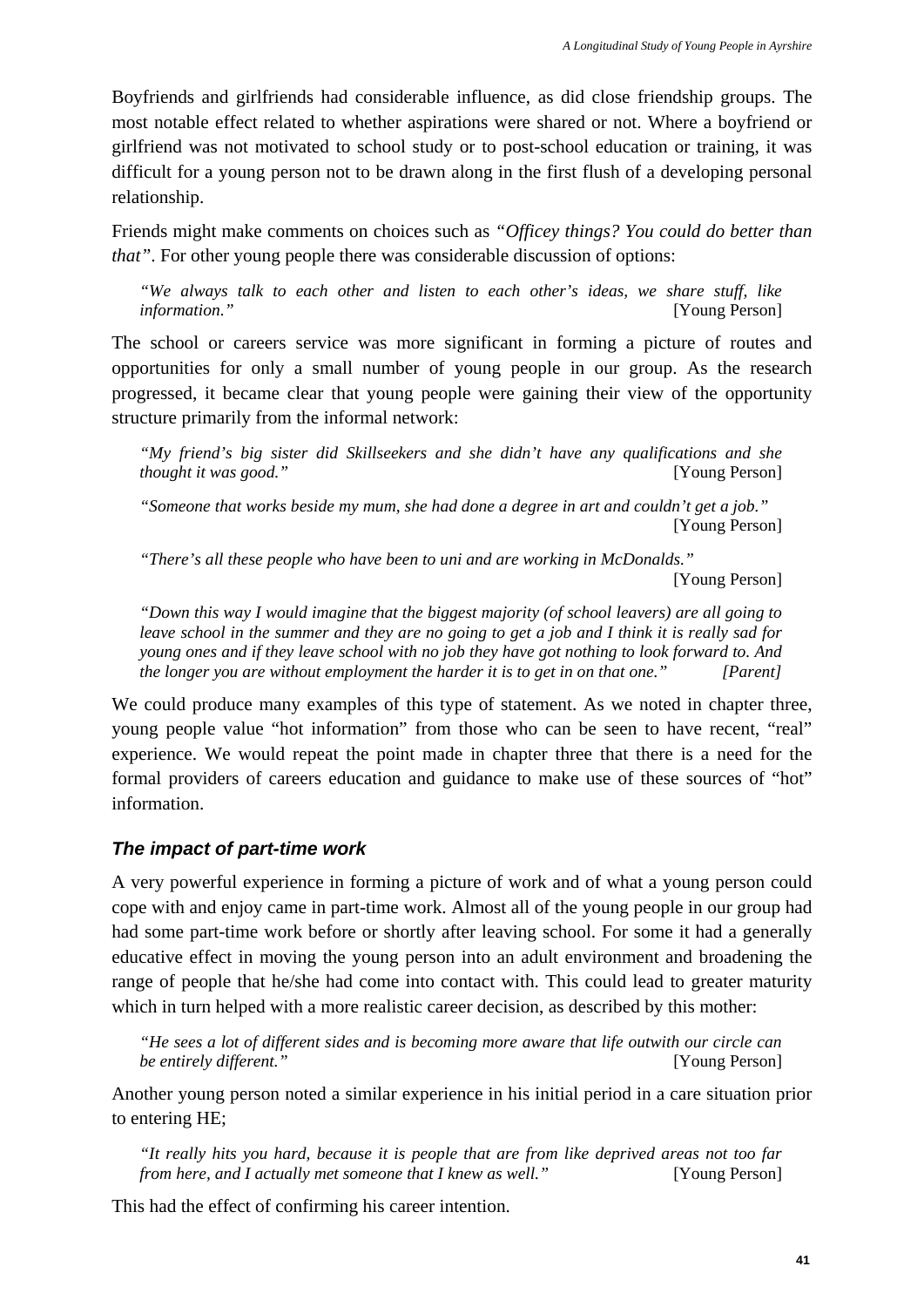Others had developed confidence, discovered skills, found they could handle responsibility, came into contact with a different range of jobs, heard about courses, made contacts that led to work and developed budgeting skills from part-time work.

# **What the informal network of career support can and cannot do**

We have noted the extensive range of interventions and influences from the informal network of career support, but how helpful and appropriate were these interventions for our young people? For the majority, it could be said that the young people would not be in their current positive situation without the support of their informal network.

However, we could identify a number of young people whose informal network, in our view, was unhelpful or ineffective in their support for young people. One example is where a mother's attempt to set her children high goals had been completely unrealistic and unattainable (law and medicine) and may have contributed to her daughter's inability to develop more realistic alternative ideas. Another example is the young man who had struggled at school but was proud of the skills he had achieved in a vocational area. He had ambitions which were realisable, but was being encouraged by his father to aspire to work for which a degree would be required. By the end of the research, his father was still trying to persuade his son to college and continued to blame the school for his academic failure.

We could also look at the situation of some young people from another perspective. For two young men, their families had given what at one level might be seen as powerful support. In the first case, the young man had been greatly supported in his entry to, and progress in, a professional paramedical career. The second young man had received much practical help: his parents had arranged for him to speak to family friends and contacts about the two career areas he was considering but neither he nor his parents saw any need to look beyond the two presenting career ideas. In both examples, the young men had not been encouraged to explore beyond the informal network for a possible career direction. The informal network of career support can often be limiting in the range of opportunities it can present, and it is often unaware of the need to broaden perspectives. In the case of the second young man referred to, his situation also highlights another issue. His father, in discussing possible bias in the advice given to young people by guidance teachers, said:

*"I'd rather see independent people sitting with them advising them on their career. That's why when [names son] was thinking about optometry, we got one of our friends to have a chat."* [Parent]

He does not consider that a family friend's advice and experience may be at best partial and at worst biased. In fact, there was generally a lack of recognition of the importance of impartiality in careers advice. Advice from the informal network was valued precisely because it could be directive and could give some direction to a young person struggling with career planning. Members of the informal network often had no compunction about directive guidance such as *"that would never suit you"* or *"it's a really good job, you would like it!"*, and this was accepted because of the relationship with the young person or the family. The formal network, on the other hand, often will refuse to give an opinion, an approach that can be seen as unhelpful by a confused client. Where this refusal to be directive is accompanied only by more career information, and not by the use of guidance strategies to help decisionmaking, the client can feel let down.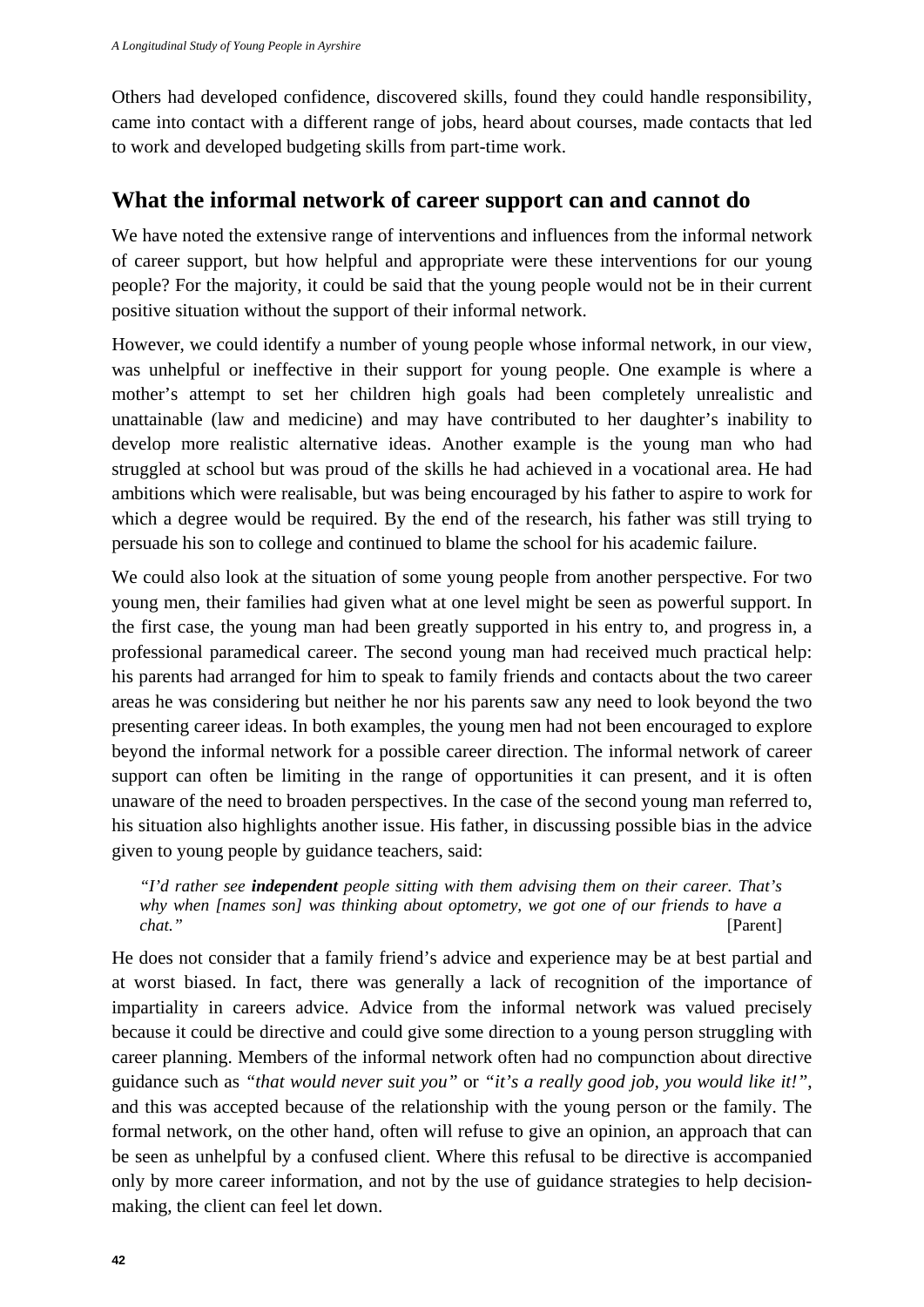As noted above, over a third of our young people were still having difficulty in sorting out a career direction some months or years after leaving school. Some of these young people had assessed themselves as uncertain at the beginning of the research and remained undecided across the period. But it was just as common for young people to have thought they were clear about their career direction only for this to become less focused as they hit difficulties in their post-school transitions. We found that those identified as significant others (for 35 out of 36 at the beginning this was one or more parent) tended to make a similar assessment of stage of career development as did the young person.

As the research progressed, we were able to observe some aspects of the changing relationship between parents and their children with respect to career development. Prior to them leaving school and during the time immediately afterwards, parents passed on as much of their understanding and experience as possible. After this, the parents of those young people who appeared to have made a successful transition were mostly content to withdraw in the either in the hope that their children would ask them for help or because they were confident of the support and supervision in the workplace, college or university. The situation was different, however, for those parents whose sons and daughters had problems in their career transition. By this point, these parents felt they had reached the limits of what they could do. Several young people felt they had let their parents down or were puzzled themselves about what had happened. The comment by the mother of one young person articulates the difficulties faced by some parents whose children were confused in career direction:

*"If he'd just come and say, 'I think ah want tae be a such and such' I'd rush away and find out about it for him. But he's just no idea, no idea at all! An I don't know what I can do to help him."* [Parent]

Informal networks of career support are relatively helpless in the face of career uncertainty such as this. It is at this point that professional help is needed, but neither this young man nor his mother had any picture of where this might be found. We have already noted that our young people and their significant others had little perception of a post-school role for the careers service or of any adult guidance service. It is clear that parents (and others in the informal network) need a clear explanation of the transition support available in careers guidance.

# **Variation in the resources of young people's informal network of career support**

It was clear that some of our young people's informal networks of support appeared to be better equipped to help than were others. Some parents and families understood education, training and occupational systems better than others; some were more confident about intervening than others; and some families had their own internal difficulties such that they were limited in what they could do for their teenagers. Obvious examples of a lack of resources can be seen where a young person is the first person in the informal network to seek to enter a particular route (eg to university) and where families are not confident about seeking and using formal advice sources and so are likely to be less effective in their support.

What is the role of the formal agencies in this situation? We noted in Chapter 1 that there is good research evidence that the Careers Service can be particularly helpful in certain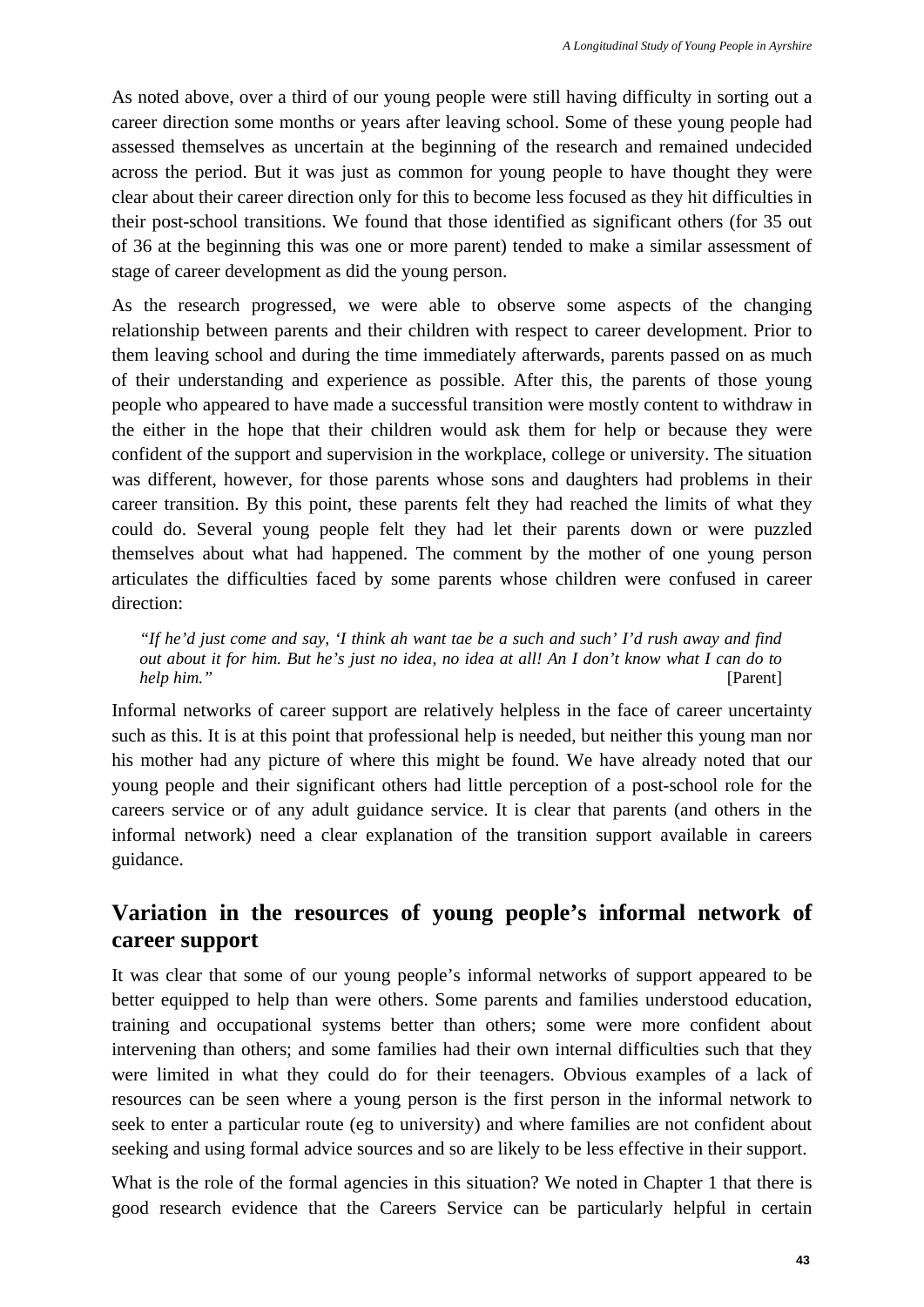situations where the young person lacks effective help from the informal careers support network We also know from work done with young people in the context of criminal justice issues that a key indicator of whether young people facing difficulties in their lives will offend or not is the strength of their support network. If two young people face similar difficulties, then the one who has at least one strong support relationship (no matter from where) will be much less likely to offend than the one whose support network is weak or nonexistent. From the evidence of the young people in this study (none of whom were involved in offending behaviour), a strong informal network was no guarantee that young people might not encounter difficulties in making a smooth transition. However, we did observe that, where the network was weak, this appeared to have negative consequences. One of our young people was unable to identify any individual who was supportive to him in any way, including career support. It was clear that his confidence and motivation to study had deteriorated, and we would assess him as in some danger of dropping out.

We would suggest that the careers service needs to assess the strengths and limitations in an individual's network. This would allow negotiation of the role which the careers adviser and the service generally might play in order to support each client's career-related decisionmaking and actions, taking into account the other resources that they have at their disposal. As recommended in the National Review of Assessment (Semple et al forthcoming), the identification and monitoring of the career support network might well identify individuals at risk of not making an effective transition. These young people could then be provided with increased and early support as part of the inclusiveness strategy. In fact, some of our parents suggested that a personal support role might be necessary from the careers adviser for young people experiencing transition difficulties.

# **Taking account of the informal networks of career support**

The impact that parents and other members of the informal network have on young people is immense: they influence aspirations and motivation; affect knowledge of educational and occupational opportunities; influence values about post-school choices; and provide practical, moral and financial support that allows their children to implement action plans. This puts the influence of the informal network of career support at the heart of careers guidance processes. Members of the informal network are in a powerful position to reinforce, complement or negate the work of careers guidance professionals. It is therefore essential that formal networks work alongside informal networks to support young people's transitions.

Not only must the system of delivery of careers guidance be seen as a partnership between formal and informal networks, it is also essential that individual careers guidance seeks to identify the influence of the informal network on each client. It is common for careers advisers to view adult careers guidance as more complicated and demanding because it is obvious that adults bring work and life experience to their careers guidance interviews. In contrast, it is sometimes suggested, careers guidance with young people, especially school pupils, may be considered less complicated because of what is perceived to be limited life experience. But young people bring the accumulated life and work experience of their parents and families to careers guidance, and it is essential that these experiences are examined and incorporated in a structured way as part of careers guidance processes.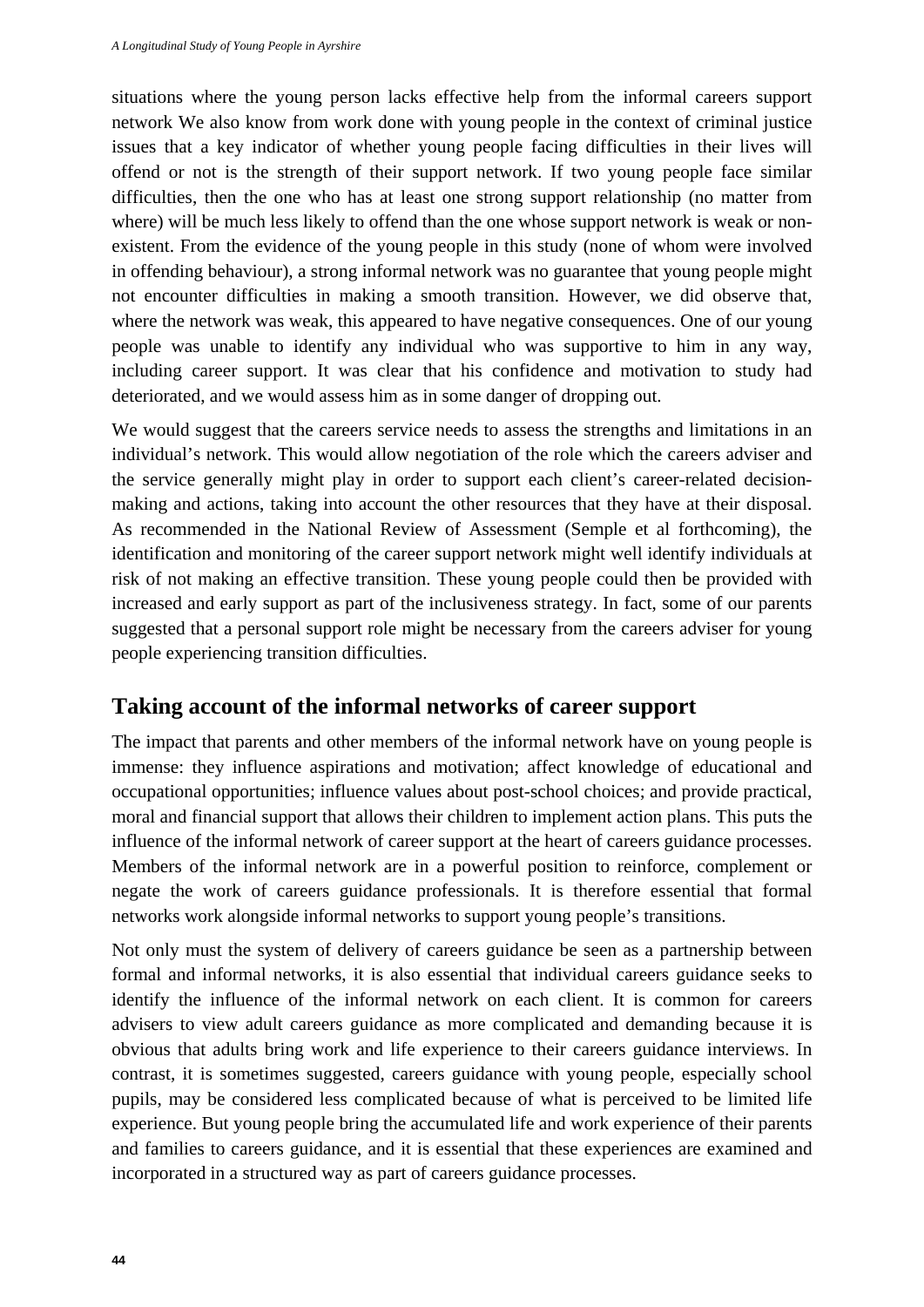# **CHAPTER 6 IDENTIFICATION OF NEED AND MODELS OF CAREERS DECISION-MAKING**

# **Introduction**

In this chapter we consider the identification of young people's career guidance needs, a professional task which is fundamental to the provision of effective careers education and guidance. The identification of careers guidance needs encompasses: an assessment of young people's stage of career development; the identification of their approach to career decision making and of the range of influences driving their thinking; an assessment of their career skills, knowledge and understanding; and identification and negotiation of appropriate strategies and activities to help move them forward in their career thinking.

# **The extent to which careers guidance needs were identified by school and Careers Service staff**

We referred to Careers Service records to try to assess the extent to which stages of career development and careers guidance needs were identified as part of the guidance processes of the school and the Careers Service. Client records in all three offices commonly held a school report (completed in S4); one or more screening forms (depending on how long the young person had stayed at school); and a Career Plan of Action if the young person had had a careers guidance interview, and most had. The Careers Service screening forms, completed as young people entered S4, S5 and S6, were one of the main approaches to identifying need. The S4 form was different from the S5/6 one in some respects (and one office had experimented with its own S5 form), but generally they covered:

- school subjects;
- school leaving intentions;
- health:
- career ideas:
- possible routes;
- whether family discussions had taken place (and what advice was given); and
- whether the young person wished an interview now or in the future or required information now (and if so about what).

School reports generally covered the following factors:

- young people's academic potential (or more precisely the level at which they might be able to enter post-school education or training, as assessed from their school performance);
- a particularly strong interest (such as music, art, sport though usually without any great detail);
- personal and social factors, such as interpersonal skills, level of confidence;
- timekeeping and attendance;
- if a young person had been on work experience, where this had been;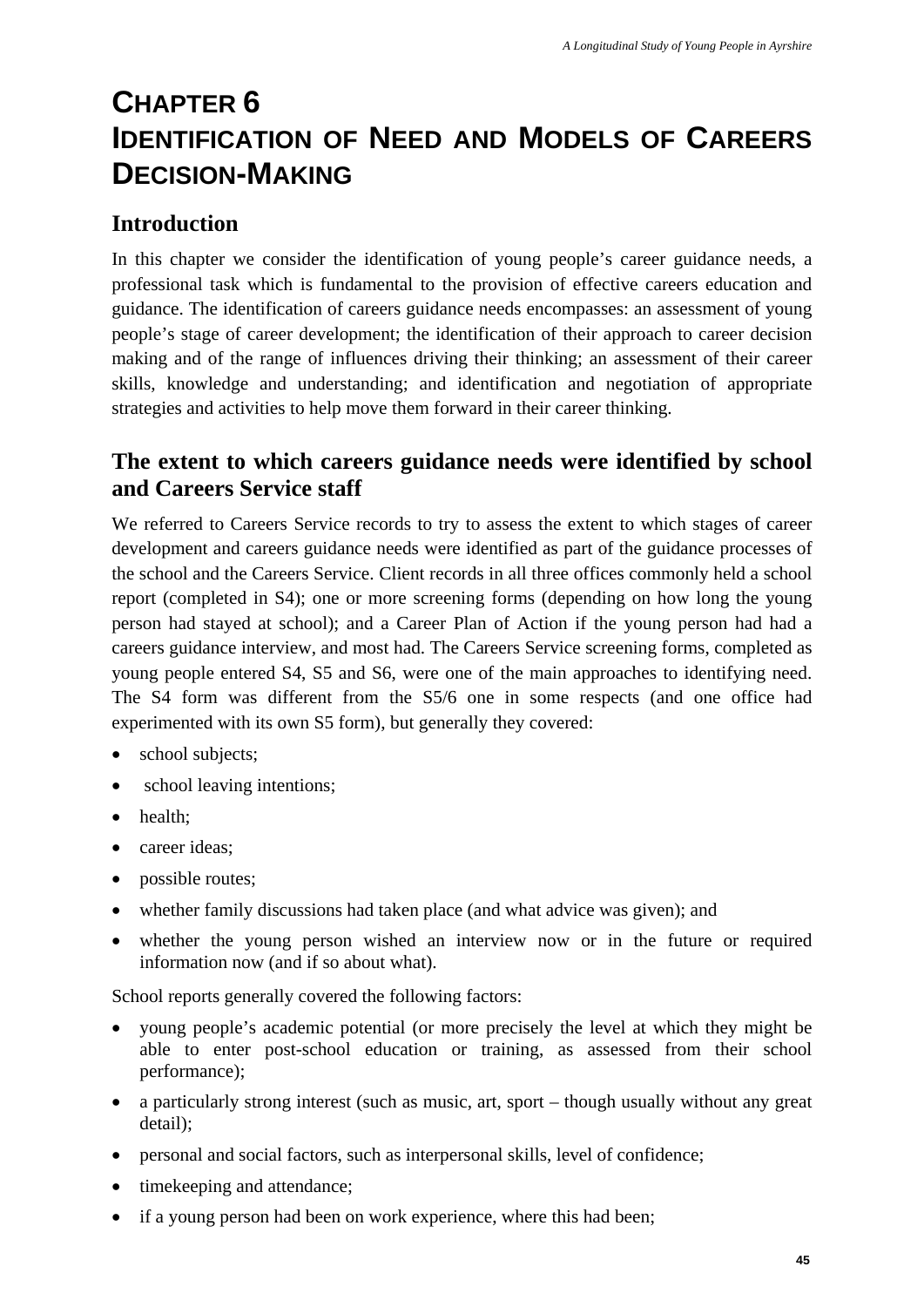- health (though this did not necessarily record issues that young people identified on screening forms as relevant to career choice);
- stated career idea.

In two of the three offices, notes of careers guidance interviews were completed and staff thought these would be an accurate record of the discussion and of careers guidance given. In the third office, interview notes were not completed as staff thought that the Career Plan of Action on its own accurately reflected the guidance content of the interview. We also accessed the computer system which complements and takes over from the manual records (and is particularly relevant for post-school contacts).

From the records held by the Careers Service we concluded that there was only limited evidence that issues identified by the school report had been considered as part of the careers guidance process. The main exception was that careers advisers made considerable use of the school's predictions of academic level and of possible level of entry into post-school education or training.

The research team identified careers guidance needs for each young person at each point in the study. We used a variety of strategies to help us discuss and identify each young person's stage of career development and their resulting career guidance needs (details of the strategies are given in Chapter 2).

We did not directly ask our young people and their significant others to identify "careers guidance needs": instead we asked questions such as " so what help do you think you (or your child) needs with your (or their) career at the moment/ in the future?" We then used our professional judgement (as trained careers advisers) to analyse the data in order to identify and assess the careers guidance needs of each young person at each stage. Our analysis of the careers guidance needs of young people showed a considerable range – different young people at different times needed to:

- examine their attitudes, expectations and perceptions about continuing education in FE and HE compared with the school experience;
- deepen their understanding of a specific career area;
- consider how accurate a picture work experience gives of particular occupations;
- broaden their career ideas beyond those visible within the family;
- extend their career ideas beyond those linked to a particular school subject;
- recognise that their current approaches to career-related decisions and actions were reactive and recognise the need to change to more proactive ones;
- recognise their underpinning thinking with regard to how career choices are made;
- understand the role of information in career decision-making;
- develop skills in the use and assessment of information from their informal networks;
- disentangle their personal expectations and values from that of their family;
- receive extra explanation and encouragement as the first member of the family to plan a university application;
- understand the sequence, timing and selection mechanisms of college applications;
- understand the work-based training route, especially Modern Apprenticeships.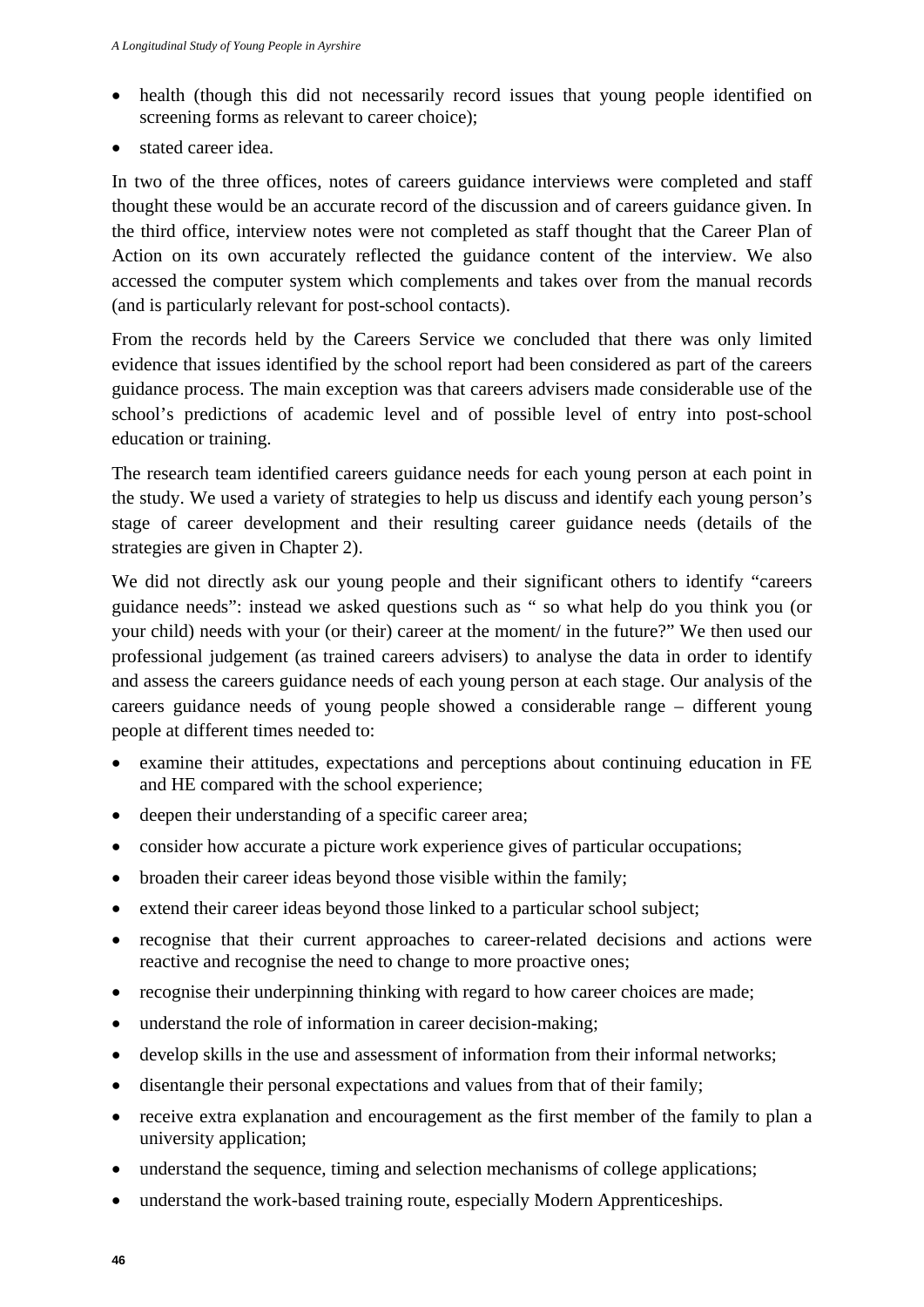We found that few of these individual needs were noted in the careers service records that we reviewed. We recognise that we had a greater amount of time with young people, the time allowed for vocational guidance interviews is an issue that we have already commented on in chapter 4 and we return to it in the next chapter. We used a broader range of strategies to identify young people's needs than is commonly used in the careers service. Nevertheless, there is no reason why a similar range of strategies could not be available for use as part of careers guidance interviews.

It is clear that the identification of these needs on an individual basis has implications for the content of each client's careers guidance interview and for the strategies agreed in a Career Plan of Action. Individual young people may well be encouraged to tackle career development through more effective use of subsequent career education or of their own personal support network. However, many of these needs identified in our work with young people clearly require to be addressed both by career education programmes in school in addition to more personally focused careers guidance strategies. A working definition of the relationship between the two is that career education provides the general context while careers guidance helps the individual apply the general context to personal decision-making. Our brief list above (only a selection from those identified) shows the potential of a careers guidance interview to identify more general needs that a career education programme can address. It also shows the need for effective career education as the basis for individuals to make the best use of careers guidance.

Effective careers provision can only be delivered when it is securely founded on accurate and systematic identification of client need. In making this statement we are drawing on three years of research on the effectiveness of the careers service in Scotland conducted for the Scottish Executive as well as the evidence from this study. If accurate and systematic identification of careers guidance needs requires a change in the way resources are allocated, or different strategies to be adopted, then it is important that this is recognised and taken forward.

# **Models of careers decision-making**

## *Lack of awareness of models of decision-making*

We found that young people and their parents had little understanding of philosophies or approaches that might underpin career decision making and support career development. Some expected to find their career direction by serendipity *"I'll maybe see something on the TV, something that'll catch my eye – not college…"*, others saw themselves asking around friends and family. Many tried to match their school interests and subjects to the range of jobs with which they came into contact, while others took as their basis a strong personal interest. Others again recognised the limitations of their own environment *"there's not many jobs for school leavers around here"* but this was a partial view in several respects because they lacked sufficient understanding of the opportunity structure. Examples of the limitations of their view included: lack of understanding of post FE and post HE entry points to the labour market; an inaccurate picture of the Travel To Work area; and a lack of understanding of national labour market opportunities and trends.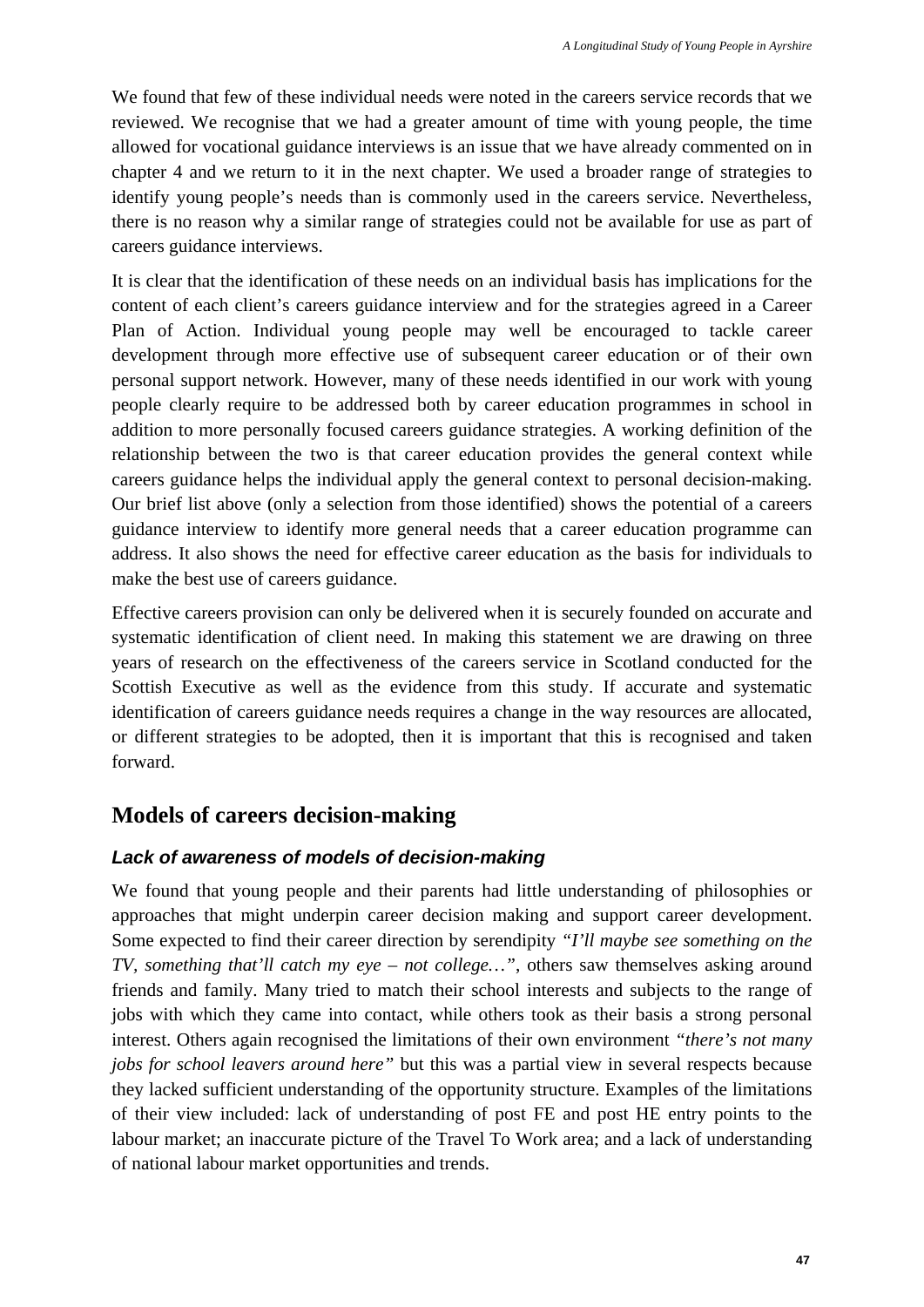Those who lacked a sense of career direction were often a puzzle to themselves and their significant other; their indecision could sometimes be a source of exasperation and anxiety to themselves and to those who tried to help them.

The research team was fairly eclectic in its use in this research of theoretical models for career decision-making. Aspects were taken from each of the following: the developmental model; community interaction models; social learning models and (to a certain extent) the opportunity structure model (Super, 1957, Super *et al*, 1996; Krumboltz, 1994; Gottfredson, 1981; Law, 1981; 1996; Roberts, 1977; 1997). We also drew on strategies and evidence from personal construct psychology and from a family systems perspective (Kelly, 1955; Edmonds, 1979; Whiston, 1989). All of these are part of the body of professional knowledge and understanding required in careers guidance. In using such a range of strategies, we were able to connect with each of our young people at some level, no matter what their individual approach to career development.

Our assessment of the theoretical and professional underpinning to the Careers Service's work in this study suggests that the talent matching model is predominant. For the talentmatching model to be effective in its own terms, it must be based on the detailed gathering of evidence (traditionally based on the Seven Point Plan (Rodgers, 1972)), and our observation of the records of guidance is that this is not being systematically done.

While the talent matching approach has many strengths, it is generally recognised that it is a snapshot which is suitable for short term planning but not for longer term planning. It also often fails to take account of motivational factors and of underlying values (which we found to be a powerful influence on our group of young people and their families). Computer interest guides are primarily based on a matching model and these appeared to be used as soon as career uncertainty was diagnosed by a careers adviser. For maximum effectiveness and to help individuals take a longer term view, a computer interest guide needs to be fed back at a personal level and interpreted within the frame of reference of each young person. This does not have to happen on a one-to one basis but does need to be personal.

# *The need for an explicit use of models of career decision making*

Although many practitioners and most clients would say that they do not operate according to any theoretical model of careers decision making and choice, it is nonetheless the case that each person applies a particular structure to make sense of their situation (Kidd *et al*, 1993). In our work with young people, we could identify different approaches that were driving or disabling their career decision making and development, but these were rarely apparent to young people or their parents.

We would make two points about models of decision making. First is the need for careers advisers to identify and take young people's models of decision making into account. From the evidence available to us, this did not appear to have happened with our young people. In the absence of this basic understanding of the young person's way of thinking, careers advisers cannot help young people to explore whether their approach to career decision making is appropriate and effective.

 The second point is that careers advisers need to introduce young people to a range of models of decision making to broaden the strategies available to them. To take the example of the young man noted above: he was waiting for something to catch his eye, something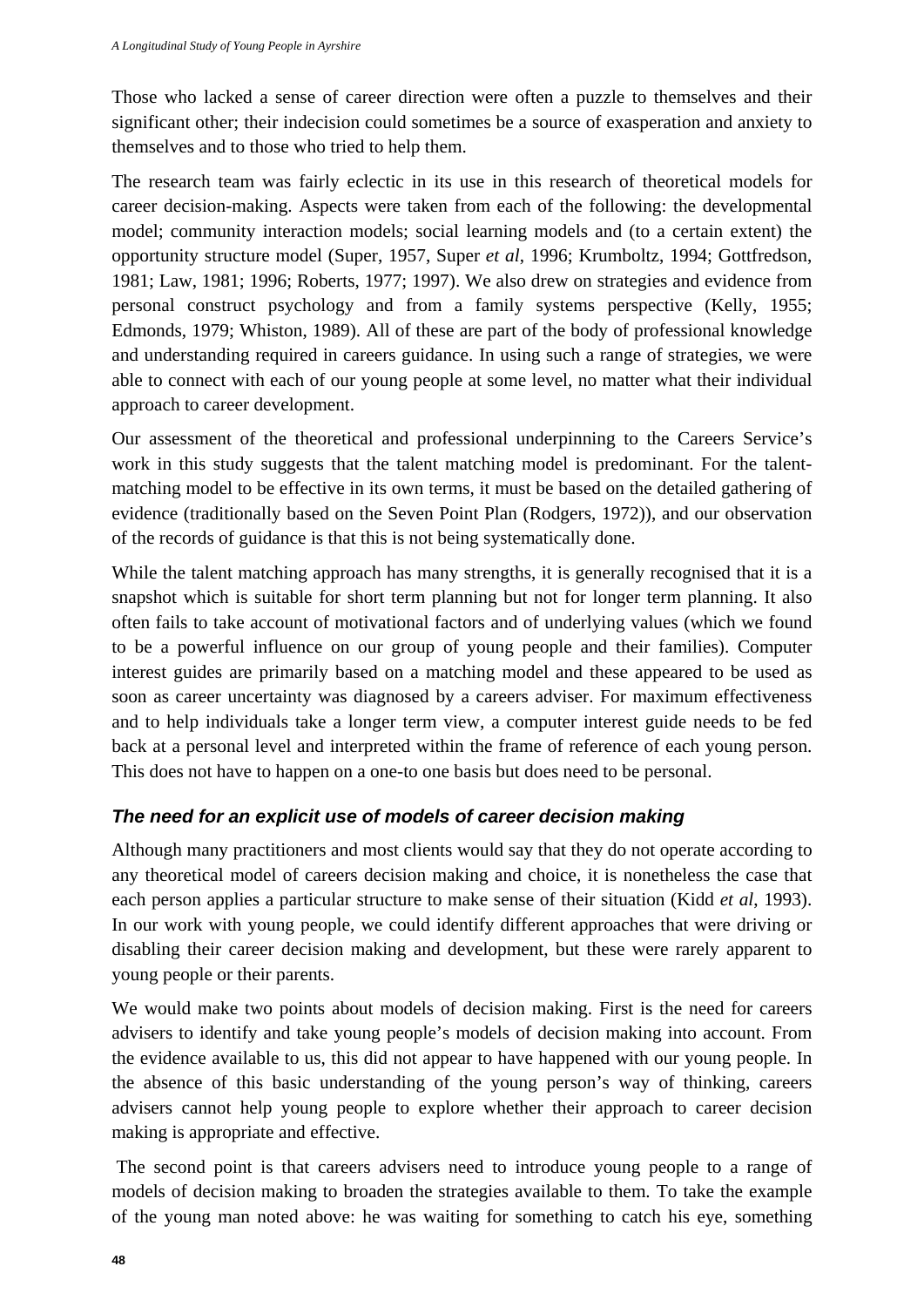which he would somehow recognise as the right thing for him. This way of thinking ie his "model" meant he was reactive and powerless in managing his career. A strategy that could help this young man would be to make explicit to him the model he was using and introduce him to alternative approaches that might help him recognise that he could be more proactive. Such a strategy requires careers advisers to be familiar with the range of models that we have outlined.

We did not directly ask the careers advisers involved in this research what model of career decision making they were working with. However, other research has found that most careers advisers would say that they did not use any particular model (Kidd et al, 1993). As we noted above, our observation is that careers service work was primarily based on a talent matching model. As we move from a focus on initial transitions to the need for careers services to respond to continuing transitions into and throughout adult life, the talentmatching model has considerable limitations as an approach to underpin the delivery of support for extended transitions and lifelong career development.

We are not advocating any particular model of careers guidance but would suggest that careers advisers need to be aware of the model that underpins their practice (whether consciously or unconsciously) and need to be familiar with a range of alternative models to use with clients as appropriate.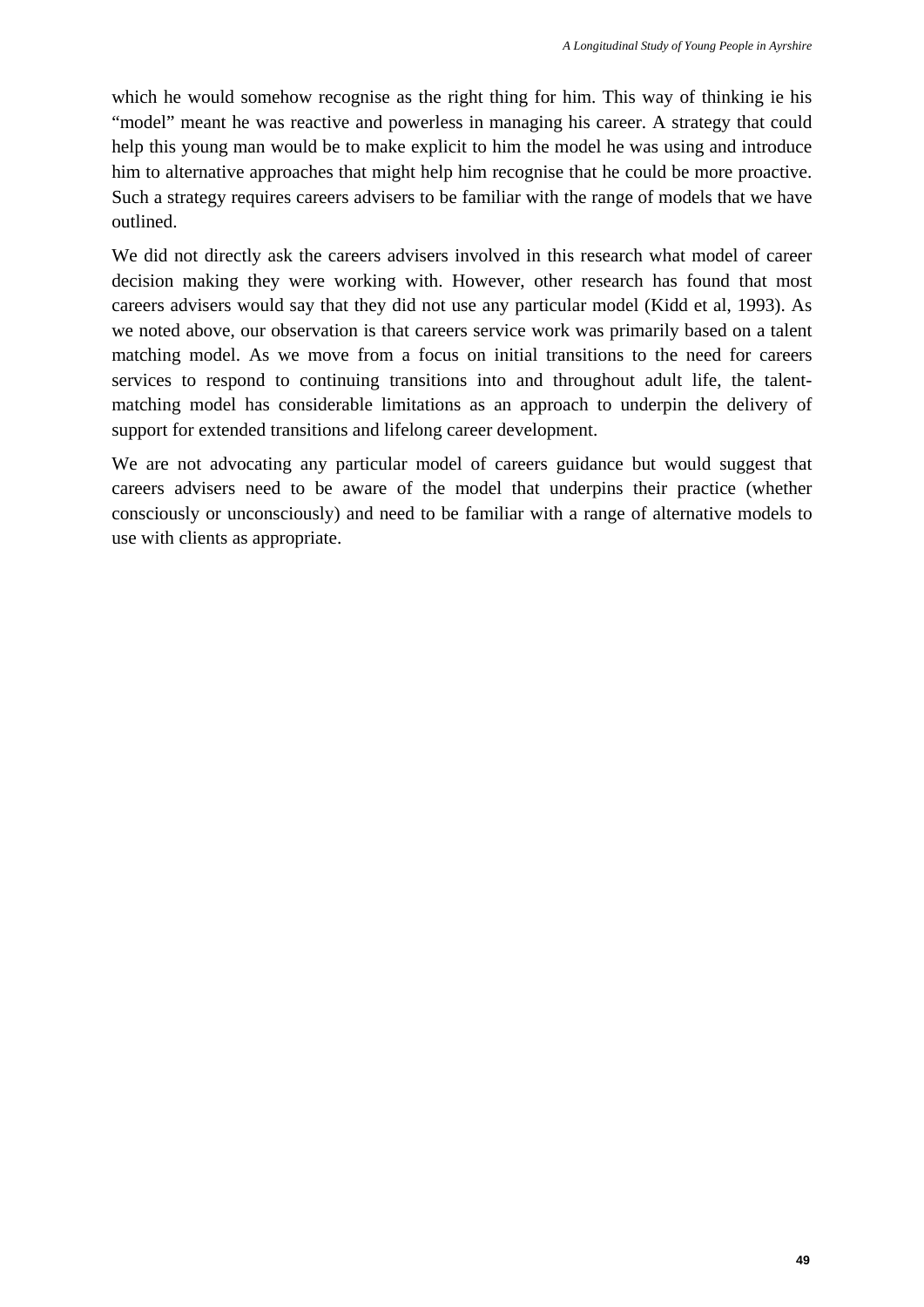*A Longitudinal Study of Young People in Ayrshire*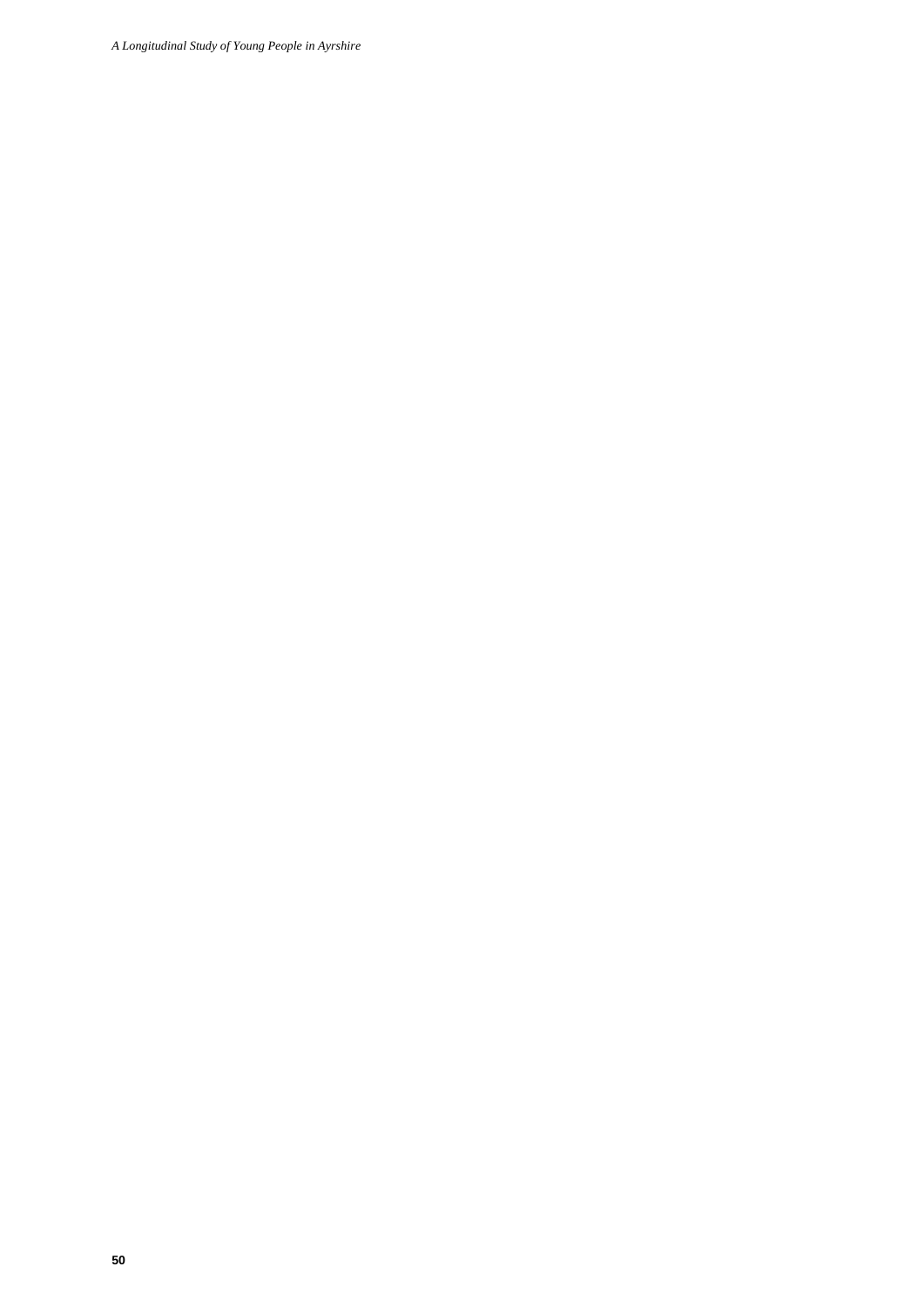# **CHAPTER 7 KEY ISSUES AND RECOMMENDATIONS**

# **Introduction**

This chapter pulls together the main findings of this research and considers them in the wider context of a range of recent research. It makes brief recommendations on issues that may need to be addressed as a result.

As noted in Chapter 1, we have made recommendations at three levels:

- those which are aimed at professionals in careers guidance, no matter in which context or location they are working;
- those which might be relevant to those working in careers services and schools in Scotland and which are directed to Careers Scotland, to Scottish local authorities and the Scottish Executive;
- a small number which have a very specific relevance to the situation in Ayrshire and which are directed to practitioners and managers working in careers education and guidance in schools and careers centres in the locality.

Before detailing the recommendations, we clarify the basis on which we have made them. Obviously the findings of this study comprise the main basis and, in respect of this, we reiterate the points made earlier: that young people and their parents gave very balanced statements and tried to produce evidence for their opinions of the careers education and guidance provision of schools and careers centres. We also examined the relevant client records in careers centres and found that they very largely echoed the descriptions which young people and their parents gave of interactions with the Careers Service. In addition to the findings of this research, we have drawn on the evidence from a number of other studies, both those carried out by members of the research team as well as a range of other relevant UK research.

Over the period of this study, members of the research team also conducted three national research studies: on the effectiveness of Careers Service Companies in Scotland; on the learning gains from education for work; and on assessment of need (Howieson and Semple, 2001; Semple *et al*, 2001; Semple *et al*, forthcoming). The effectiveness research was wide ranging and included two surveys of young people's experiences and opinion of the careers service (sample size 1400). The learning gains from education for work research examined career education and elements of careers service provision and involved work with school staff, careers advisers and a number of S4, S5 and S6 students (sample size 247). The national review of the assessment of need considered approaches to the identification of learning and support needs by Careers Services and others. It entailed interviews and reviews of documentation on the identification of need across all Scottish Careers Service Companies; interviews or group discussions with young adults who had left school; and interviews with staff from training and voluntary sector organisations and further education colleges. In addition to these research projects. one of the researchers worked with schools across Scotland with respect to CPD and development work relating to the recently published National Framework for Career Education in Scotland. We also reviewed a variety of research studies (see Chapter 1 for an outline of this literature). We have found that the issues identified in this longitudinal study are very similar to the issues that emerged from the other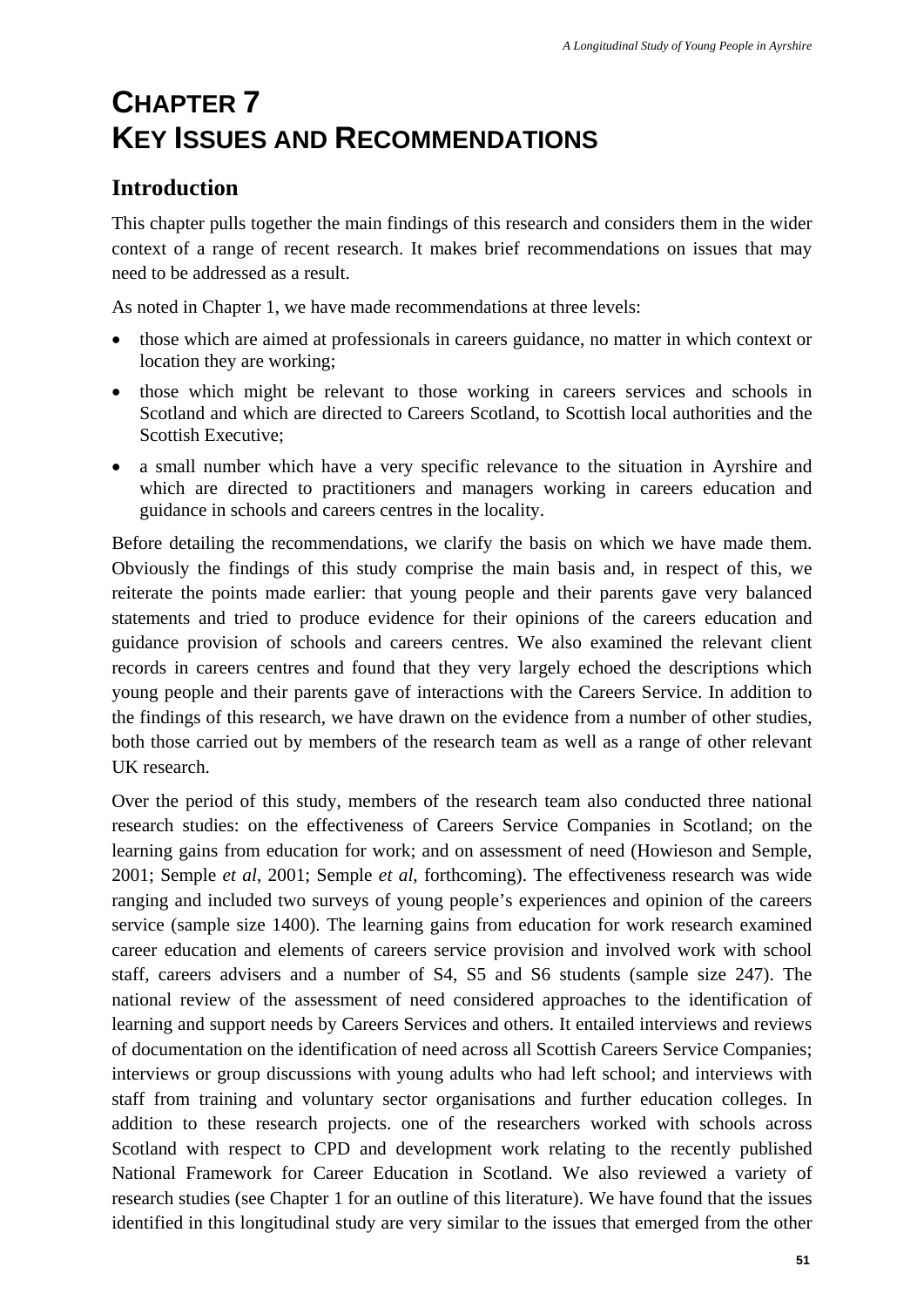researchers. This has reinforced our confidence in the findings of the current study, allowed us to be clear where we could make generalised recommendations and enabled us to identify a considerable number of recommendations at a national level.

As we noted in Chapter 4, in assessing the impact of careers service interventions on the young people in this study we have applied a professional judgement of effectiveness based on our work on the effectiveness of careers services across Scotland (Howieson and Semple, 2001). Since this is such a critical issue for this chapter, we repeat our explanation from Chapter 4. We used two particular descriptors and their elements for this measure of impact. These are:

# *B1 Effective delivery of careers guidance to individual clients*

- Extent to which guidance inputs are "owned" by clients:
- Extent to which individual client's assumptions and expectations about career choice are identified, met and challenged (if appropriate);
- Extent to which a client's career thinking is moved on by contacts with the Careers Service.

# *B2 Successful outcomes for clients*

- Extent to which individual clients make appropriate decisions;
- Whether young people enter an appropriate post-school opportunity;
- Level and type of "drop-out" or inappropriate opportunity-changing:
- Level and duration of unemployment.

All three members of the research team are experienced professionals in careers guidance, and we drew on this expertise, in conjunction with our research skills, to apply these professional measures to the young people in this research and to make a judgement of impact.

The rest of this chapter is divided into two main sections:

A. issues relating to school provision of career education and guidance

and

B. issues for careers guidance services.

# **A. Issues for schools**

The issues for schools can be considered under two headings. The first part of this section (and the largest) deals with Education for Work, within which we include the career education provision as such, and also work experience and mock interviews. This section makes recommendations for staff involved in the delivery, design and evaluation of Education for Work. The second part looks at implications for the work of other staff, such as subject staff and librarians.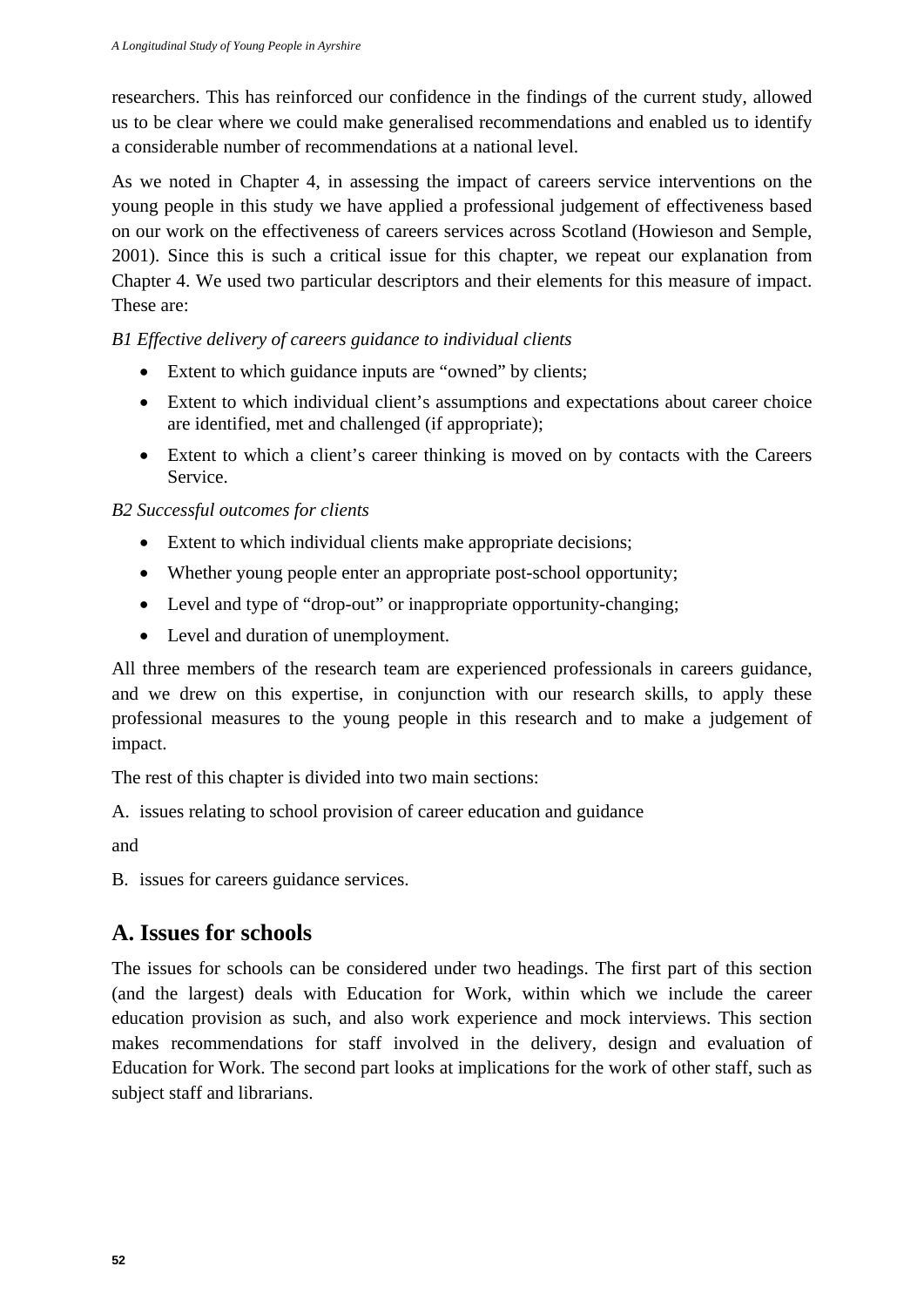# *Education for Work: career education*

## **Content**

In Chapter 6 we noted the range of careers guidance needs which we observed in the group of young people in this study. We would identify the following priority career education and guidance needs that might be (at least partially) addressed by effective career education programmes in schools.

Firstly, we noted many gaps in *understanding of the opportunity structure:* including the local labour market, levels of entry, and of the differences of the various post-school routes. Particular gaps were seen in understanding of Modern Apprenticeships and HN level provision. There was also very limited understanding of employment trends amongst the majority of young people and their parents.

The work already being done to strengthen labour market aspects of school careers provision needs to be continued. We noted in Chapter 4 that it was evident that most of the young people had a generally low level of awareness of the opportunity structure but that this was frequently not perceived as a problem, either by young people or by those most significant to their career development.

We noted that, as young people's career focus tightened, and the impact of post-school choices of career were felt, their perceived need for knowledge and understanding narrowed to that required for the specific occupation (or occupational route) chosen. They saw little need for a more general understanding but a broader picture of the opportunity structure is necessary to make sense of specific information, and it is essential to effective long-term planning and career development.

Timing appears to be critical if young people are to gain a more general understanding of the opportunity structure. It seems that this sort of learning needs to be acquired before career focus has tightened too much, and before the post-school destination is entered. This is recognised in the National Framework for Career Education in Scotland (2001) which recommends that this area should be covered for all school students by fourth year.

## **Recommendation 1**

*Directed to Scottish schools and local authorities; Careers Scotland curriculum support team* 

*We recommend that as per curriculum guidance, understanding of the key features of the local and national opportunity structure needs to be a core part of career education in schools for all pupils prior to the end of S4* 

A second need was for young people to be able to *weigh up sources of information and advice*, to identify bias and partiality and to recognise which information sources can give which type of information. Our young people were on the receiving end of (sometimes conflicting) information and advice and needed strategies to assist them to assess what they had been told. This means that, not only does career education need to teach young people how to access information and guidance sources, it also needs to provide opportunities for young people to assess the relative strengths and weaknesses of the support available to them within their personal support network. This could be done by class or group based exercises, by individual review as part of school guidance support and by incorporating discussion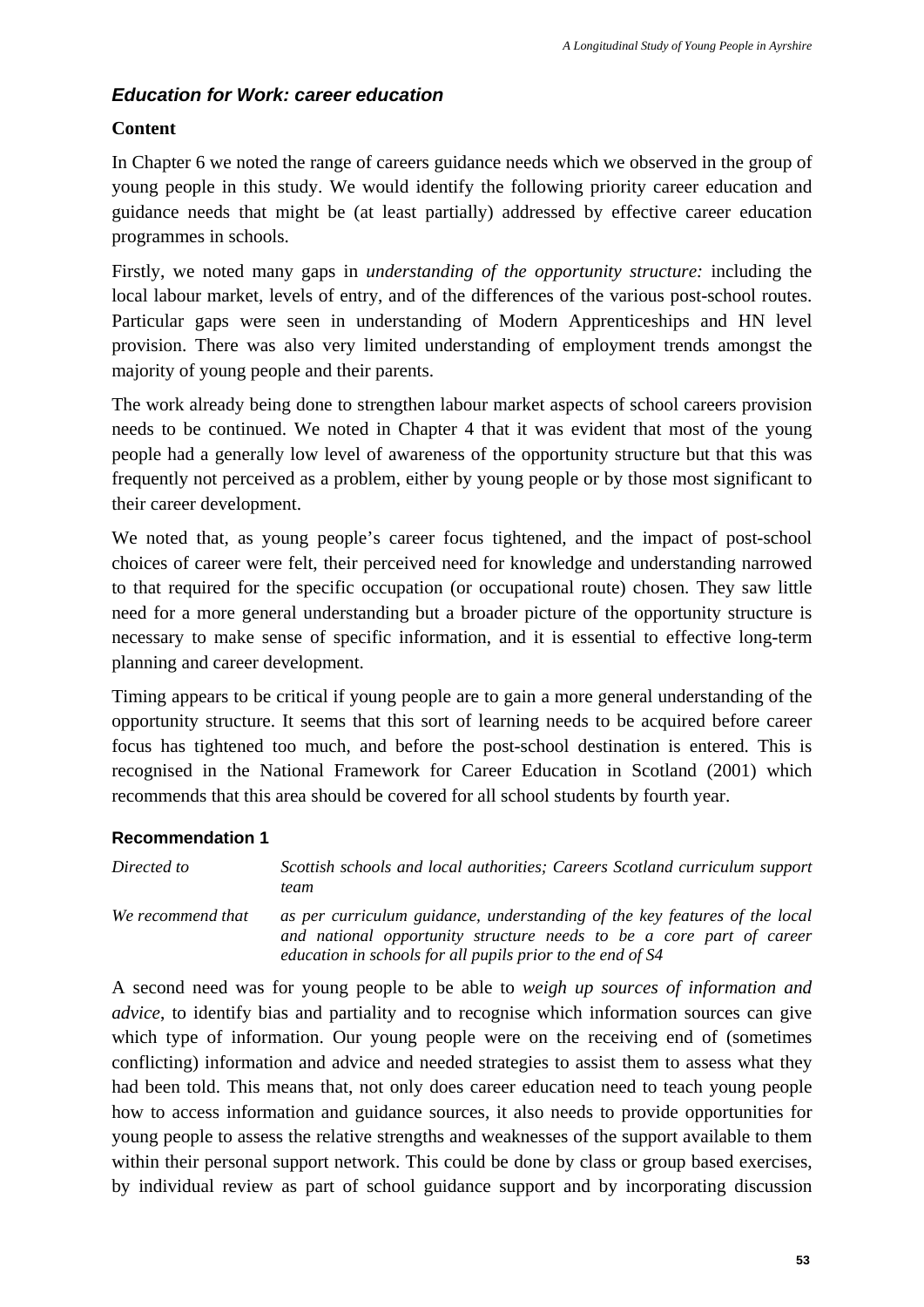exercises with members of each young person's informal network at each stage of secondary education.

#### **Recommendation 2**

| Directed to       | Scottish schools and local authorities; Careers Scotland curriculum support<br>team                                                                                                                                                                                      |
|-------------------|--------------------------------------------------------------------------------------------------------------------------------------------------------------------------------------------------------------------------------------------------------------------------|
| We recommend that | two strands of career education are developed and delivered to pupils. One<br>strand would cover assessment of the value of different sources of advice and<br>information. The second would cover the identification and use of informal<br>networks of career support. |

A third aspect of career education content requiring development is the ability to *take a longer term view*. It is perhaps no coincidence that both school and careers staff judged that young people were unable to look very far into the future. Nor were young people thought to be able to anticipate the need to access guidance for career development beyond school. School and careers staff were in agreement that pupils did not know very much about "how to seek guidance and information post-school" and "future planning of career". It was difficult for teachers and careers advisers to identify points in the career education programme where such issues were currently raised or addressed. There is a need to develop materials that will assist schools to do this. These might include case studies of individual young people requiring and accessing transition support post-school, and adults managing their career plans in their 20s and 30s.

#### **Recommendation 3**

| Directed to       | Scottish schools and local authorities; Careers Scotland curriculum support<br>team                                                                                                                                              |
|-------------------|----------------------------------------------------------------------------------------------------------------------------------------------------------------------------------------------------------------------------------|
| We recommend that | reviews of the career education programmes of individual schools look<br>carefully at the extent to which they encourage a post-school perspective,<br>and that exercises are amended and designed to provide such a perspective |

This research, and other recent work (Semple *et al*, 2001) has shown that young people's career development can be greatly affected by their experiences of part-time work. Young people learn different things from part-time work than they do from work experience. Those young people who do not have the opportunity of a part-time job are disadvantaged unless they can absorb some aspects of the experience from others who have had part-time employment. We found little evidence that young people's part-time work experiences were incorporated into class or group work in career education. Career education needs to take account of pupils' part-time work, in particular to give pupils the chance to discuss and reflect on what they are learning from their part-time work.

#### **Recommendation 4**

*Directed to Scottish schools and local authorities; Careers Scotland curriculum support team We recommend that materials are designed and used as part of career education to encourage reflection and sharing of views on part-time work experiences*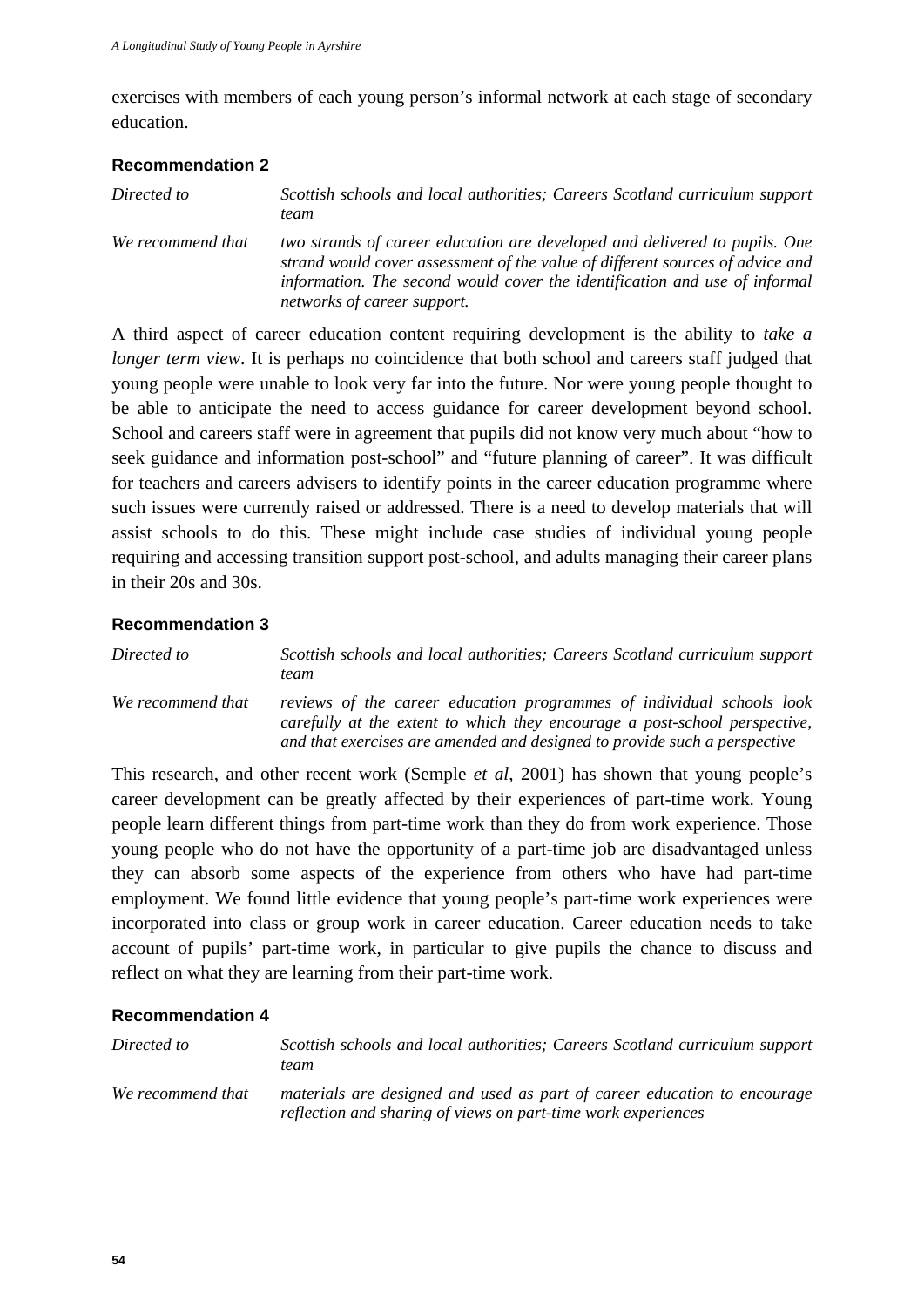#### **Audit and review**

There seems to be a need for better audit techniques to be used in monitoring what is actually happening. School staff will be able to use The National Framework for Career Education in Scotland (2001) as a structure for audit. In addition to detailing recommended learning outcomes to be achieved at different stages, it states that:

*"The overall goal of career education is to develop young people's capacity for managing their own career development effectively, confidently and with due respect and care for their own needs, those of others and of their wider communities."* 

[p.6, Learning and Teaching Scotland 2001]

If schools can deliver their career education to match the progression grid in the National Framework for Career Education, this will encompass many of the recommendations in this section since the curricular guidelines aim to increase focus on the opportunity structure; to improve links with parents and informal sources of advice; and to increase awareness of lifelong learning and guidance. It is also important that careers advisers put a higher priority on involvement in supporting the design and review of career education provision so that they can make use of (and reinforce) career education learning outcomes in individual guidance.

#### **Recommendation 5**

*Directed to Scottish schools and local authorities; Careers Scotland staff We recommend that school staff audit their career education provision against the guidelines in the National Framework for Career Education. We also recommend that careers advisers are involved in this process as this is important in ensuring effective integration between career education and careers guidance.* 

#### *Education for Work: work experience and mock interviews*

#### **Work experience**

We suggest that there needs to be more discussion at a local and national level about the purpose(s) of work experience. There is continuing evidence that work experience is used by many young people as a test of career ideas; this is often how it is also perceived by families. Indeed this view of work experience is implicit in how it is often offered in schools, for example, with placements displayed on boards for young people to apply to as if they were real vacancies. In considering the purpose(s) of work experience, it has to be clearly stated that it is impossible to have a trial of every possible job or career: such experiences as can be provided inevitably remain partial and have a potentially biasing effect. There is currently a national review of Education for Work; this could possibly consider the role of work experience and make recommendations on this issue.

Undoubtedly, there are aspects of the "real experience" of work or of seeing a college or university that can be immensely valuable. Two key aspects need to be in place for such experiences to be incorporated into young people's thinking in a positive way. The first is thorough briefing and debriefing. The second is providing the skills to assess and weigh up the evidence from experiences and from information provided from a range of sources. As we have noted above, these skills need to be incorporated into a career education programme.

There are also some practical difficulties in the delivery of work experience. There needs to be an appropriate range of placements and this is not easy for a school or local authority to

**55**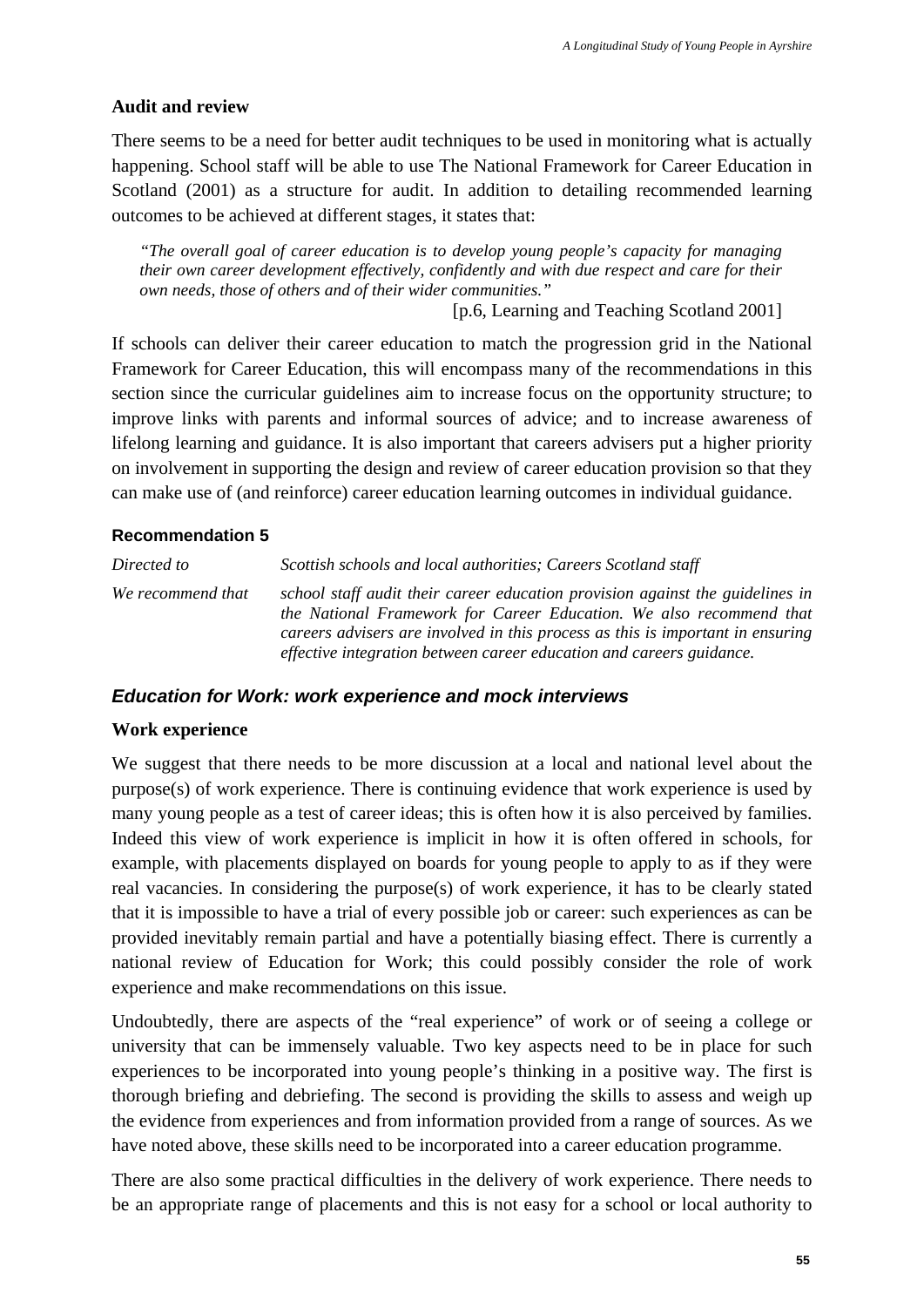organise, especially for certain occupational areas and levels of employment. A second practical issue is that of timing. We have noted in Chapter 3 that some young people (ie those planning to leave at the end of S4) were not well served by the timing of work experience placements in their school.

Thirdly, there are issues about equity of access to work experience. Schools and Careers Scotland might consider identifying ways in which they could intervene to balance out some young people's lack of family resources to ensure they are able to access a wide range of placement and to have more than one opportunity if this is appropriate.

## **Recommendation 6**

| Directed to       | Scottish local authorities; Careers Scotland curriculum support team;<br>national consultation on Education for Work                   |
|-------------------|----------------------------------------------------------------------------------------------------------------------------------------|
| We recommend that | both the national consultation on Education for Work and local policy<br>groups review the principles and practices of work experience |

#### **Mock interviews**

There was general agreement among the young people involved in this study that everyone should have a mock interview. It was thought to be particularly useful in developing confidence and in providing relevant skills that were practised in what was close to a "real" situation. Similarly positive views on the value of mock interviews were expressed by young people involved in research on the learning gains from Education for Work (Semple *et al*, 2001).

#### **Recommendation 7**

| Directed to       | curriculum support team | Scottish local authorities; the Scottish Executive; Careers Scotland                                   |  |  |  |
|-------------------|-------------------------|--------------------------------------------------------------------------------------------------------|--|--|--|
| We recommend that |                         | resources be allocated to increasing the number of young people able to<br>experience a mock interview |  |  |  |

## *Implications for the work of subject staff and librarians*

We have seen that subject staff could be extremely influential in motivating, supporting and encouraging young people as they thought about their future. The impact of this could be seen in improved attainment in particular subject areas, in a more positive orientation towards career areas connected with the subject and in attitudes towards post-school education. Most of these staff had no formal guidance role (except in so far as all teachers have a guidance responsibility), but could be extremely influential on young people's thinking. Other staff who did have a formal managerial or guidance role used their subject contacts to encourage and inform young people. It is important to consider how subject staff can be effectively used as first-level providers of careers information and advice.

There were occasions, however, where the relationship with subject staff was poor, and this, too, had an effect on career planning and attainment. We noted a number of instances where a change of teacher resulted in a change in career direction away from careers related to the subject (for example, art or PE) or encouraged the young person to avoid careers perceived to be related to the subject (for example, maths). If it is important to consider how positive influence can be harnessed, it is also important to find strategies for mitigating negative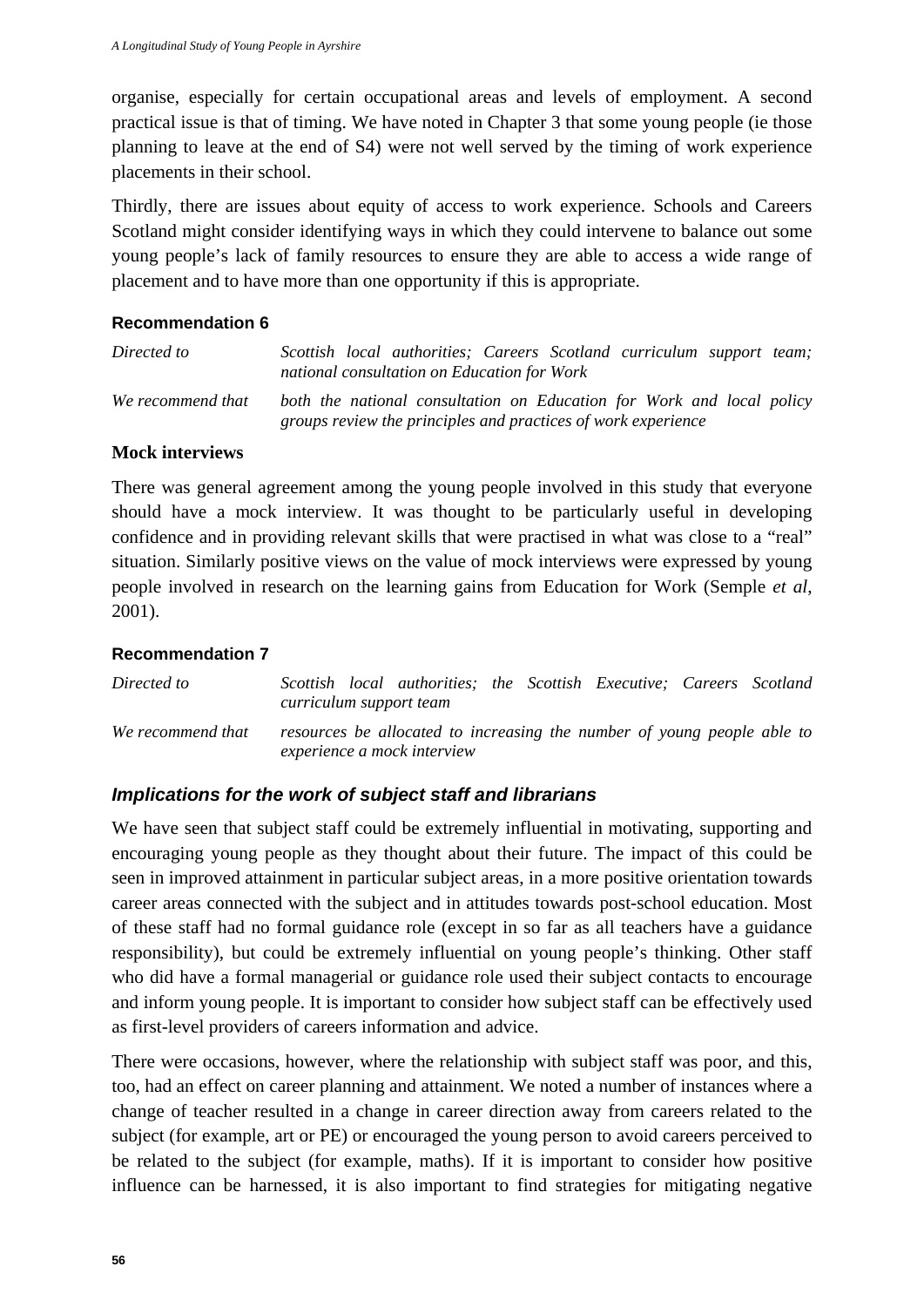effects. We have no solutions to this, but we note this here because our close contact with young people showed us how strong these influences could be.

We are able to make more practical comments, however, on the needs of those delivering career education and Education for Work generally. Our young people had mixed experiences of career education and PSE, and some of this related to the knowledge and expertise of those delivering it. We cannot say precisely why this variation occurred, but suggest that PSE/career education classes are more likely to be effective if taught by volunteers who are supported through training and good quality materials.

### **Recommendation 8**

| Directed to       | Scottish schools and local authorities; Careers Scotland curriculum support<br>team; Faculties of Education and other providers of CPD to teachers                                     |
|-------------------|----------------------------------------------------------------------------------------------------------------------------------------------------------------------------------------|
| We recommend that | those teachers delivering career education are provided with appropriate<br>training and materials, and that school managers should ensure that staff<br>take on this role voluntarily |

It is also important to note the potential impact on the structure and provision of pupil support of the omission of "guidance" from the McCrone review of teachers' pay and conditions. Another related factor will be the new CPD framework and the need to integrate career education training within this framework.

One clear variation across the schools was seen in the provision of a careers library. In the school where the careers library had been effectively unavailable to pupils for a considerable period, pupils were unaware of its existence, of standard reference books or of broader information sources. This is an unsatisfactory situation. The careers library is an essential part of a school's provision of career education and guidance. As the National Framework for Career Education states:

*"Staff responsible for the careers library should:* 

- *Ensure that the school careers library is well managed and adequately resourced*
- *Support young people as they use career information sources and develop research skills*
- *Provide up-to-date career information in a range of formats (including ICT, video and paper)."*

[Learning and Teaching Scotland, 2001, Page 21]

Where there are problems in providing such a service in the long term, there is a responsibility on school managers and on local authority managers to intervene, otherwise young people in one school will be disadvantaged compared to others.

#### **Recommendation 9**

| Directed to       | Scottish schools and local authorities; Careers Scotland curriculum support<br><i>team; education authorities in Ayrshire</i>          |
|-------------------|----------------------------------------------------------------------------------------------------------------------------------------|
| We recommend that | action be taken to redress the situation when career information provision<br>in a school careers library is unavailable over a period |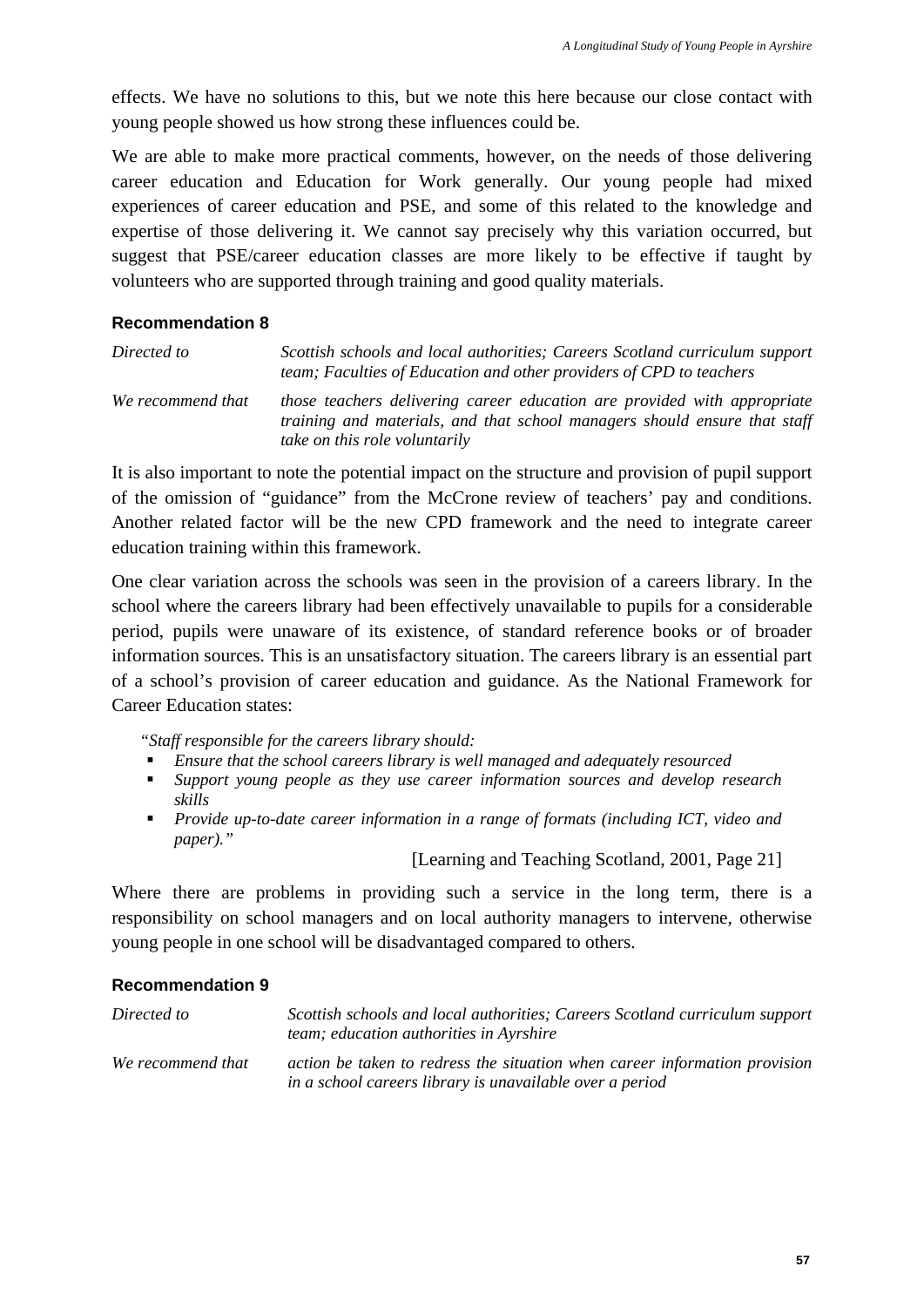# **B. Issues for the careers guidance services**

## *Introduction*

This research suggests that there are three broad issues for careers guidance services to address: firstly a need to emphasise the *guidance* element of their provision; secondly, a need to *extend its focus* beyond dealing with initial transitions; and thirdly, the importance of *making links* to other parts of the formal network of careers education and guidance and to the informal network of career support.

We would note that there have been historical limitations in what Careers Service Companies have been able to do: much of their work has been bounded by contract requirements from the Scottish Executive by the overall central resourcing of services at a national level. While some of our recommendations will have considerable resource implications, nonetheless we are confident that many of these recommendations for careers guidance services can be implemented without major overall resource changes.

# *Emphasising the careers guidance role*

The evidence from this study indicates that careers service provision in Ayrshire is heavily focused on the provision of information. This emphasis on information may well be a consequence of the talent-matching model that appeared to be the main model of career decision making in use by careers advisers as well as being a response to client demand for information. The research suggests that the careers *guidance* needs of the young people involved in this study were not being adequately addressed. To do so is likely to require a number of changes in terms of philosophy, resource allocation, delivery strategies and management approaches.

In order to meet the careers guidance needs of young people it is necessary first to systematically identify what those needs are. As we have discussed in the previous chapter, there was limited evidence that this was currently happening.

#### **Recommendation 10**

| Directed to       | Careers Scotland all-age guidance and training teams; careers guidance<br>staff and managers in Ayrshire; policy makers with responsibility for<br>resourcing Careers Scotland; QCG course centres                                                                                                                       |
|-------------------|--------------------------------------------------------------------------------------------------------------------------------------------------------------------------------------------------------------------------------------------------------------------------------------------------------------------------|
| We recommend that | staff development be provided to increase awareness of models of career<br>decision making and to train staff in the use of a range of strategies to aid the<br>process of identification of careers guidance needs. The development of tools<br>might be a task that could be undertaken centrally by Careers Scotland. |

Another staff development issue is the reinforcement of the guidance skills of practitioners. These include the gathering of relevant information from clients (including personal information), exploring their stage of career development and their approaches to career decision making; challenging limiting ideas in a positive way; helping them to reflect and review ideas; broadening perspectives and helping them to decide on appropriate career development strategies.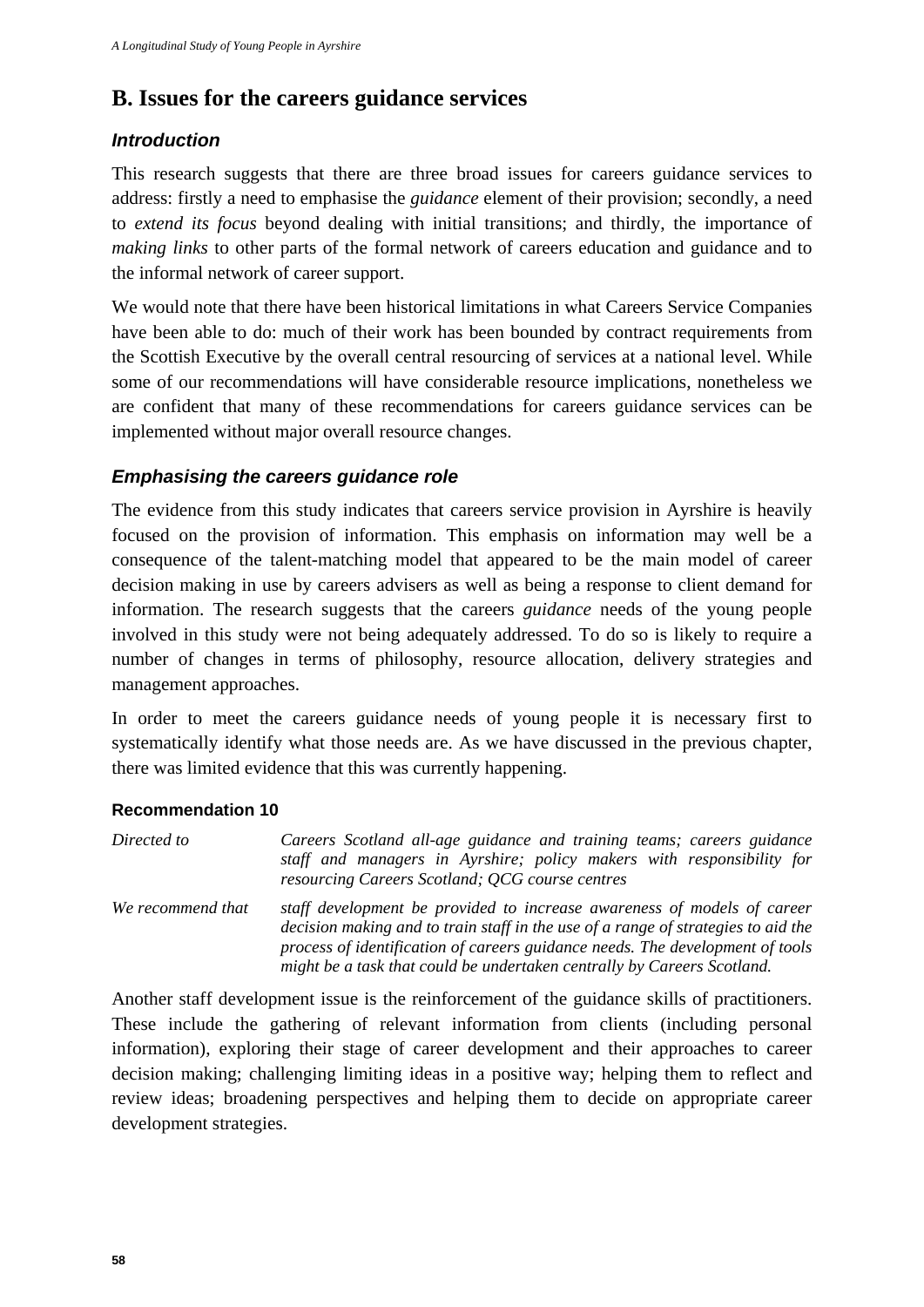#### **Recommendation 11**

*Directed to Careers Scotland all-age guidance and training teams; QCG course centres and other providers of CPD for careers guidance practitioners We recommend that effective careers guidance is a demanding task and there needs to be a strategy to ensure that staff receive regular training and development to keep their skills up to date* 

We identified a number of ways in which the balance of careers service work might be changed in order to meet the careers guidance needs of clients more effectively. Some changes were connected with the balance of the content of the careers guidance interview. Other studies suggest that clients make most progress in their career thinking if the balance of talk in an interview is towards the client (a minimum of 70 % client). One way to help practitioners explore the client's situation rather than give information may be to encourage them to monitor the balance of talk within a careers guidance interview.

#### **Recommendation 12**

*Directed to Careers Scotland all-age guidance, performance management and training teams; QCG course centres We recommend that the delivery of a careers guidance interview needs to change to emphasise its career guidance function rather than the provision of information. This may be assisted through the encouragement of self-monitoring activities and through monitoring by careers guidance managers at local and company*  level. It is essential that this includes direct observation of interviewing in *addition to review of documentation.* 

We have said that careers advisers need the appropriate skills to provide careers guidance in an interview. While we have recommended a move away from information giving in an interview this should not suggest that we do not support the provision of relevant career information as an essential need for young people. We have noted earlier that many of our young people found the information provided to be insufficiently related to their personal situation and perceived needs. In deciding what information to give or to send, careers advisers need to take account of young people's existing information and knowledge, and identify the information that is appropriate to the individual and their particular situation. Standard information packs are not the most useful approach.

It is also important to consider the development of other mechanisms (apart from the interview and the provision of written material) for the delivery of information. We know that young people (and adults too) have different learning styles and preferences, and the provision of information through small group work can be a very effective method of increasing knowledge and understanding on a particular occupational area or broad area of study in FE or HE of interest to a number of clients. Careers Scotland developments in the use of web-based information should provide an additional strategy for accessing information for those young clients whose learning style matches this approach.

#### **Recommendation 13**

| Directed to       | Careers Scotland web and information team; careers guidance staff and<br><i>managers in Ayrshire</i>                                                                                                                           |
|-------------------|--------------------------------------------------------------------------------------------------------------------------------------------------------------------------------------------------------------------------------|
| We recommend that | paper information provided subsequent to a careers guidance interview<br>should be more carefully customised to clients' specific context. We also<br>recommend that a range of strategies for providing career information is |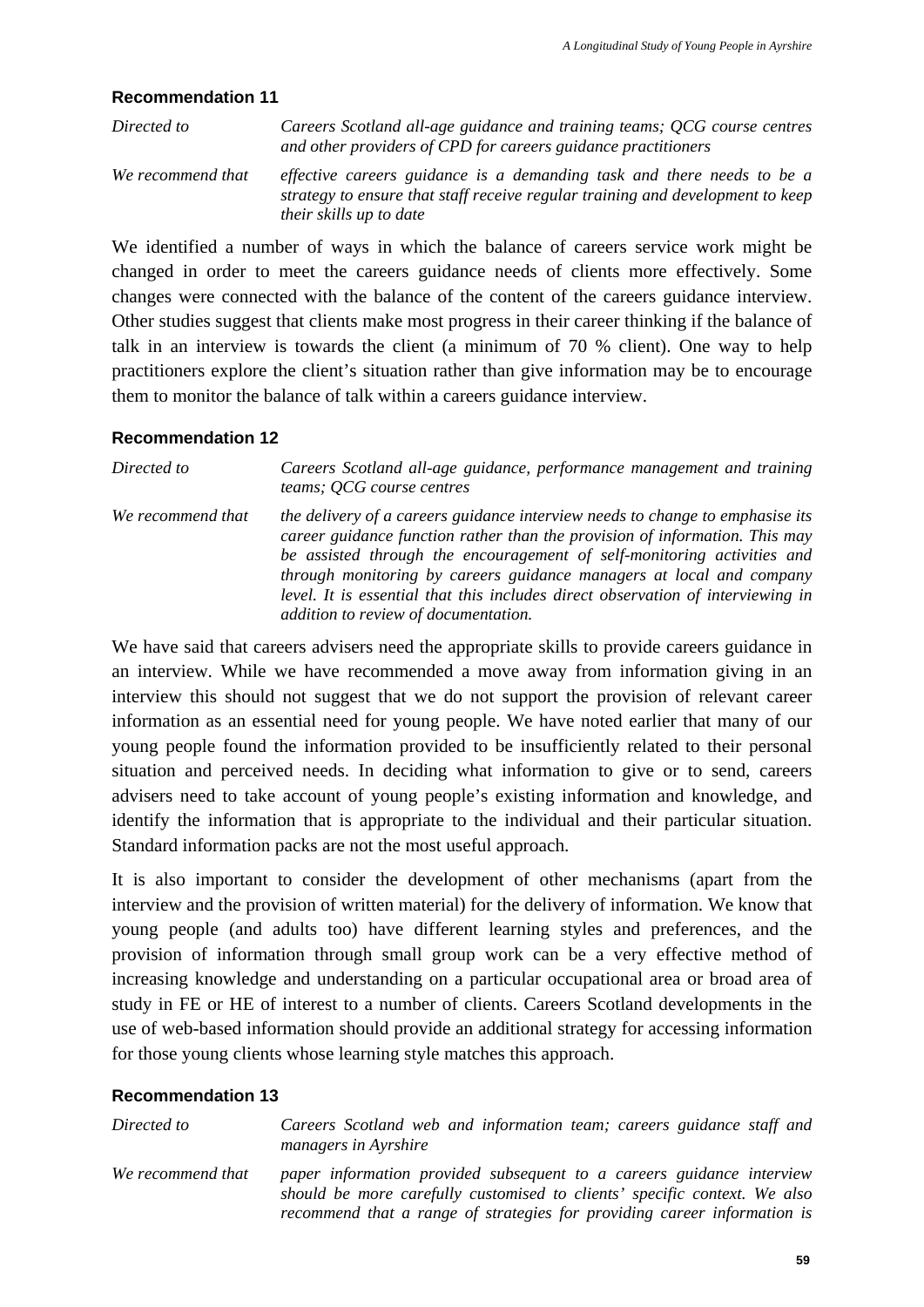*developed by the Careers Service to take into consideration different styles of learning and decision-making.* 

A greater focus on guidance also requires clients to understand the functions of the careers guidance interview otherwise they will leave the interview frustrated and dissatisfied if they have gone into it expecting information.

#### **Recommendation 14**

*Directed to Careers Scotland all-age guidance and curriculum support teams We recommend that prior briefing and discussion about the careers interview is an important aspect of careers guidance. While this is an activity that can be undertaken in conjunction with schools as part of career education, it is likely to be necessary for the Careers Service to provide the materials and strategies that can be used by schools to explain careers guidance processes to young people and their parents.* 

From our review of careers service records we concluded that the current careers service documentation is limited as a record of the discussion with the client, of the client's guidance needs and of the guidance given. Good record keeping is essential to ensure previous guidance is built on and not repeated in subsequent contacts and to help provide continuity in guidance, something that will be essential if those in need of continuing support in their postschool transitions are to be provided with a careers guidance service. It is also essential if managers are to monitor the quality of work.

#### **Recommendation 15**

*Directed to Careers guidance staff and managers in Ayrshire; Careers Scotland staff We recommend that the quality of careers service documentation on clients be improved* 

We have noted already that careers guidance managers at both local and company level need to give greater attention to the monitoring and evaluation of careers advisers' professional practice including their conduct of interviews and also their completion of client records. Peer review is one approach to monitoring and self-monitoring is another, but ultimately it is a management responsibility to ensure the quality of staff's work.

#### **Recommendation 16**

*Directed to Careers Scotland performance management team We recommend that Policy and practice needs to be clarified and developed in order to ensure that the quality of careers guidance is monitored* 

We have noted that career service work in school was dominated by the individual careers guidance interview. We have suggested alternative approaches to information giving. There is also evidence that different approaches are effective in terms of the delivery of *careers guidance*. We noted considerable use of computerised interest guides as an aid to indecision in career choice, and this is indeed one way of varying approaches. However, the impact of these guides on young people and their parents was limited by the lack of personally focused feedback and by the results of interest guides appearing to clients to stand separately from the rest of the careers guidance process. In addition to the use of interest guides, various combinations of short and long interviews, group sessions and personal action points for using careers information and guidance systems have been found to be more effective than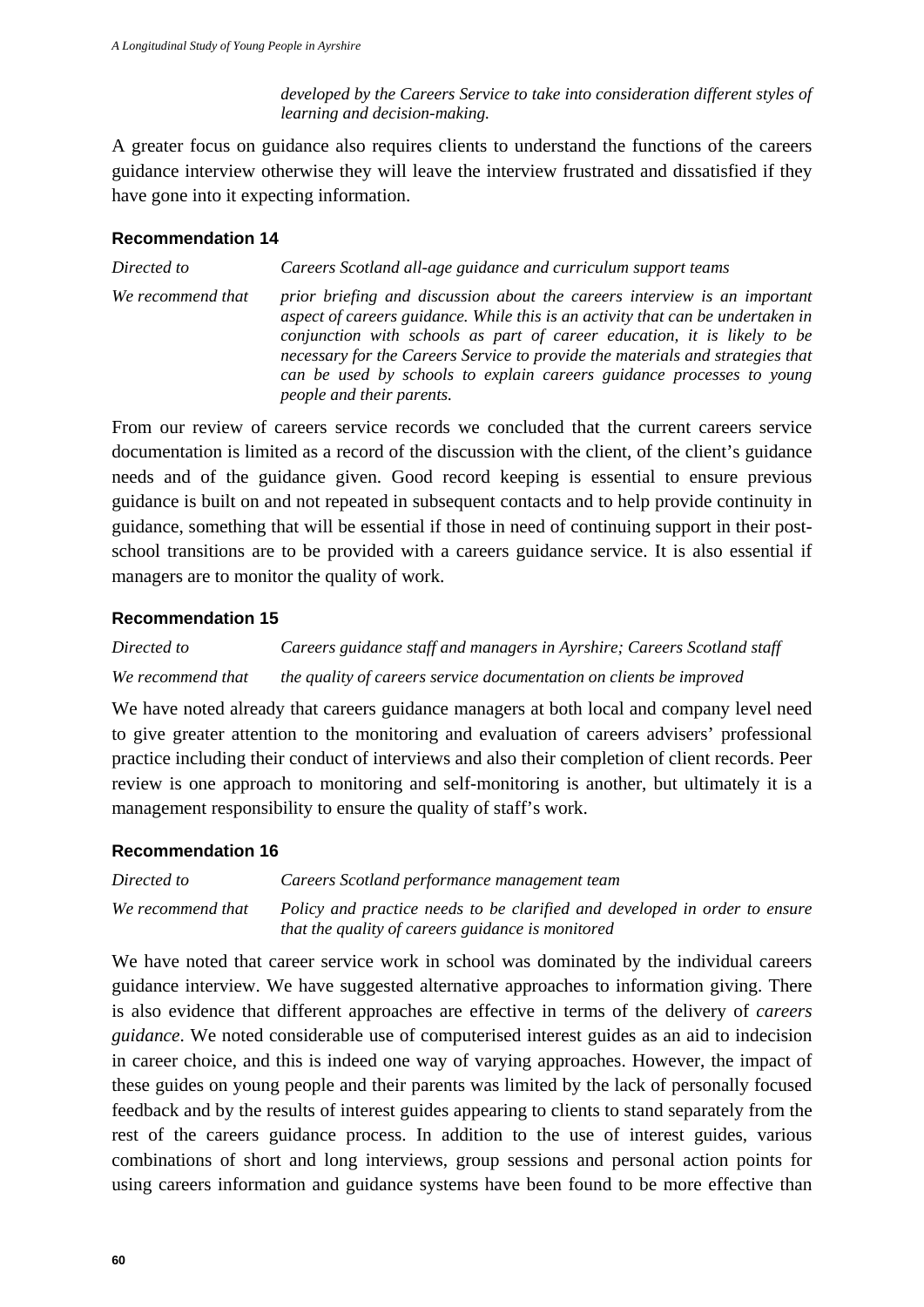the careers guidance interview by itself in moving clients forward in their career skills and thinking (Morris *et al*, 1995).

We have also noted that some of the tools that were used by the research team could also be useful within careers guidance processes.

We recognise that careers advisers took different approaches in practice to timetabling interviews, but repeat a point that we made in chapter 4, that 30 minutes is insufficient for the conduct of an effective careers guidance interview: a *minimum* of 40 minutes is necessary. This may well be a statement that goes against the trend in caseload management in the careers service. But it is important to emphasise that our views on this arise directly from our work with these young people, and from our observation of the time required to systematically identify careers guidance needs. If a more varied approach is taken in schools, then this should help to release time for careers guidance interviews to be longer.

#### **Recommendation 17**

*Directed to Careers Scotland all-age guidance, inclusiveness and training teams; policy makers with responsibility for resourcing Careers Scotland We recommend that consideration is given to a more varied delivery model in schools, and that where computer-generated interest guides are used as part of the delivery strategy they are fed back at a personal level and incorporated into the careers guidance process. We also recommend that due recognition is given to the amount of time needed to adequately identify careers guidance needs in scheduling contacts with young people. Thirdly, we recommend that some of the tools used by the research team become available for use as part of careers guidance processes.* 

The evidence on the appropriateness of current interview practice in S4 (almost blanket interviewing) was mixed. On the one hand, the majority of our young people and their parents thought that it *was* appropriate that young people's first main contact with the careers adviser should be scheduled for them. On the other hand, while a minority had a positive view, the majority had negative or at best neutral opinions of the effectiveness of these contacts. We note two aspects of these criticisms here: firstly that those intending to leave at the end of S4 were given insufficient priority for one or more careers interviews; and secondly that there was insufficient time allocated within the interview for the careers adviser to get to know the young person to a level that would allow appropriate careers guidance to be given. Both of these criticisms could be seen as resulting from the CSC's decision to allocate such a major amount of the interviewing resource to S4, such that both the number of contacts, and the length of time available for each contact, was limited. If a range of strategies for the delivery of careers guidance is introduced, it may be possible to consider whether contact via a careers guidance interview is necessary for the large majority of pupils at this stage or whether other types of contact would be sufficient for some pupils.

#### **Recommendation 18**

| Directed to       | Careers guidance staff and managers in Ayrshire; Careers Scotland all-age<br>guidance team |
|-------------------|--------------------------------------------------------------------------------------------|
| We recommend that | the careers service reviews its interview practice in S4                                   |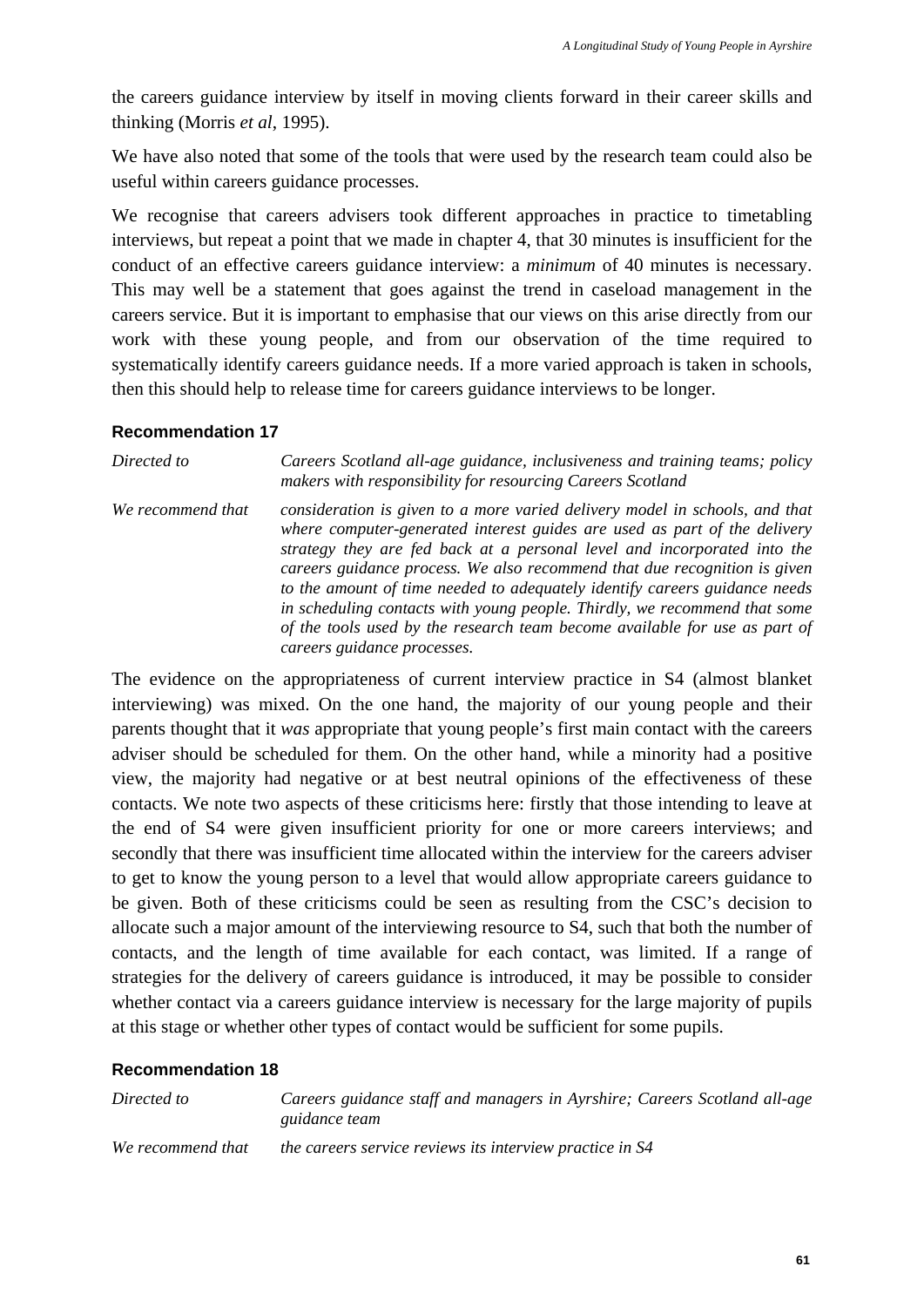# **Extending the focus beyond initial transitions**

In earlier chapters we have noted the fact that the Careers Service was not involved in careers guidance services to those young people in our group who were struggling with post-school transitions. The local CSC is not alone in focusing on initial transitions rather than extended transitions, and this issue will need to be addressed as part of the introduction of Careers Scotland. The evidence of our research is clear: some young people need a transition service which identifies and responds to careers guidance needs in the period after leaving school.

# **Recommendation 19**

*Directed to Careers Scotland all-age guidance and inclusiveness teams; policy makers with responsibility for resourcing Careers Scotland* 

*We recommend that Careers Scotland publicises and provides a post-school transition and support careers guidance service for at least two years after young people leave school* 

Our experience of following young people across a period of almost 3 years has shown the importance of monitoring and tracking transitions. One point we have made already is that first destination statistics are likely to change (this was the case for over a third of our group). Policy decisions made on the basis of the first destination statistics are unlikely, therefore, to be well founded. It is important to identify subsequent destinations.

However, there is a second purpose in monitoring and tracking. While some difficulties in transition could be anticipated, others could not. Monitoring and tracking, therefore, needs to be broader than identifying the status and destinations of young people as their career trajectory proceeds. It needs in addition to use screening devices that will allow careers guidance professionals and young people themselves to identify the need for extended careers guidance support.

## **Recommendation 20**

*Directed to Careers Scotland; policy makers with responsibility for resourcing Careers Scotland We recommend that Careers Scotland's design of a tracking system encompasses the identification of continuing careers guidance needs in addition to recording destinations over a period* 

Our research has found that both young people and their significant others (mostly parents) had little or no perception of a post-school careers guidance service for young adults. Nor were those parents who were in the process of career change themselves conscious of the availability of any adult guidance services in the locality. Not only were young clients and potential adult clients unaware of the availability of services, most had a limited view of what careers guidance could offer. We have said that although some had a positive view, the majority opinion of careers guidance was either neutral or negative. The lack of impact was at least partly due, we would suggest, to a lack of understanding of the potential of careers guidance. There is a need for more positive marketing of services that encompass not only availability, but the nature of careers guidance.

## **Recommendation 21**

*Directed to Careers Scotland marketing and all-age guidance team We recommend that marketing of the new Careers Scotland to all clients needs to emphasise its*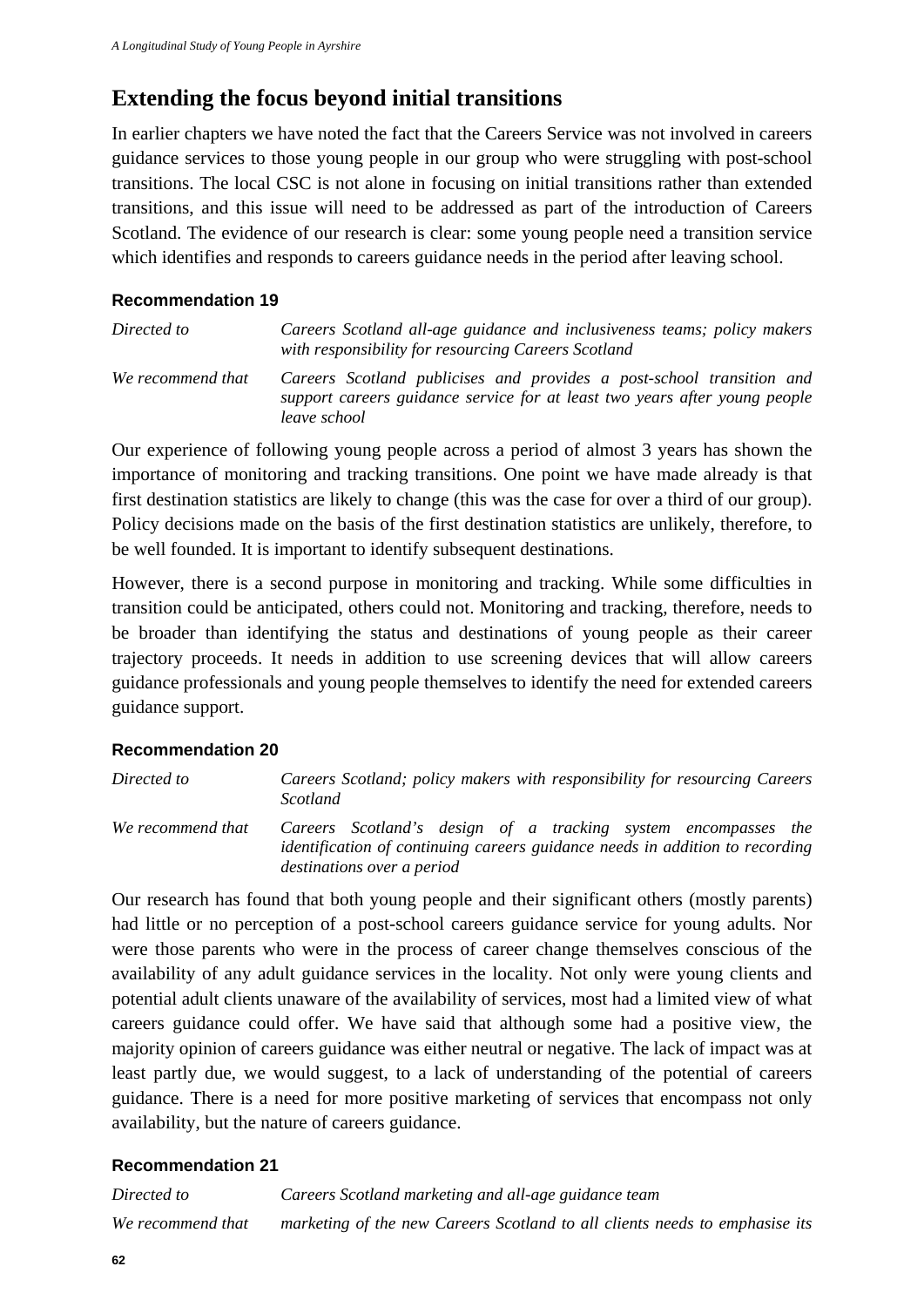*guidance role, including its responsibility to challenge limiting ideas, broaden perspectives and provide impartial guidance* 

The talent-matching model may have been appropriate for delivery of services at a particular point of need (for example, school leaving stage), but it is much less appropriate for delivery of transition support, for career development and for all age careers guidance, as will be required when Careers Scotland is introduced.

#### **Recommendation 22**

| Directed to       | Careers guidance practitioners and managers in Ayrshire; Careers Scotland<br>all-age guidance and training teams; OCG course centres                      |
|-------------------|-----------------------------------------------------------------------------------------------------------------------------------------------------------|
| We recommend that | the professional rationale for the delivery of careers guidance services is<br>reviewed and changed in anticipation of the changes required in the future |

# **Making links**

This third section of implications for the Careers Service considers the importance of making links with both the formal and informal sources of support. Aspects of links with other parts of the formal network of careers education and guidance have been referred to under our earlier section on school provision, so we will refer only briefly to these. The bulk of this section considers how links may be made with the informal network of career support.

## *Links with the formal network of careers education and guidance*

We have noted under the section on school provision the importance of the careers adviser working closely with schools on the design, evaluation and delivery of career education provision. We would add that it is also important that the careers adviser uses his knowledge of the career education programme as a basis for a careers guidance interview. Discussion of the skills, knowledge and understanding which the young person has acquired through career education is a useful way to help identify their level of understanding and assess needs and also to help them integrate their various careers education and guidance experiences.

#### **Recommendation 23**

| Directed to       | Careers Scotland curriculum support, training and all-age guidance teams;<br>Scottish schools and local authorities                                                                                                                                                                                                                   |
|-------------------|---------------------------------------------------------------------------------------------------------------------------------------------------------------------------------------------------------------------------------------------------------------------------------------------------------------------------------------|
| We recommend that | Not only should the careers adviser be involved in the audit, design and<br>delivery (where appropriate) of the career education programme within the<br>context of the National Framework for Career Education but that this<br>understanding should be used as a basis for initial identification of need in a<br>careers interview |

#### *Links with informal networks of career support: the importance of identifying and monitoring the full network of support*

Across the period of the research we observed changes in who was listed in a young person's network of support for their career development. As young people moved out of school and into a post-school opportunity, school and careers service staff generally moved out of the network. There were exceptions to that: some young people in the first year after school suggested that, if they needed advice, they might go back to the school to speak to a favourite teacher with whom they had a good relationship. The careers adviser rarely featured in a possible career support network post-school.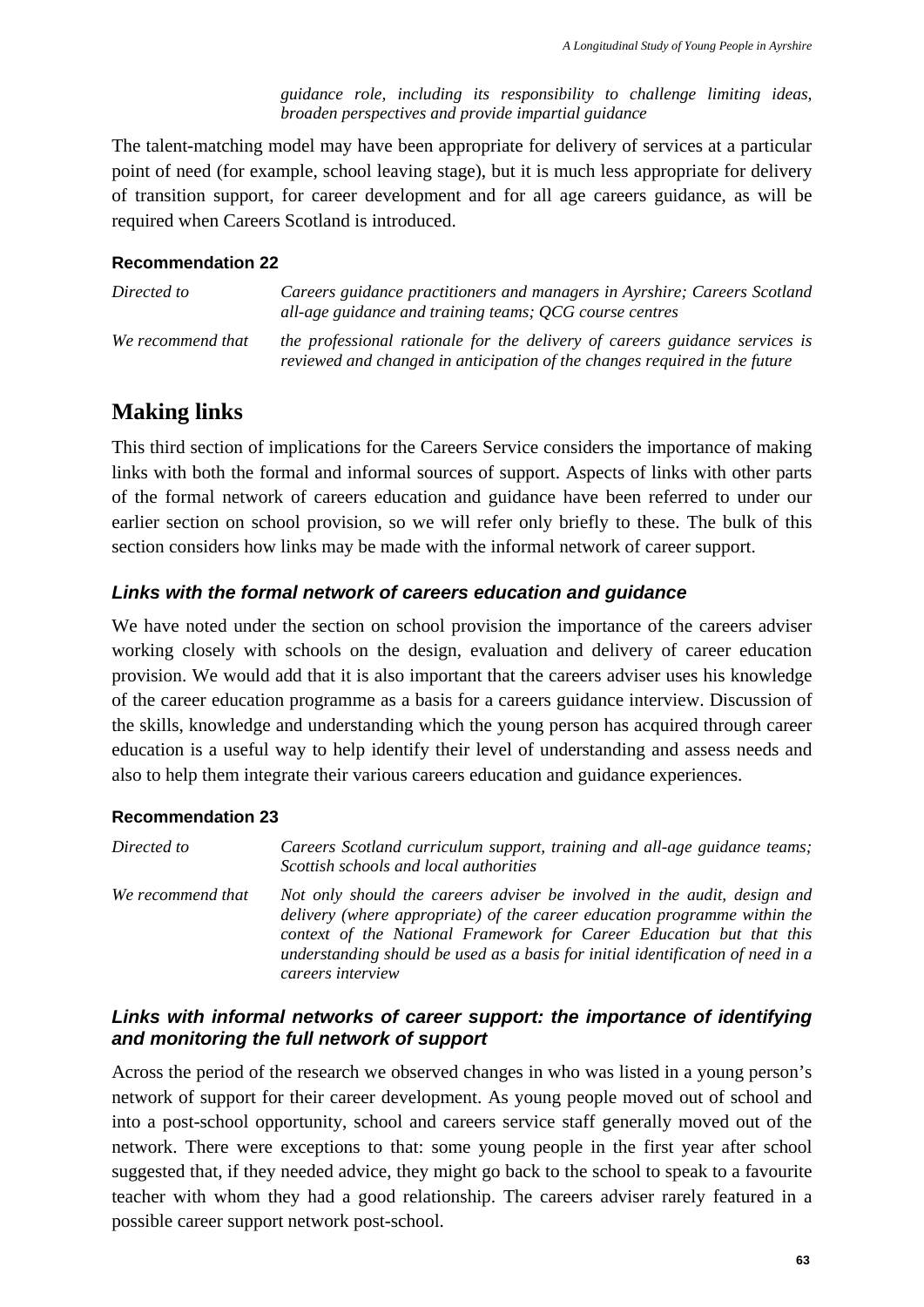Earlier in this report we have listed the ways in which the informal network was influential on career development. We would suggest that the examination of its impact for each client is key to understanding such things as:

- The level and nature of the young person's aspiration to education, training and work;
- How the young person views the opportunity structure and personal choices within it;
- How the young person's career support network is operating, and the most effective way for the careers adviser to work with this network.

We also observed a reluctance on the part of careers advisers to identify and record the details of the informal network. This is not untypical of many careers advisers in Scotland. Such reluctance stems from a feeling that these issues are too personal and therefore sensitive (but contrast this with the view from young people and parents that careers advice *should* be more personal). It also comes from a lack of understanding that issues in the situation of young people can be key to understanding their career related actions and decisions.

#### **Recommendation 24**

*Directed to Careers Scotland all-age guidance, curriculum support and training teams; QCG course centres; Scottish schools and local authorities We recommend that four changes take place. The first change is that exercises should be included within career education programmes in schools that take account of informal networks of career support. Secondly, pre-interview preparation should*  include an exercise that takes account of the individual's informal network of *career support and its strengths and weaknesses. A third change would be to include a discussion of the role of the informal network in careers guidance interviews. A fourth change would be to record this network in the careers guidance records for future discussion with clients and for the monitoring* 

We have noted the importance of identifying the members of the informal network of career support. We suggest that an assessment of the strengths and limitations in an individual's network would allow negotiation of the role which the careers adviser, and the service generally, might play in supporting each client's career-related decision-making and actions.

*and identification of career support needs.* 

In virtually all cases, both the young person and parents envisaged the family remaining the key consistent part of the career support network in the foreseeable future. It is therefore important to ensure that the family knows not only the formal guidance provision that is currently available but also what will be available in the future.

## **Recommendation 25**

*Directed to Careers Scotland marketing and all-age guidance teams We recommend that communications from Careers Scotland to parents/carers and families includes a clear explanation of the transition support available from careers guidance services, in addition to explaining services immediately available* 

# *Links with informal networks of career support: the informal network's motivational role*

We observed that members of the informal network (primarily parents and close family) could have a profound effect on motivation. This operated on a continuum. At one end were those who consciously gave regular encouragement, praise, advice, instruction and criticism across a period. This could be connected with attendance at school, with studying and with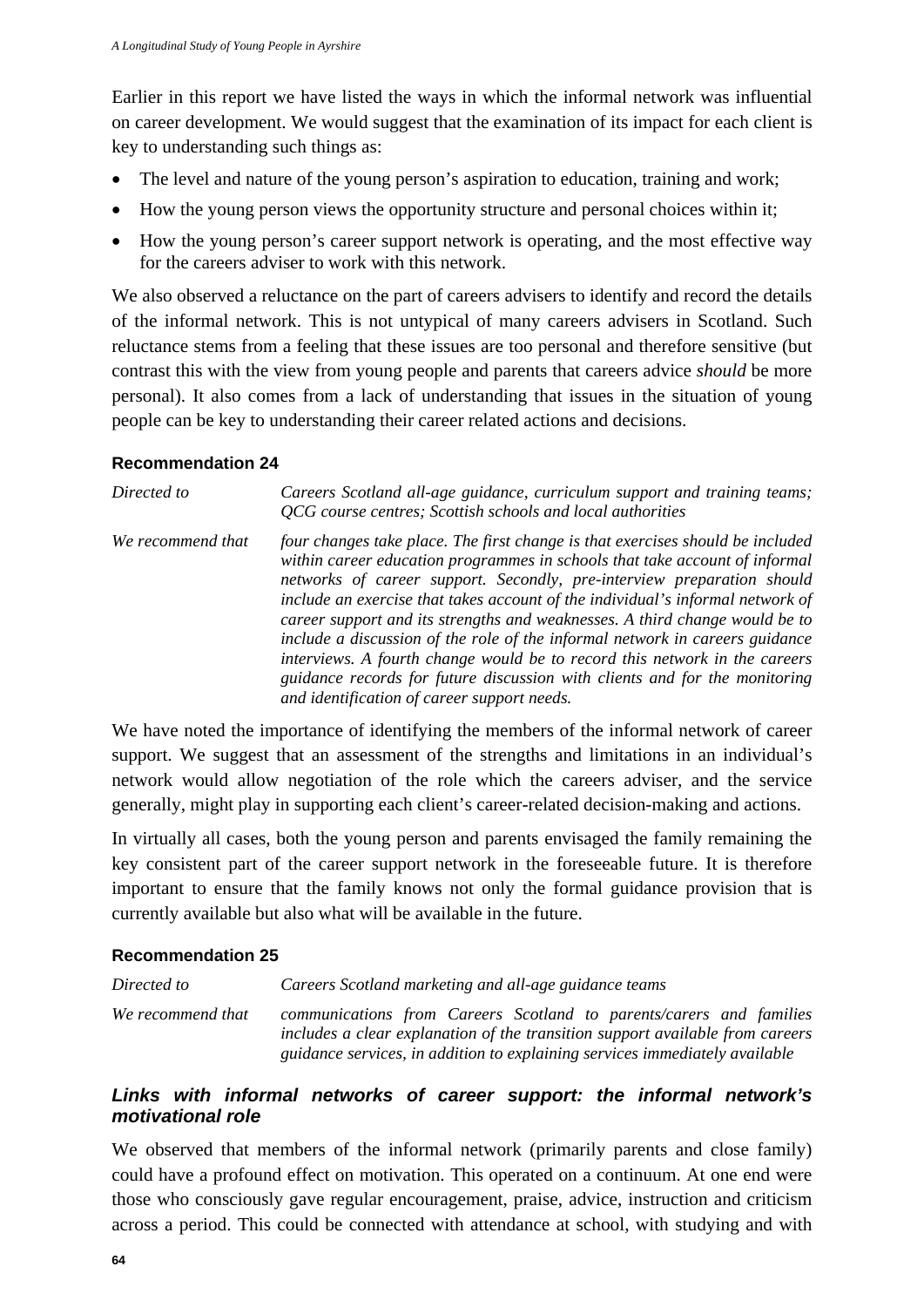being proactive in seeking jobs and college courses. Further along the continuum were those who intervened at key points, otherwise leaving it up to the young person, while others left it entirely up to the young person unless he or she actively sought advice. At the other end of the continuum, a young person with a dysfunctional family could not only lack such support, but in fact have to battle against negative factors. In such a situation s/he might lean much more heavily on a trusted teacher or a reliable member of the extended family. These individuals become powerful and significant in the young person's informal network.

The key worker posts being introduced across Scotland as part of the implementation of the inclusiveness strategy might be expected to fulfil some of the motivational and support roles for those young people with learning and support needs. This might be by supplementing the support from the informal network or by providing the majority of the input. We would identify three young people in our group who would have greatly benefited from this help.

However, we would suggest that there is something about this support relationship with an adviser that might be useful for a broader group of young people. As we have noted earlier, individuals who young people could and would talk to were often defined as those with a positive approach and with a personal interest in the individual young person. For our young people, a valued adviser from whom they might take advice might be described as *"they build you up"*, *"they give you encouragement"*, *"make you feel good about yourself"*, *"they know what you're like"*. Particular teachers (sometimes guidance teachers but by no means always) could be described in this way. While the careers adviser was sometimes mentioned as part of the general support network, he was rarely described in those terms. This may well explain the limited impact of the careers service as seen in the experiences of these young people.

Nevertheless, we do know that careers advisers can play a key role with particular groups of young people (for example, those who are the children of single or unemployed parents). The careers adviser in this situation is providing specific support that is less likely to be available from the informal network.

#### **Recommendation 26**

| Directed to       | Careers Scotland all-age guidance and inclusiveness teams; careers<br>guidance professionals; QCG course centres                                                                                                                                                                       |
|-------------------|----------------------------------------------------------------------------------------------------------------------------------------------------------------------------------------------------------------------------------------------------------------------------------------|
| We recommend that | careers guidance practitioners monitor the informal support network as a<br>means of identifying those young people who might need a key worker, or<br>who might need the careers adviser to play a more powerful support role to<br>compensate for weaknesses in the informal network |

We have also noted in Chapter 5 that many parents expected careers advisers to have a motivational role that would encourage their children to achieve more at school and to fulfil their aspirations. Is this a reasonable expectation? The Careers Service in England has been at least partly evaluated on the extent to which its young clients meet learning targets and improve their attainment, so it does seem that some policy makers would share this parental expectation. Careers guidance can have the effect of increasing motivation if it results in a clearer sense of career direction and purpose. But it would seem to us to be important that impartiality is maintained so that, for example, different routes are fairly presented so that remaining at school is not automatically seen as a better choice than the work-based route. This brings us back to issues of identification of need and of personally-focused support.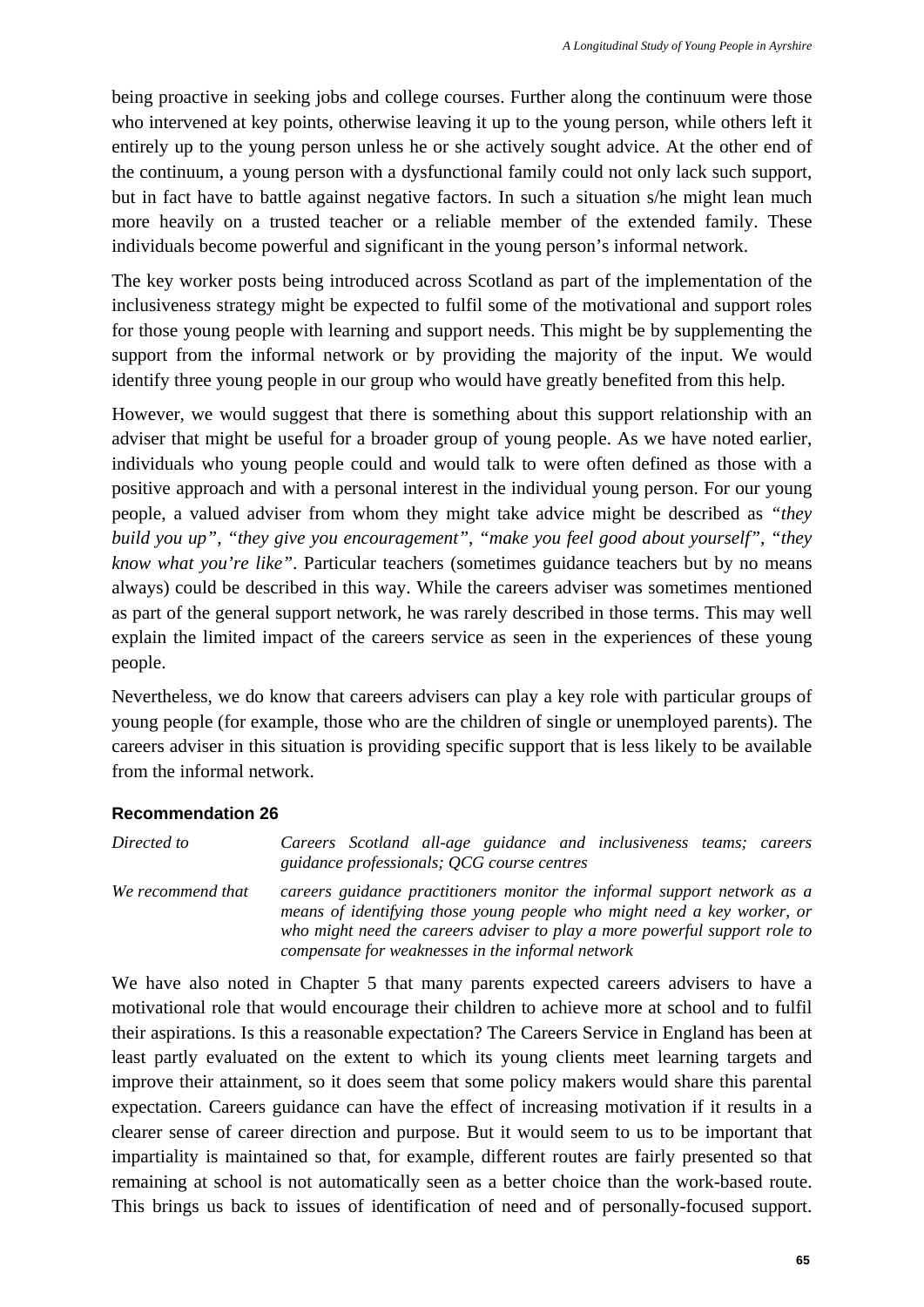Careers guidance can be used to motivate and support, but it is only likely to do so when it is based on good knowledge and understanding of young people and their needs.

# **Recommendation 27**

| Directed to       | Careers Scotland all-age guidance and inclusiveness teams; careers<br>guidance professionals; QCG course centres; Scottish Executive policy<br>makers responsible for resourcing Careers Scotland        |
|-------------------|----------------------------------------------------------------------------------------------------------------------------------------------------------------------------------------------------------|
| We recommend that | professional practice is re-focused to provide a more personal service, based<br>on an appropriate personal knowledge of the client and on systematic<br><i>identification of careers guidance needs</i> |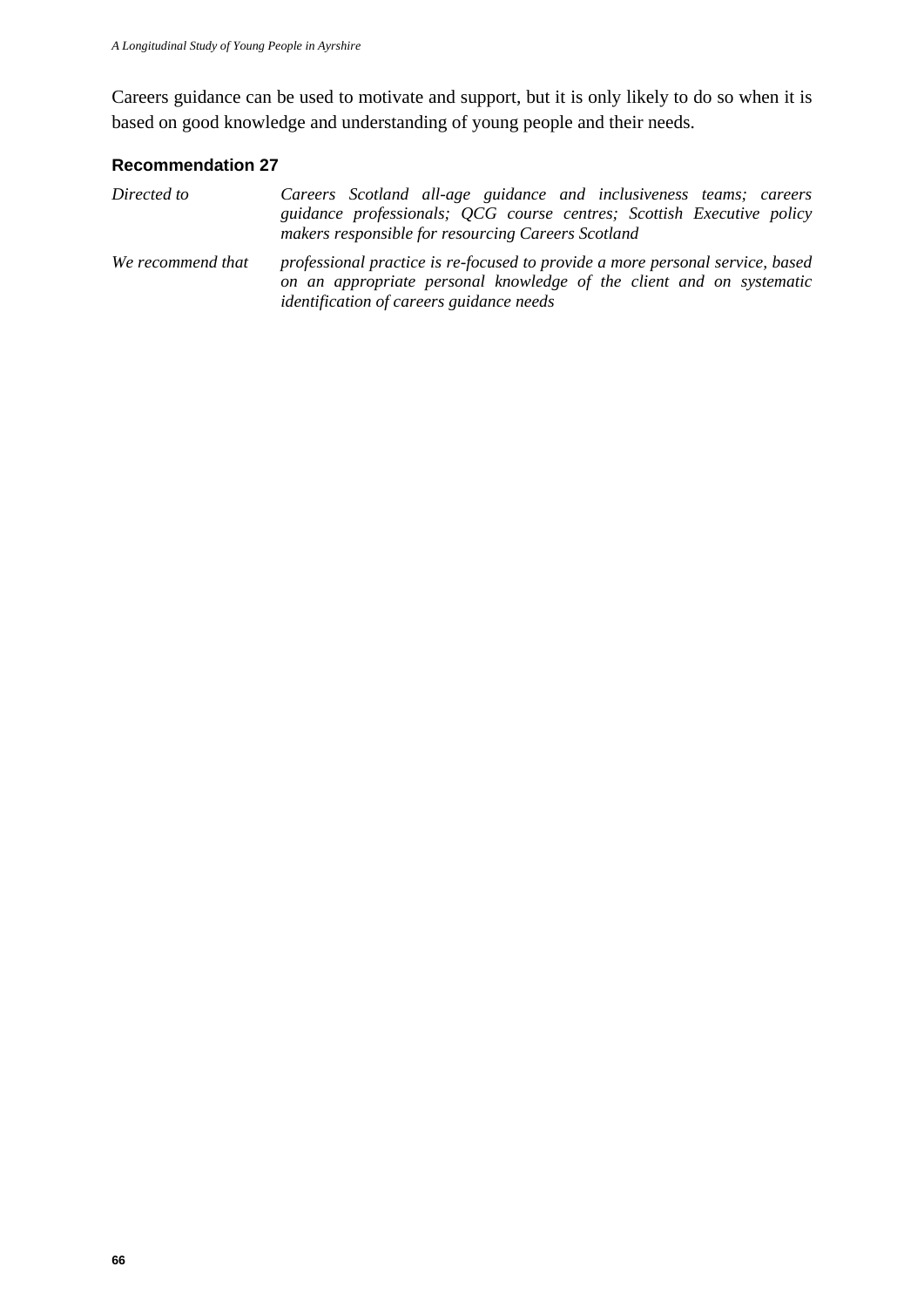## **REFERENCES**

- Biggart,A. (2000) "Scottish School Leavers: Gender and Low Achievement", *Scottish School Leavers Survey Special Report II*, Edinburgh: SEED.
- Duffner Review Group (2000) **Careers Service Review Group Report**, Edinburgh: Scottish Executive.
- Edmonds,T. (1979) Applying Personal Construct Theory in Occupational Guidance, *British Journal of Guidance and Counselling, 7*, pp 225-233.
- Furlong,A. (1993) **Schooling for Jobs**, Aldershot: Avebury.
- Furlong,A. and Biggart,A. (1995) Labour Market Contexts and Occupational Aspirations: a longitudinal study of 13 to 16 year-olds in contrasting localities, *Youth Education and Employment Research Unit Working Paper,* Glasgow: University of Glasgow.
- Furlong,A. and Cartmel,F. (1997) **Young People and Social Change**, Buckingham: Open University Press.
- Gottfredson,L.S. (1981) Circumscription and Compromise: A Developmental Theory of Occupational Aspirations, *Journal of Counselling Psychology, 28(6),* pp.545-79.
- Foskett,N. and Hemsley-Brown,J. (1997) **Career Perceptions and Decision-Making Among Young People in Schools and Colleges**, Southampton: Centre for Research in Education Marketing, University of Southampton.
- Hawthorn,R. (1998) Paper presented in Fellowship lecture series, Cambridge: Lucy Cavendish College.
- Hillage,J. (1994) **Measuring Satisfaction with the Careers Service**, Brighton: Institute of Manpower Studies
- Hodkinson,P., Sparkes,A.C. and Hodkinson,H. (1996) **Triumphs and Tears: Young People, Markets and the Transition from School to Work**, London: David Fulton Publishers.
- Hodkinson,P. (1997) "Contrasting Models of Young People's Career Progression", in J.McNeill (ed) **Careers Guidance – Constructing the Future,** Trotman.
- Howieson,C. (1990) Beyond the Gate: Work Experience and Part-time Work Among Secondary School Pupils in Scotland, *British Journal of Education and Work, 3(3)*, pp.49-61.
- Howieson,C. and Semple,S. (1992) **School Leavers in Transition: A Set of Six Briefing Papers**, Glasgow: Jordanhill College.
- Howieson,C., Croxford,L. and Semple,S. (1993) **Choices in a Changing World**, Report to Scottish Enterprise, Edinburgh: Centre for Educational Sociology, University of Edinburgh.
- Howieson,C. and Croxford,L. (1996) **Using the Youth Cohort Study to Analyse the Outcomes of Careers Education and Guidance**, Report to the Department for Education and Employment, Sheffield: DfEE.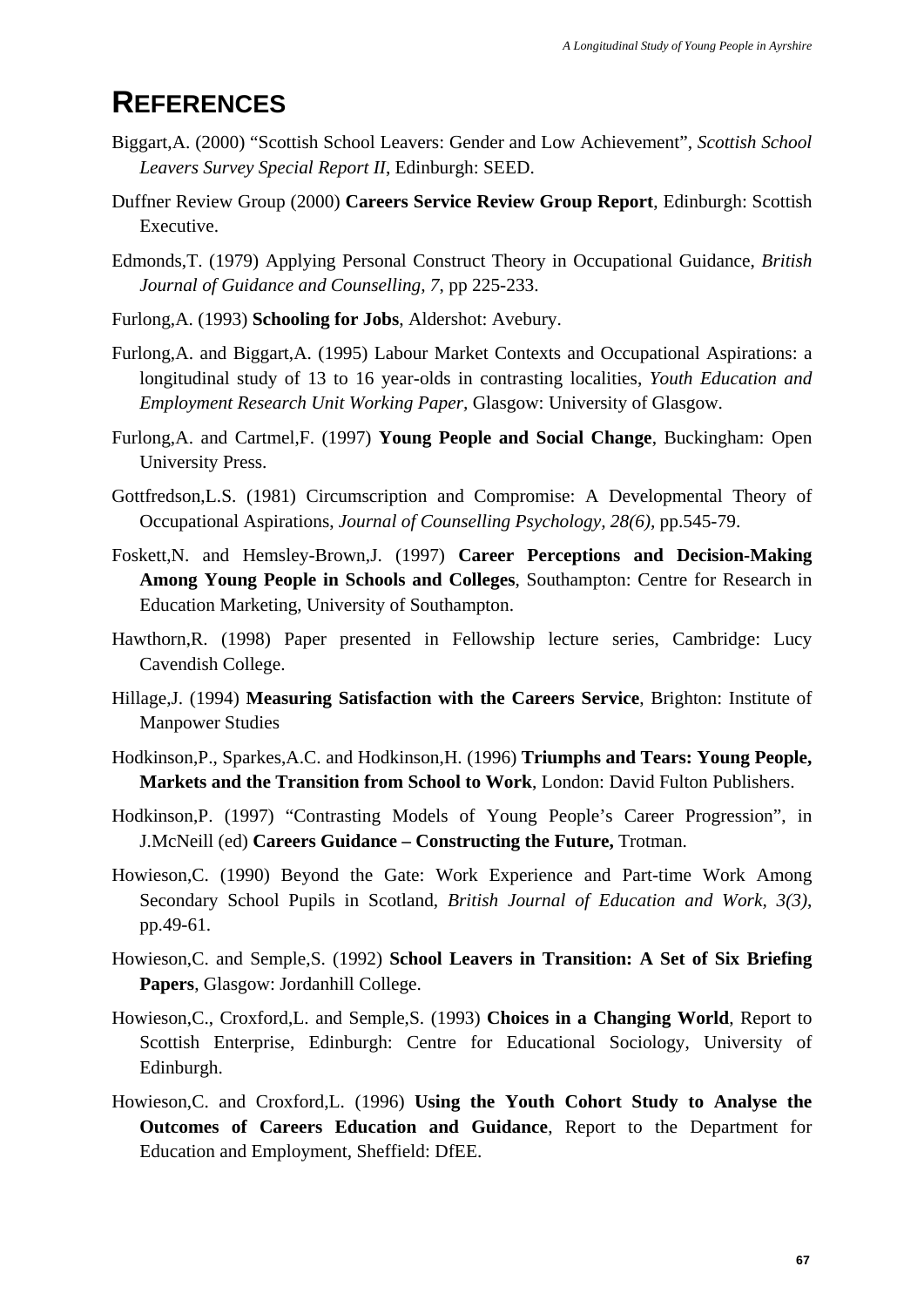- Howieson,C. and Semple,S. (1996) **Guidance in Secondary Schools**, Report to the Scottish Office Education and Industry Department, Edinburgh: Centre for Educational Sociology, University of Edinburgh.
- Howieson,C. and Semple,S. (2001) **The Effectiveness of Careers Services,** Report to the Scottish Executive Enterprise and Lifelong Learning Department, Edinburgh: Centre for Educational Sociology, University of Edinburgh.
- Howieson,C., Fairgrieve,J., Croxford,L. and Tinklin,T. (2000) **Destinations of Early Leavers**, Report to the Scottish Executive, Edinburgh: Centre for Educational Sociology, University of Edinburgh.
- Kelly,A. (1989) When I grow up I want to be a …a longitudinal study of the development of career preferences, *British Journal of Guidance and Counselling, 17*, pp.179-200.
- Kelly,G.A. (1955) **The Psychology of Personal Constructs,** New York: Norton.
- Kidd,J.M., Killeen,J., Jarvis,J. and Offer,M. (1993) **Working Models of Careers Guidance: the Interview**, London: Birkbeck College, University of London (mimeo).
- Kidd,J. and Watts,A.D. (1996) How Career Decisions Are Made, Cambridge: NICEC.
- Krumboltz,J. (1994) "Improving Career Development Theory from a Social Learning Perspective", in M.L.Savickas and R.W.Lent (eds) **Convergence in Career Development Theories: Implications for Science and Practice**, Palo Alto, CA: Consulting Psychologists Press.
- Law,B. (1981) Community Interaction: A "mid-range" focus for theories of career development in young adults, *British Journal of Guidance and Counselling, 9 (2)*, pp.142-58.
- Law,B. (1996) "A Career Learning Theory", in A.G.Watts, B,Law, J.Killeen, J.Kidd and R.Hawthorn (eds), *Rethinking Careers Education and Guidance: Theory, Policy and Practice,* London: Routledge.
- Learning and Teaching Scotland (2001) **A National Framework for Career Education in Scotland**, Dundee: LTS.
- Lynn,P. and Courtenay,G. (1997) **17 in 97. The Experiences of Scotland's 16-17 Year Olds in 1997**, Report to the Scottish Office Education and Industry Department, Edinburgh: Scottish Executive.
- Munro,M. and Elsom,D. (2000) **Choosing Science at 16**, NICEC Research Report, Cambridge: CRAC.
- Maclagan,I. (1997) **Out of Credit***.* Youthaid. London
- National Centre for Social Research (2000) **Scotland's Young People: 19 in 1999**, Edinburgh: Scottish Executive.
- Paterson, L. and Raffe, D. (1995) Staying-on in Scotland: 1985-1991, *Oxford Review of Education, 21*, pp.3-23.
- Payne,J. (1995a) Routes beyond compulsory schooling, *Youth Cohort Report No.31*, Sheffield: DfEE.